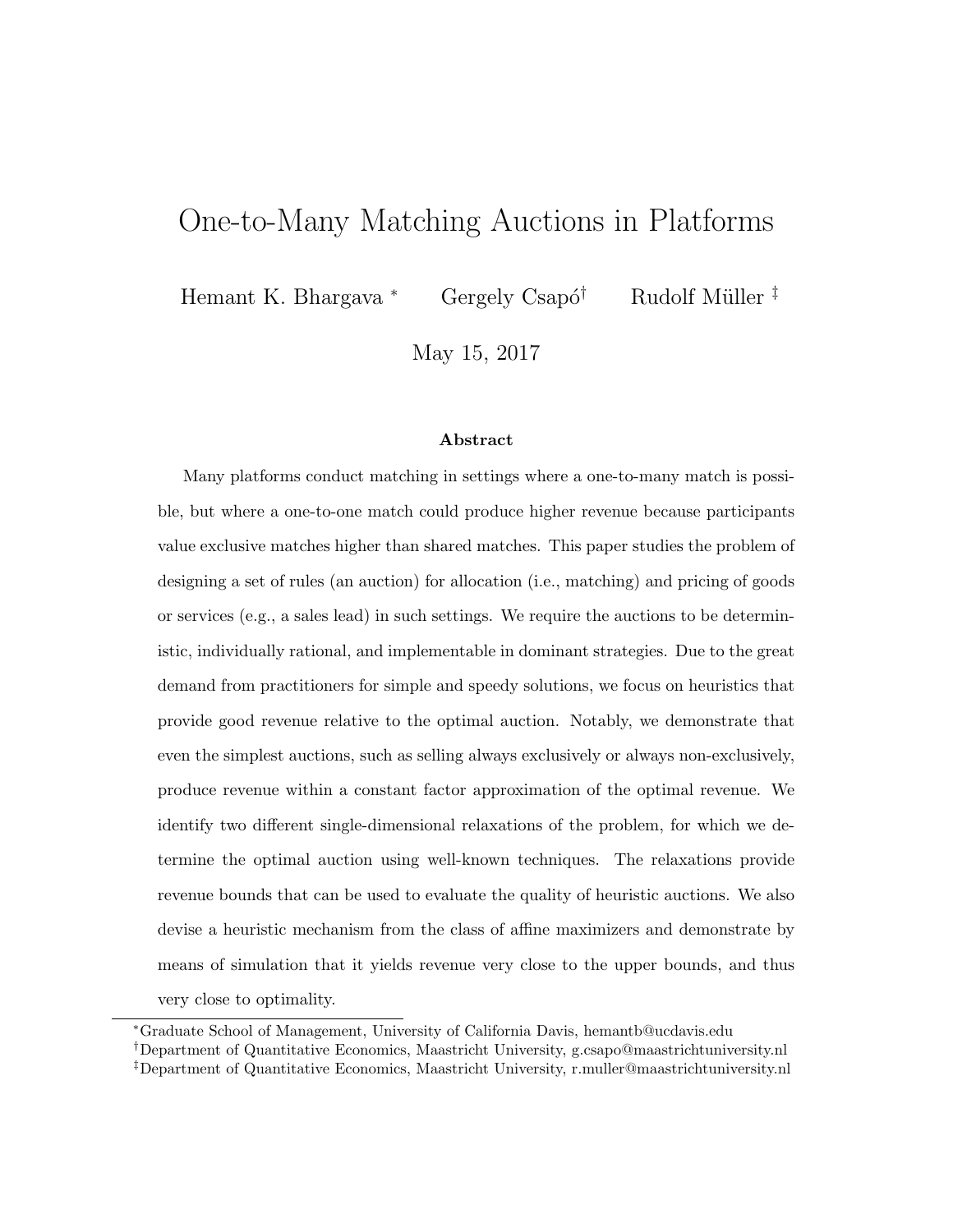## 1 Introduction

Technology-enabled platform marketplaces have stormed into business in the last couple of decades. Platforms facilitate multiple groups of trading partners (say, shoppers and merchants) to congregate, discover, and transact with each other (Choudary et al., 2016). Because platforms focus on enabling value creation and exchange, rather than value production itself, a vital function is to match consumers and providers (Evans and Schmalensee, 2016). One such platform is the lead marketing firm BuyerLink.com (formerly Reply.com) which matches merchants selling specific products (such as automobiles, real estate, insurance, etc.) with shoppers who have expressed interest in purchasing these products. While many platforms seek to support the entire shopper-merchant transaction (e.g., Uber participates in discovery, matching, fulfillment, payment and post-sales issues), others primarily *facilitate* matchmaking (e.g., Craigslist, AirBnB, match.com, and eBay). In the middle, matching platforms such as Beebell, BuyerLink.com, CreditKarma, and Google Search operate a mechanism through which they match a shopper and a merchant. This matching role is crucial from a monetization perspective as well, because the platform gets paid for the match, either the connection itself or some metric of success in the interaction between the shopper and merchant.<sup>1</sup>

In many platforms, matching is executed as a one-to-one process, where one shopper is matched with one merchant out of several interested ones. For instance, a platform that serves video advertisements against some news or entertainment content can only show one video ad at a time. Many such platforms employ digital online auctions, picking one winning merchant based on winner and price determination algorithms applied to merchants' bids against the shopper's attributes. Advertising auctions are a popular example of this

<sup>&</sup>lt;sup>1</sup>The terms *shopper* and *merchant* are used as a placeholder for two roles, which could be patientprovider, content consumer-content producer, app developer-smartphone operating system, etc. Specifically, the shopper could be a consumer or a buyer firm, and the merchant could be a firm or an individual.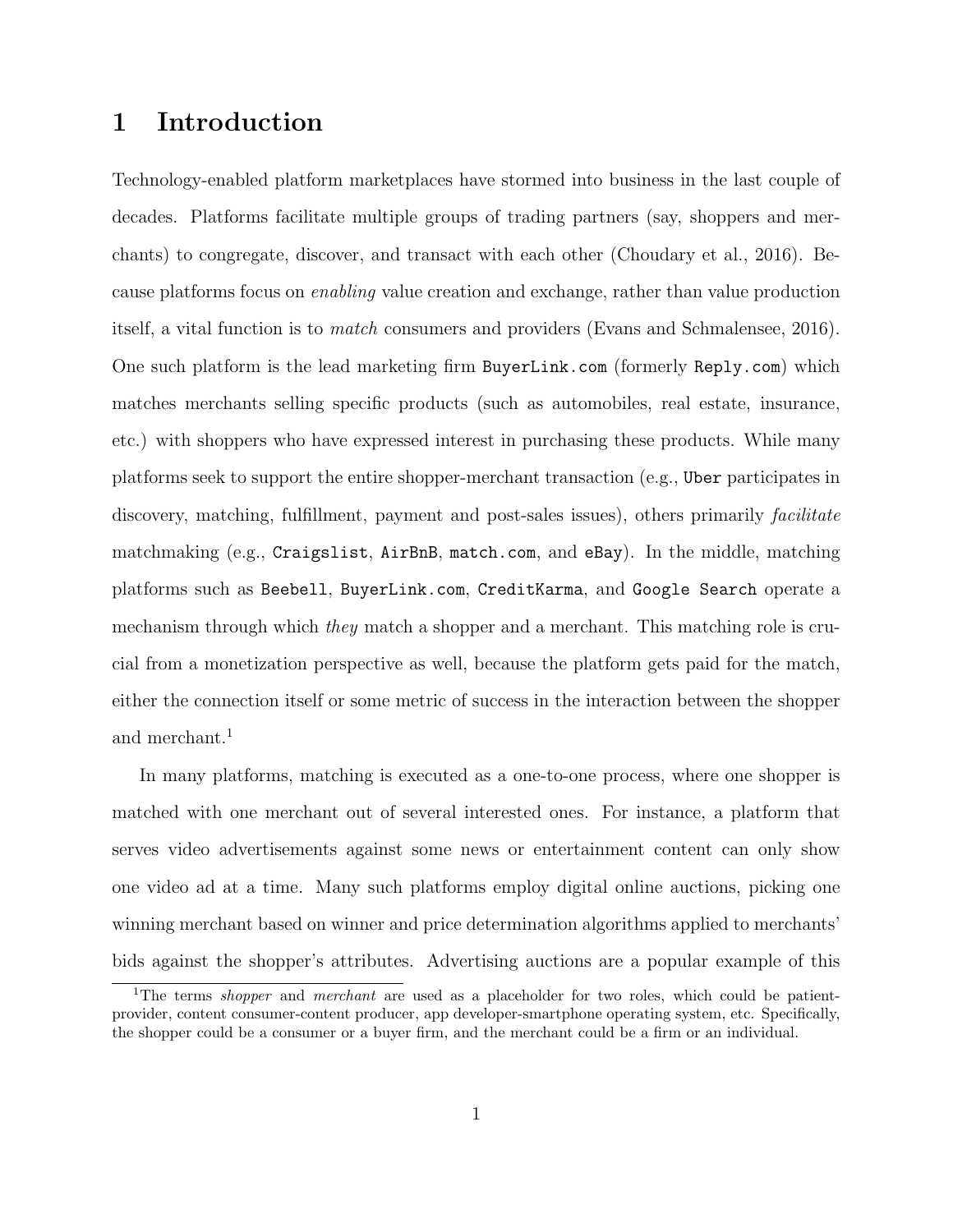approach.<sup>2</sup> The theoretical and technological infrastructure for such one-to-one matching auctions is relatively well studied (Varian, 2009; Milgrom, 2004).

This paper extends one-to-one matching and pushes deeper into the matching role of platforms when multiple merchants can potentially be matched with each shopper. One-tomany matches are relevant because matching platforms provide merchants the possibility to sell something to a potential shopper (rather than an actual sale). A shopper may intrinsically want to connect with multiple merchants in order to find the best price-quality match for herself. This is common in industries served by BuyerLink, such as home loans and automobile sales. Conversely, some platforms pick one "best" merchant, but only imperfectly. For instance, CreditKarma, a platform for matching shoppers and sellers of financial products, matches each shopper to a single merchant by attempting to predict the likelihood that a shopper would be approved for a loan, credit card or other product by each merchant. This imperfection could be addressed by making multiple matches. The emerging standard is to provide a handful of matches. BuyerLink's policy is to match a shopper with up to 3 merchants. This is also increasingly relevant today in the context of location-based advertising on small mobile devices, exemplified by Beebell which connects an event visitor with restaurants and other merchants in proximity to the event.

One-to-many matches can improve welfare by increasing competition for the shopper, and they can boost the platform's profit by leveraging variations' in merchants' valuations for shared vs. exclusive matches. Implementing this opportunity motivates the research questions examined in this paper. First, what matching method should the platform deploy: a) only exclusive matches? (b) only shared matches? or c) pick exclusive and shared match in each instance, based on some pre-defined rules, based on dual bids from sellers for exclu-

<sup>&</sup>lt;sup>2</sup>Superficially, advertising systems such as *Google Adwords* match a shopper to multiple advertisers by filling multiple ad slots at once. However, these slots are ranked, hence in this case multiple vertically ordered products are sold to multiple buyers, and each product only to one buyer. Moreover, only one ad is clicked at a time, i.e., the search engine connects and monetizes a web user to one single advertiser at a time.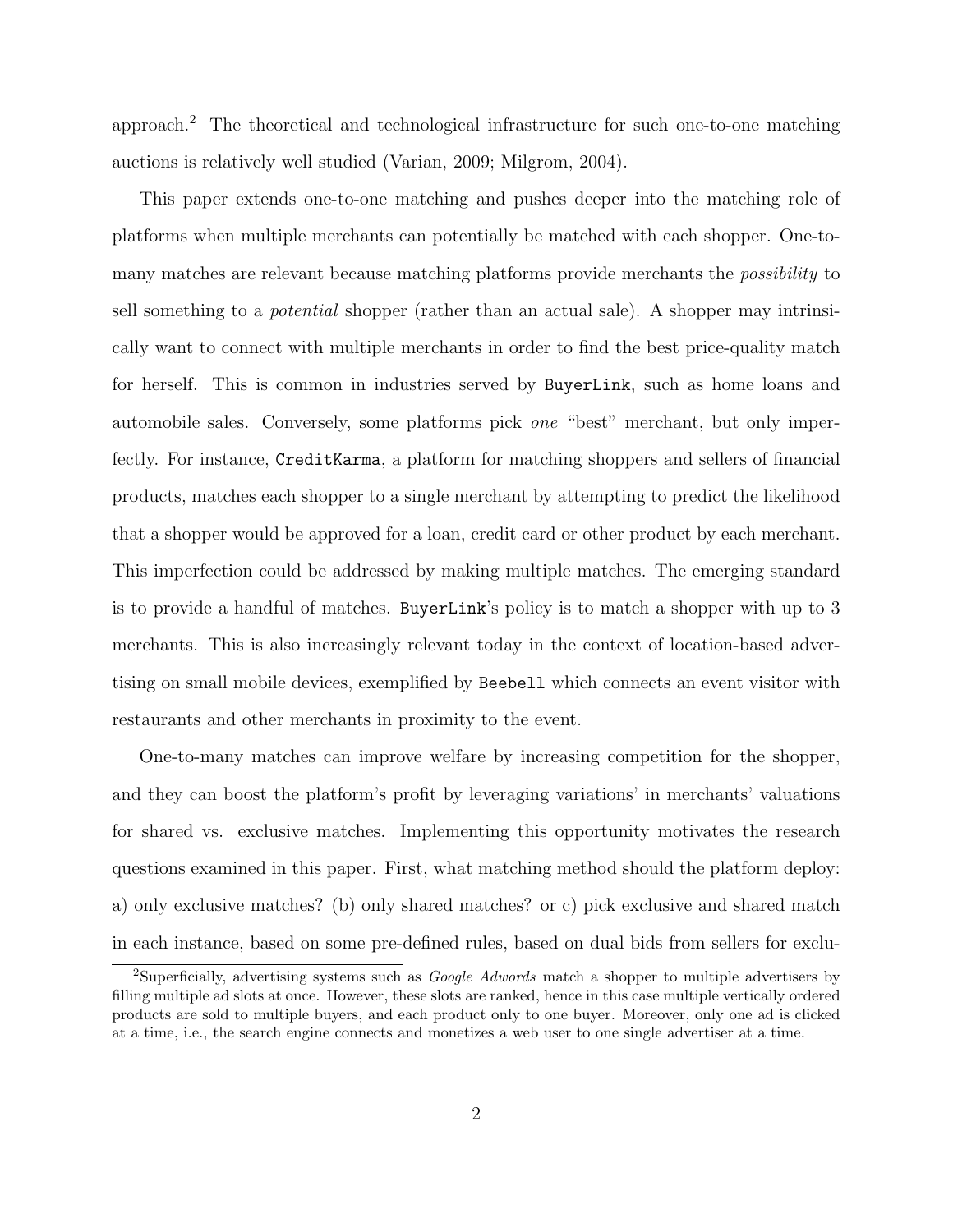sive and shared access to the potential buyer? While many platforms practice the simpler approaches (a) and (b), some matching platforms such as BuyerLink implement this hybrid allocation strategy. Second, how should this hybrid auction be designed, specifically what rules should be employed to assign winners and prices? We analyze and present a revenue enhancing design for a hybrid auction and quantify its performance gain over revenue-optimal auctions for approaches (a) and (b). Our design finds a clever way of mixing shared and exclusive allocations, with a hybrid auction design that guarantees revenues for the platform that are close to optimal. The following example elaborates the design challenge for a hybrid allocation strategy.

Example 1. Consider a shopper in zip code 60173, who has expressed interest in a BMW mini. The platform has bids from 5 dealers in this area who are interested in such shoppers, and can connect the shopper simultaneously with up to 3 dealers. The shared purchase  $(s_i)$ row of Table 1 lists the reservation values of the 5 dealers. If dealers actually bid these values, then the shopper would be allotted to dealers  $D3$ ,  $D4$  and  $D1$ . However, if dealers had higher values for an exclusive match (as indicated in the exclusive purchase and exclusivity margin  $(m_i)$  rows) then, and assuming that dealers indeed bid these values, the platform would make an exclusive allocation to D1 in Scenario 2, while it would prefer the one-to-many match in Scenario 1. If the platform uses pay-your-bid pricing, the dealers may apply some bid shading rule rather than bid their true values. Moreover, knowing that dealers will bid strategically in this manner, the platform might be better off adopting a different set of rules for determining the matches and corresponding prices.

Table 1: Exclusive and shared valuations for dealers associated with a matching platform, for access to the platform's customers who have interest in a BMW mini.

| Valuation                  |            |    | D <sub>2</sub> D <sub>3</sub> D <sub>4</sub> |    | - D5       |    | 122 | D <sub>3</sub> | D4 D5 |  |
|----------------------------|------------|----|----------------------------------------------|----|------------|----|-----|----------------|-------|--|
| Shared purchase $(s_i)$    | 10         |    | 14                                           |    |            |    |     |                |       |  |
| Exclusive purchase         | 25         | 20 | 20                                           | T. |            | 36 | 20  | 20             | L.    |  |
| Exclusivity margin $(m_i)$ | 15         | 19 |                                              |    |            | 26 |     |                |       |  |
|                            | Scenario 1 |    |                                              |    | Scenario 2 |    |     |                |       |  |

When the platform has committed to making a one-to-many shared match, the resulting auction design problem is well-understood. But more generally, platforms recognize both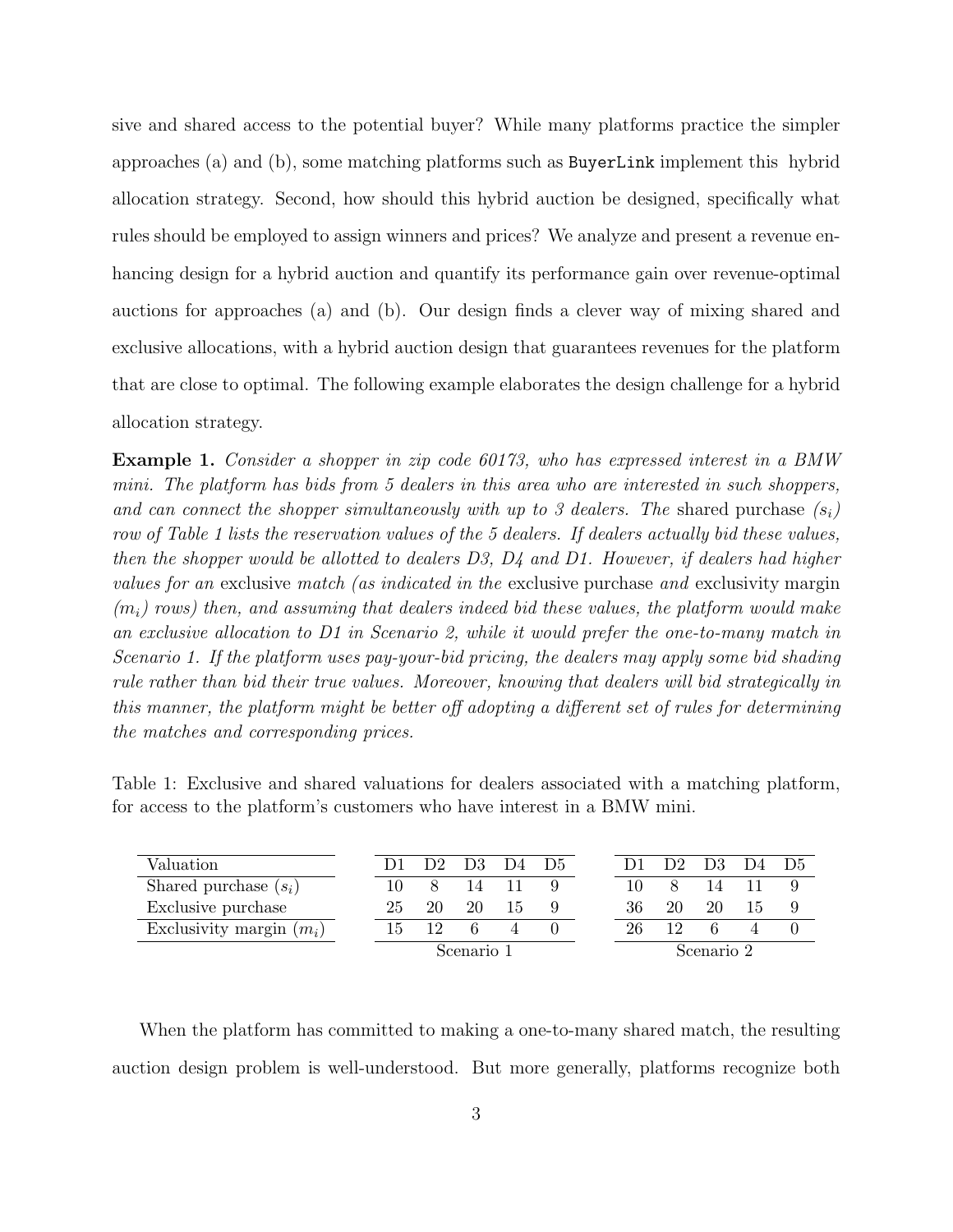that a single shopper could simultaneously be auctioned off to multiple merchants and that, sometimes, a single merchant might pay a higher price for exclusive access to the shopper. The platform could therefore choose the type of allocation based on the bids. However, it must propose the auction design in advance without knowing the draws of buyer valuations. In this case, intuitively, the platform should adopt a parameterized design where each instance is configured with respect to known segment-specific information. For example, a platform which trades many similar "products" in segmented markets (e.g., millions in the automobile lead marketing case, covering one of over 300 models across one of about 40,000 zip codes, and with different demand profiles for shared vs. exclusive allocations) would announce the same general format across all, but customize the auction rules (e.g., setting a reserve price) based on priors for how car sellers value customer leads for a particular class of models within a particular range of neighborhood zip codes. For either one-to-one matches only, or one-to-many matches only, an optimal reserve price is the best way to maximize expected revenue, and the optimization process is well-understood. This paper extends the analysis for a hybrid design that switches between the two types of allocations.

The essential complexity in this setting lies in the fact that merchants' reservation values for the item depend on whether or not they become the sole winner. An auction that does not allow for bids that express this fact lacks relevant information for allocating efficiently in all cases and is likely to miss revenue opportunities. Therefor, we model this as an auction design problem with two-dimensional private information, where the first parameter represents the base valuation for being served (called shared value), while the second one is the exclusivity margin. The total value for being served exclusively is the sum of the shared value and the exclusivity margin. Given a prior on private information (for a particular market segment), the goal is to find the expected revenue maximizing mechanism. We aim to identify a deterministic, implementable in dominant strategies, and ex-post individually rational, auction. Expectations are taken with respect to a prior of private information, that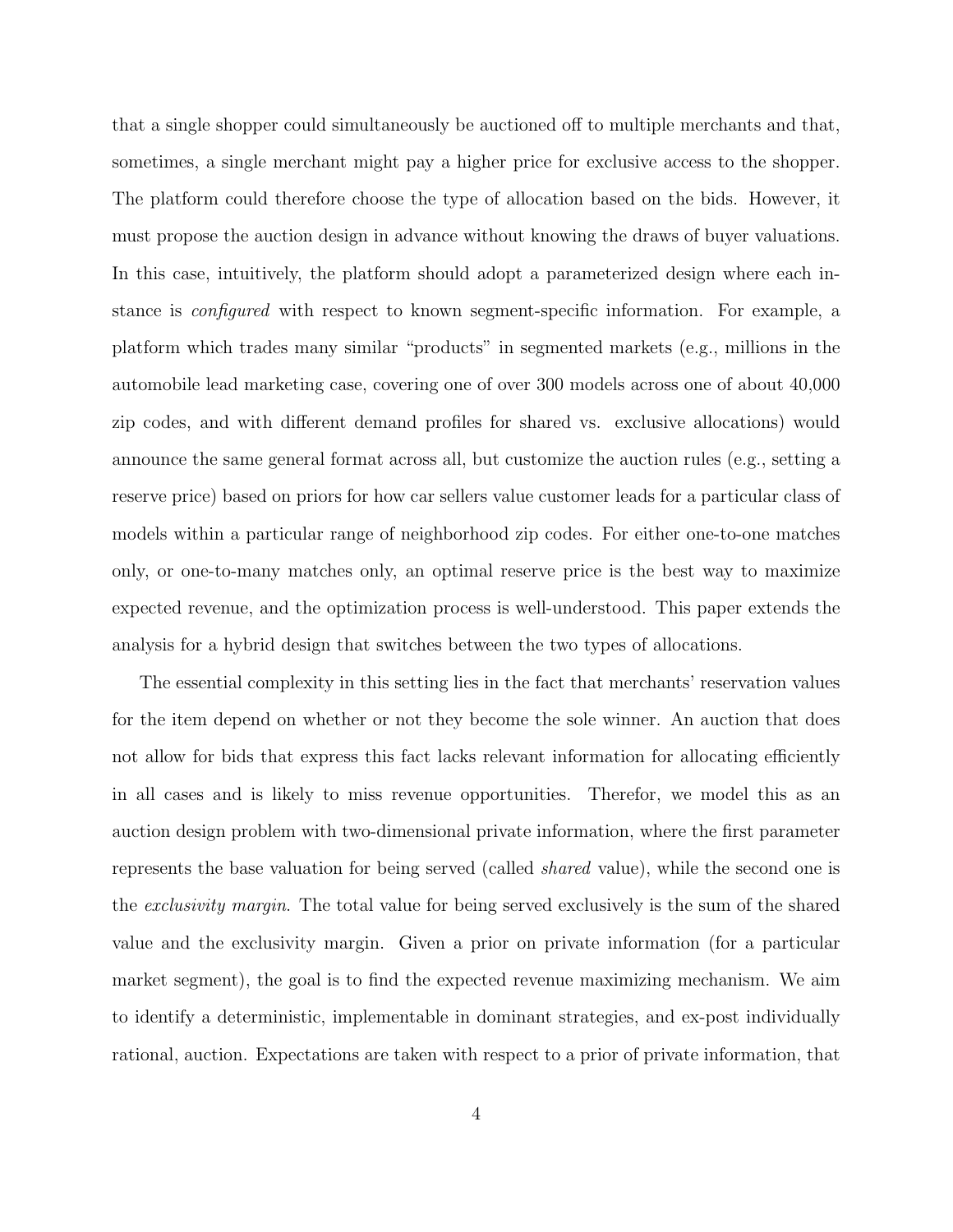is a distribution of shared values and exclusivity margins which is a priori known to the platform. An additional "soft constraint" could be to obtain auction rules which do not vary significantly across segments. The solutions we provide turn out to satisfy this constraint without adding the constraint as a hard constraint to the design problem. Furthermore, the auction rules are equivalent to a posted-price mechanism whenever only a single buyer happens to be interested in the item.

We resolve the challenges posed by this setting through an innovative three-step approach. First, we formulate the search for an optimal mechanism in the space of mechanisms as an optimization program. Second (because of the challenge in identifying the optimal solution within this space), we develop approaches that generate specialized, parametrized mechanisms whose parameters can be efficiently computed, and the mechanism can be easily implemented. Third, we develop techniques for estimating tight bounds for the original problem and use these bounds to demonstrate the revenue performance of the proposed specialized mechanisms. Conversely, we also demonstrate that our proposed auctions outperform alternative and na¨ıve mechanisms. Additionally, we show that the bounds that we develop are tighter than bounds based on standard methods in literature. Our results require mild conditions, that distributions of shared valuations and exclusive margins are independent, and have monotone hazard rate.

The multi-matching auction market examined in this paper is already employed by some matching platforms, as noted above. Moreover, the underlying construct (multiple sales, when buyers have a margin for exclusive purchase) is applicable to many other information goods because of their non-rivalrous property. Higher value for exclusive purchase can be fueled by the threat of competition, by a sense of privilege, or by special customer preferences (e.g., luxury goods). For example, a prospector would derive higher value from exclusive possession of information regarding a natural resource repository. A retailer may perceive greater value from exclusive right to sell a good because it avoids competition with other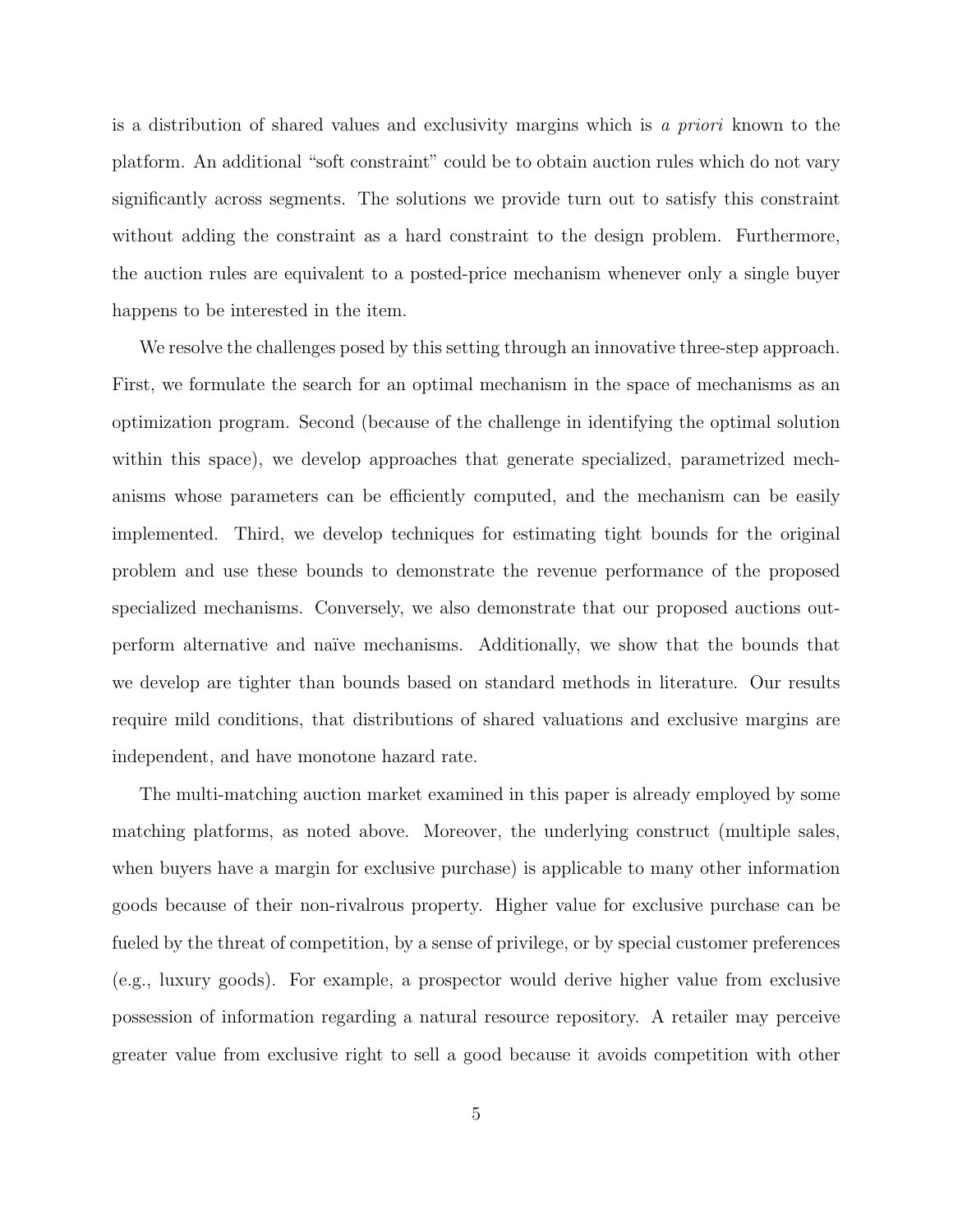shops. A newspaper advertiser could buy exclusive access on a page, or split the audience by purchasing a fraction of the advertising space. A computing platform can entice more users when a marqué software application is solely available on that platform and not on competing platforms. Mobile search advertisers may, due to the device's limitations in display size and navigation, be willing to pay substantially more for exclusive promotion, and major search engines have examined designs where advertisers can place two-dimensional bids for receiving the click exclusively or shared (Sayedi, 2012; Jerath and Sayedi, 2012). The insights from this paper are therefore broadly applicable to many business settings.

Our proposed mechanisms and results have several implications for practice. From a practical perspective, the mechanism provides the matchmaking platform with an algorithm for computing allocations and prices after receiving participants' bids as inputs. The platform owner requires only a reasonable prior about the distributions of valuations in order to configure the algorithm (specifically, by setting reserve prices). Once configured, the algorithm is very efficient at computing the actual allocations and prices for any particular configuration of bids. Moreover, as the platform owner obtains improved information about the distribution, the algorithm can efficiently be reconfigured with new reserve prices. Finally, the mechanism is extremely straightforward for bidders because the optimal equilibrium strategy for them is simply to bid their true valuations.

In the next section relevant works from the literature are discussed. Then we introduce the main concepts and notation for our model in §3, where we specify a mathematical program to represent the optimal dominant strategy incentive compatible auction (DSA). In section 4 we set the foundation for deriving an approximately optimal auction by constructing restricted variants of the original problem; optimal solutions for these designs constitute lower bounds on revenue of the optimal DSA. These bounds are used in section 5 to prove that simple mechanisms can approximate the optimal solution. We conclude that section by constructing a heuristic from the affine maximizer family of mechanisms. Finally, section 6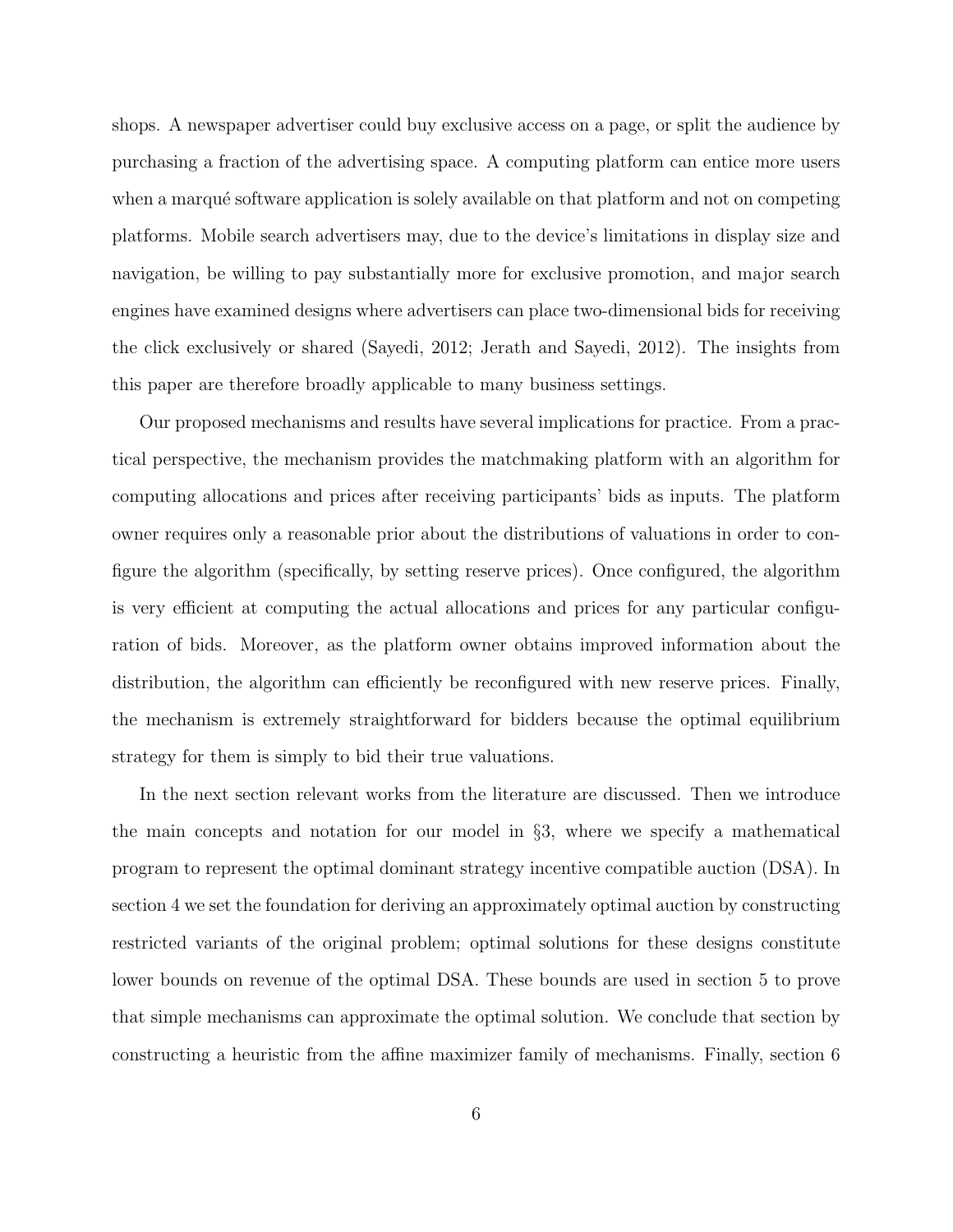presents a simulation study on the expected revenue of the discussed mechanisms for various settings.

## 2 Related Literature

The problem of designing the revenue maximizing auction when private information is given by a single parameter has been solved in the seminal (Myerson, 1981) paper. His approach provides a closed form characterization of the optimal mechanism under mild assumptions for most of the cases. In contrast, for settings with multi-dimensional types, the optimal mechanism design problem quickly becomes intractable and there hasn't been a general framework so far to treat these problems. Some researchers use linear programs to compute approximations (e.g., Cai et al., 2011), but the solutions are non-practical as they must be described by an explicit table of inputs (bids) and outputs (allocations and prices) that is exponential in the number of bidders and items. Thus, even if one finds the optimal mechanism, it is generally too complicated to implement in practice. The optimal mechanism is usually tailored in a complex manner to specific details of the distribution on agent preferences.

Some researchers choose to fold the two-dimensional problem into a single dimensional model (e.g., Deng and Pekeč, 2013), by assuming that the exclusivity margin is either public information or a fixed relative mark-up on, or a constant multiple of their value for shared allocation. Using this assumption the techniques of (Myerson, 1981) can be applied. However, this approach is insufficient for matching platforms because it eliminates the case where the ability to dynamically choose between shared and exclusive allocations (vs. predetermined exclusive-only or shared-only) is most relevant (i.e., when exclusivity margins are heterogeneous, distributed differently across problems instances, and not correlated with shared valuations).

These undesirable properties are reflected in the works of (Rochet and Choné, 1998),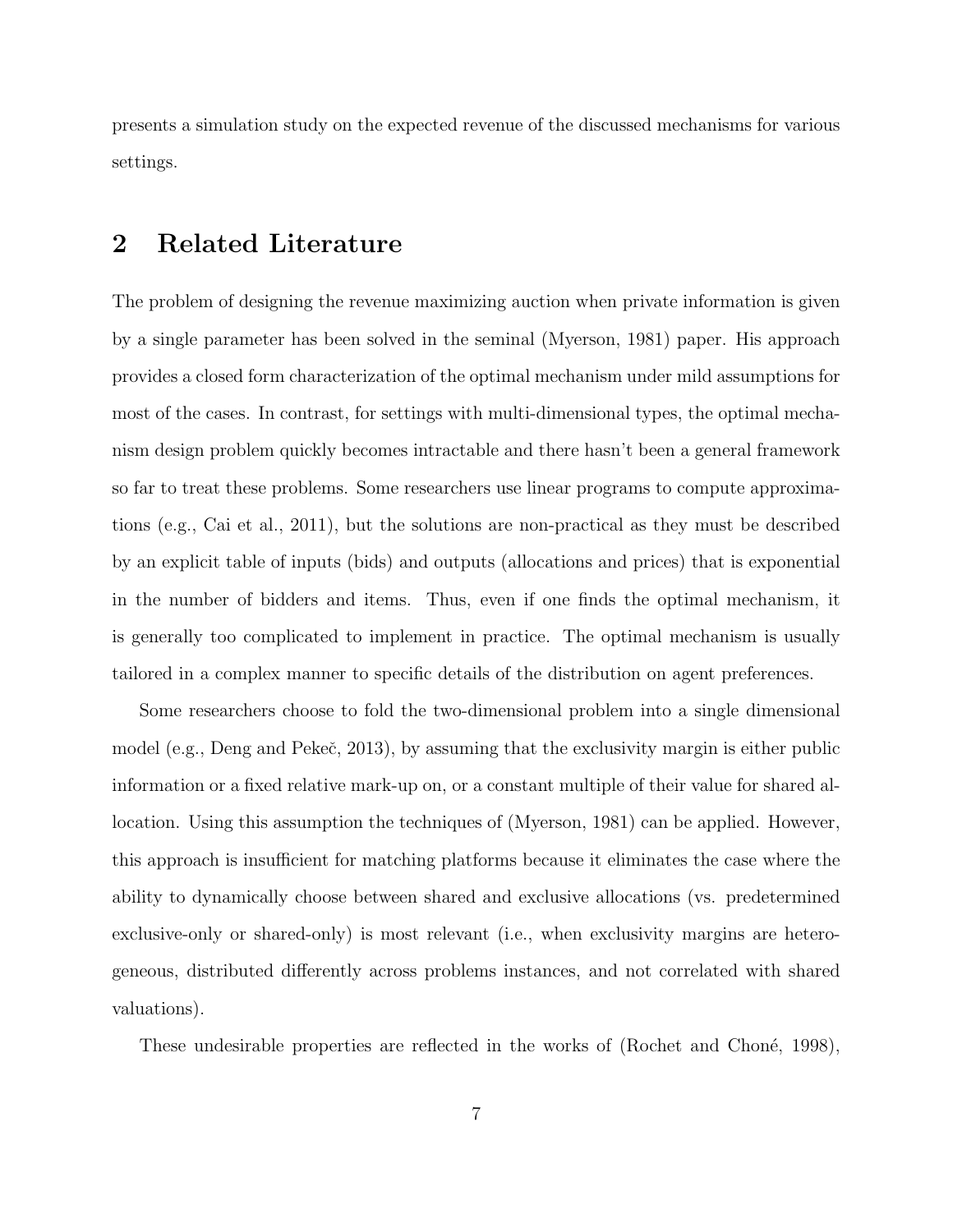(Armstrong, 1996) and (Manelli and Vincent, 2007). For more critiques and thoughts on optimal mechanism design see (Hartline, 2012).

There are different attempts to circumvent the inherent hardness in multi-dimensional mechanism design. One approach is to stay in the single-dimensional domain and assume that, apart from a single parameter of private information, the rest of the parameters are public information. This path was chosen in (Deng and Pekeˇc, 2013) with a focus on exclusivity contracts. In that paper an agent is allocated exclusively if nobody else from his direct neighbourhood receives it. The neighbourhood is defined on a publicly known network. Our setting covers the case when this neighbourhood graph is a clique. To get their main result they restrict themselves to clique neighbourhood graphs and single-dimensional valuations, where the value for the shared allocation is private information, while the exclusivity margin is public. The rest of the assumptions are similar to ours: private values are distributed according to a monotone hazard rate distribution and they search for deterministic mechanisms. Due to the single-dimensional assumption they can apply the techniques of Myerson and derive the optimal mechanism, which is the one that maximizes the sum of virtual valuations for each type report. In contrast, our model keeps multi-dimensionality where the Myerson framework doesn't have a bite.

Along this line of research, (Salek and Kempe, 2008) and (Pei et al., 2014) study the problem of selling a digital good with unlimited supply of copies to bidders whose value for the good is decreasing in the number of bidders obtaining it. The function according to which the valuation depreciates is public information, therefore their setting is singledimensional. (Salek and Kempe, 2008) provides the revenue maximizing Bayes-Nash implementable mechanism based on the Myerson techniques, while (Pei et al., 2014) adapts the prior-free "single-sample" mechanism from (Dhangwatnotai et al., 2010) that yields a constant approximation for that setting. Their theorems hinge on the assumption that types are single-dimensional and are independently distributed according to monotone hazard rate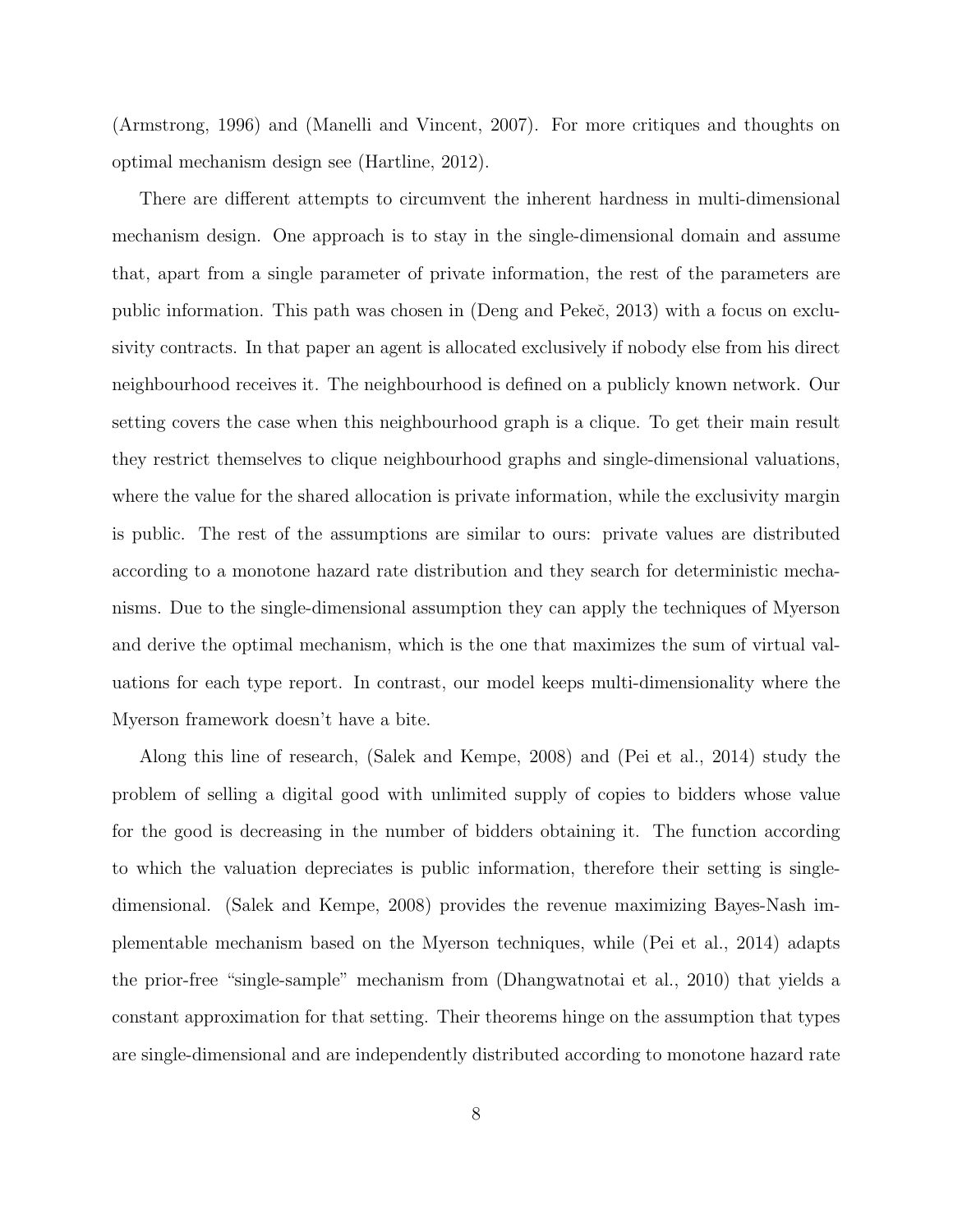distributions. Moreover, besides that the "single-sample" mechanism is not deterministic, it does not even extend directly to our setting as applying reserve prices combined with the Vickrey-Clark-Groves mechanism (VCG, see (Vickrey, 1961), (Clarke, 1971) and (Groves, 1973)) is not incentive compatible in general, demonstrated by Example 2 on page 24.

Jerath and Sayedi (2012) studies an extension of GSP for sponsored search advertising patented by Yahoo!. This auction takes two bids as input: one for being displayed among other ads and a second bid for exclusive display. As truth-telling is not dominant strategy in that auction the authors aim to identify and analyse bidding strategies that lead to a Bayes-Nash equilibrium. To render their analysis tractable they restrict themselves to a highly stylised setting including only three agents: two having no exclusivity margin and one whose exclusivity margin is a fixed portion of the shared valuation. They find that allowing advertisers to bid for exclusivity usually increases the search engine's revenue (because of an increased competition effect) but that revenue may fall under certain conditions. Note that for such a single-dimensional setting the optimal auction format is characterised by (Deng and Pekeč, 2013).

Cai et al. (2011) and Cai et al. (2013) weaken the requirement on implementability by looking for multi-dimensional mechanisms that are Bayes-Nash incentive compatible. They also admit randomized mechanisms, which allows them to use linear programming to acquire a polynomial-time approximation scheme. Their method is not applicable for our problem as it doesn't handle allocational externalities. Moreover, if we go for deterministic and dominant strategy incentive compatible mechanisms, then we have to face an integer linear program with exponential number of variables and constraints, which renders this approach impractical.

Another line of research focuses on heuristic mechanisms, which possess a succinct description and might exhibit a guaranty on its expected revenue. In relation to our problem the work of Devanur et al. (2011) and Dhangwatnotai et al. (2010) bear relevance. They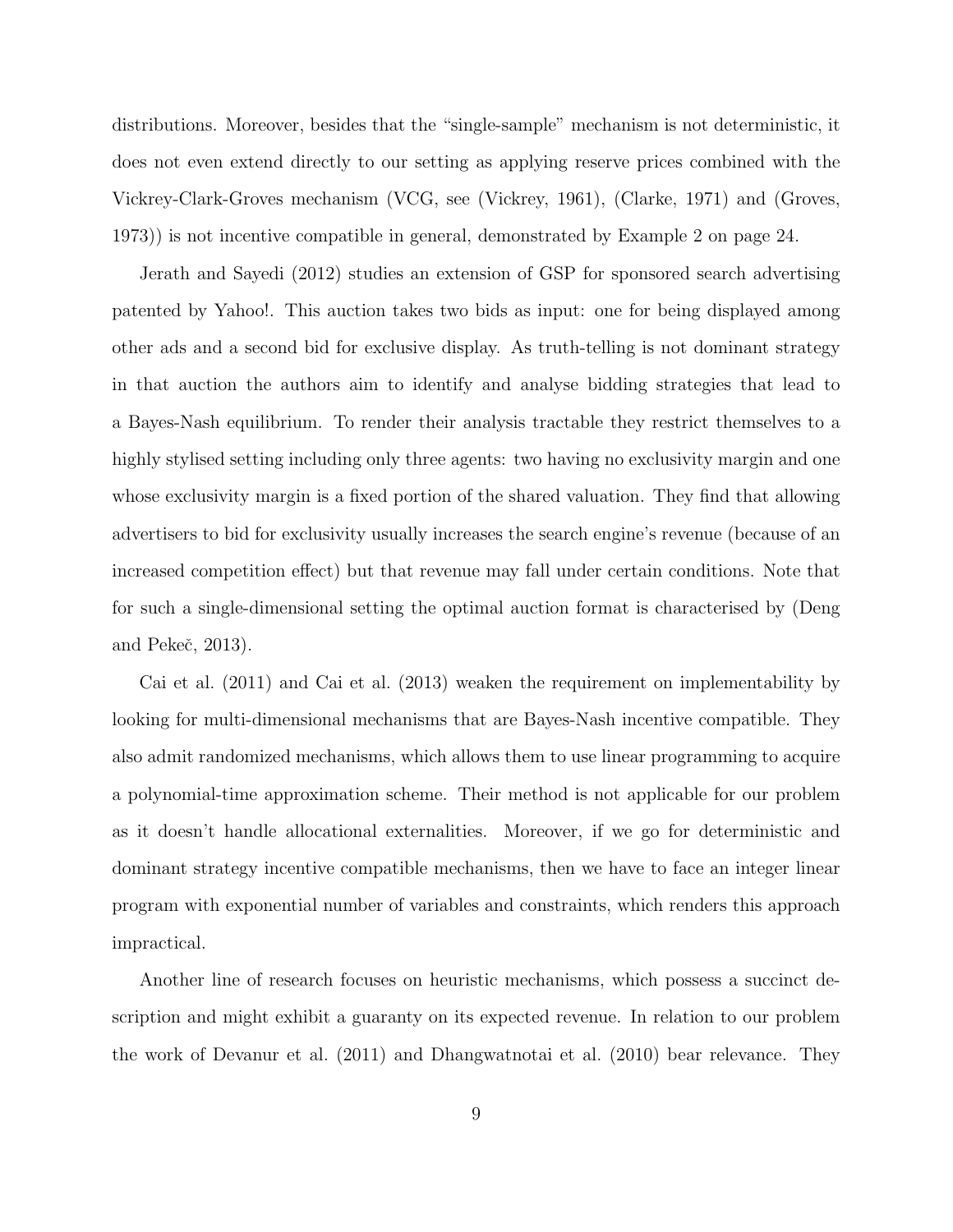deal with multi-parameter mechanism design involving unit-demand bidders, regular type distributions and matroid or downward closed feasibility constraints. They derive simple mechanisms that achieve constant approximations of the optimal revenue. The key point of their proof is to employ the solution from a single-dimensional analogue as an upper bound for the optimal revenue. Then the revenue of their simple mechanism is compared to that upper bound. In spite of the similarities, these results cannot be utilized directly for our problem as their setting cannot accommodate allocational externalities. Even if one treats the different allocations as items, the corresponding feasibility constraints are not downward closed, which is a necessary assumption in their model. The way we derive the second upper bound is reminiscent to the technique developed in Devanur et al. (2011) in the sense that we also split the multi-dimensional agents to single-dimensional representatives. The twist in our method is that in order to handle allocational externalities we endow the representatives with interdependent valuations.

Allocational externalities are similar in nature to interdependent valuations and identity dependent externalities in the sense that they all try to catch the impact of the agents on each other. The implications of externalities have been studied in various settings, see, e.g., Jehiel et al. (1996) and Segal (1999) and Figueroa and Skreta (2011). In Aseff and Chade (2008) the optimal auction for selling two identical goods is considered, where bidders impose externalities on each other. Their model can be parametrized such that it coincides with a special case of Deng and Peke $\check{c}$  (2013), but it is limited to selling two items, multiplicative externality and single-dimensional valuations.

The idea of using affine maximizers to improve on the revenue of the VCG mechanism has appeared mostly in connection with combinatorial auctions. Likhodedov and Sandholm (2004) specifies a special class of affine maximizers and tries to fine-tune its parameters. Tang and Sandholm (2012) considers the case of two bidders and two items and searches for the best parameters for a given affine maximizer. One of our heuristics is also an affine maximizer,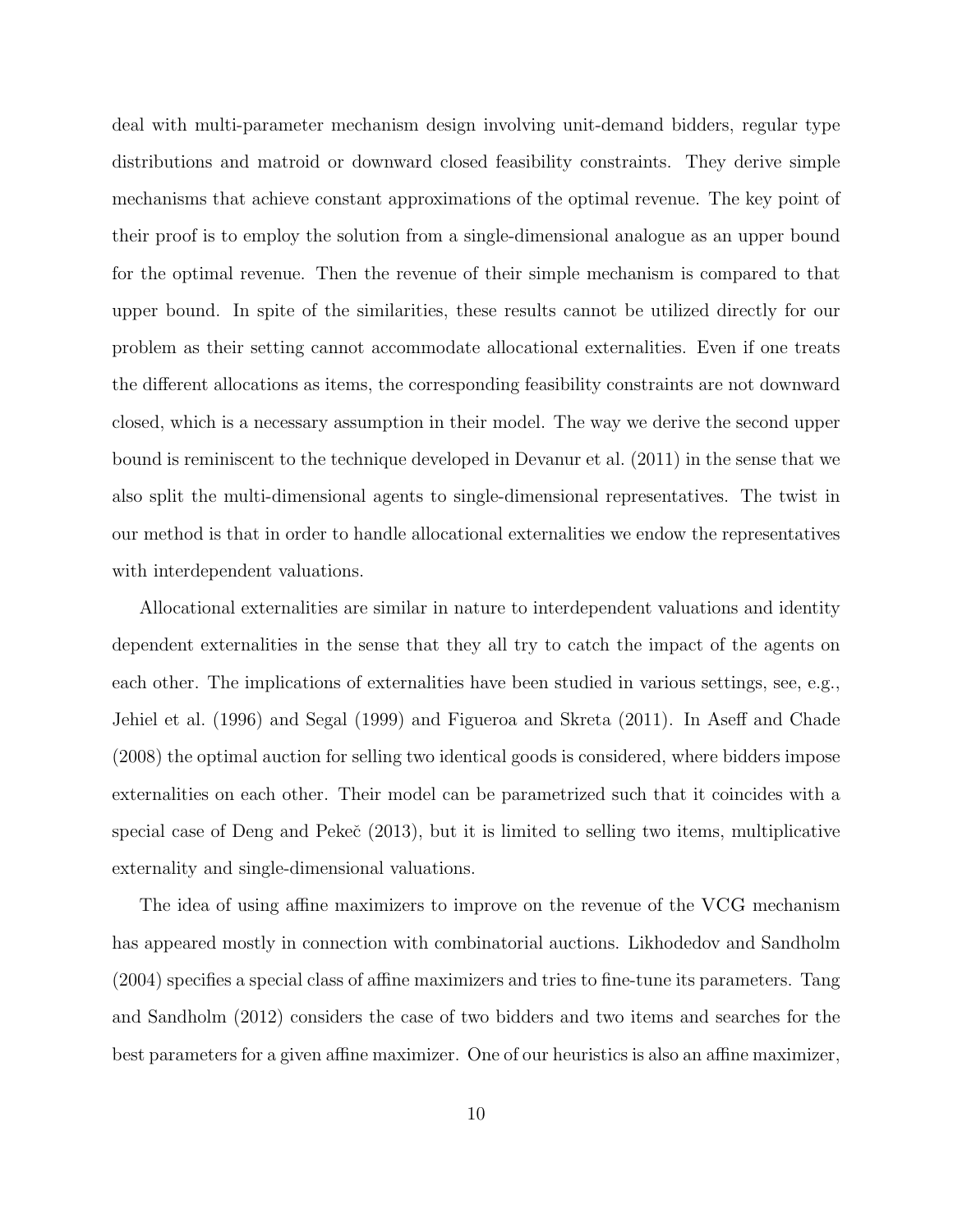but its parametrization idea differs from that of the two previous papers. Moreover, with the help of simulation and the derived upper bound mechanisms, we can demonstrate in a novel way how small the gap is between the heuristic mechanisms and the optimal revenue.

## 3 Model Preliminaries

Suppose an item can be sold simultaneously to k out of n bidders (in the set  $N = \{1, ..., n\}$ ) who each have unit demand for the item.<sup>3</sup> The value of bidder (or agent) i for obtaining the item is characterized by his type  $t^i = (s^i, m^i)$ , where  $s^i$  is the valuation for getting the item shared with some other agent, while  $m^i$  is the margin for exclusive possession, i.e.,  $s^i+m^i$  is the valuation for receiving the item exclusively. The shared valuation  $s^i$  is drawn from the set  $S^i$  with cumulative distribution F (with density f), while the exclusivity margin  $m^i$  is drawn from  $M<sup>i</sup>$  with cumulative distribution G (density g). The set of possible types for agent *i* is  $T^i = S^i \times M^i$ . We make the following assumptions. F and G are independent and strictly increasing. Agent characteristics are i.i.d, i.e.,  $T^i = T^j = [0, \tilde{s}] \times [0, \tilde{m}]$  for all  $i, j \in N$ , where  $\tilde{s}, \tilde{m} \in \mathbb{R}^+$ . Types are distributed independently among agents, so the distribution of type  $t^i$  is  $F \times G$  and the distribution of type-tuples is  $(F \times G)^n$ . The basic notation used in the paper is summarised in Table 3 on page 42 in the appendix.

Following the Revelation Principle (Myerson, 1981) we restrict our attention to direct auctions. Each direct auction  $(x, p)$  can be characterized by its allocation rule  $x: T \to \{0, 1\}^n$ and its payment scheme  $p: T \to \mathbb{R}^n$ . Let  $a(t) = \{i: x^i(t) = 1\}$  be the set of agents  $(\subseteq N)$  who receive the item for bid t. Note that  $a(t)$  would be a singleton under exclusive allocation, and  $|a(t)| \geq 2$  represents shared allocation. Given an auction  $(x, p)$  and report

<sup>&</sup>lt;sup>3</sup>The limit k is often set by policy, and a value of 3 or 4 provides sufficient competition and variety without overloading customers with unwanted sales calls. For instance, lead generation platforms for automobile trades typically match a customer with 3 car dealers.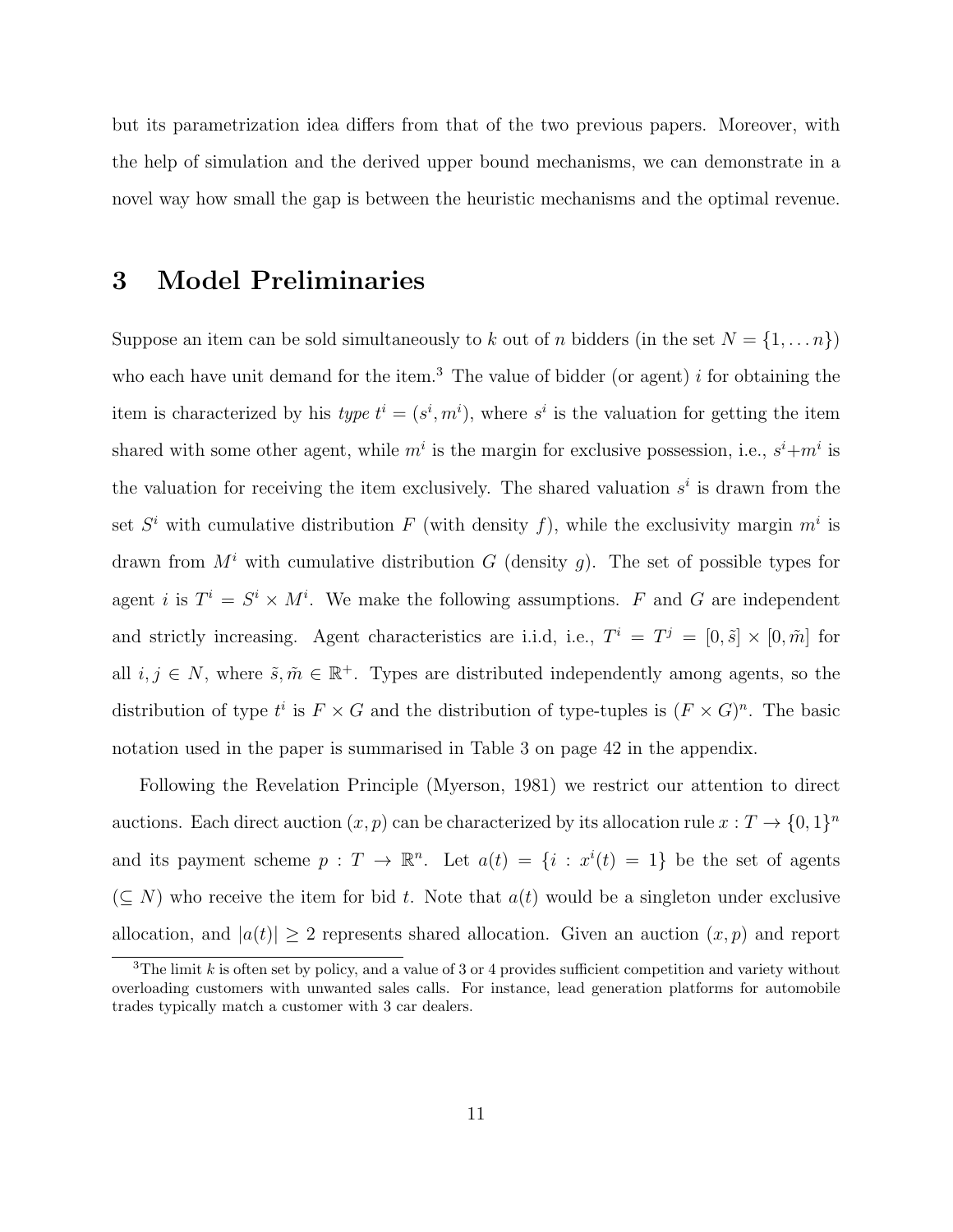profile  $\hat{t} = (\hat{s}, \hat{m})$ , the realized valuation v of agent i having type  $t^i = (s^i, m^i)$  is

$$
v^{i}(x(\hat{t}), t^{i}) = \begin{cases} s^{i} & \text{if } i \in a(\hat{t}) \text{ and } |a(\hat{t})| \geq 2, \quad \text{(agent i receives a shared allocation)}\\ s^{i} + m^{i} & \text{if } a(\hat{t}) = \{i\},\\ 0 & \text{otherwise.} \end{cases}
$$
 (agent i receives exclusive allocation)

while the net utility (after subtracting payment) is  $u^i(x(\hat{t}), p(\hat{t}), t^i) = v^i(x(\hat{t}), t^i) - p^i(\hat{t}).$ Because  $v$  depends only on the allocation  $(a)$  component of  $x$ , we will occasionally write  $v^i(a(\hat{t}), t^i)$  for expositional clarity rather than  $v^i(x(\hat{t}), t^i)$ .

#### 3.1 Design Goals and Choices

The possibility of allotting a single item to multiple bidders raises, at a high level, the following design choices: (a) ignore the possibility for shared allocation and allocate to the bidder with the highest bid for exclusive purchase, (b) ignore possibility of exclusive allocation and always allocate to bidders with highest shared valuations, (c) pick shared vs. exclusive allocation based on priors about distribution of valuations, and (d) pick shared vs. exclusive allocation for given bids. In each case, the auction design specifies allocation and pricing rules, and then agents make utility-maximizing bids given these pre-announced rules. For our problem, design objectives are a combination of profitability and implementability, i.e., maximizing auction revenue subject to practical considerations and costs to all participants. At a high level, the choice is between mechanisms that promote truthful bidding vs. those under which agents may scheme and shade their bids. In general, the best among the latter kind of auctions has the potential to produce higher revenue, but at higher participation costs for agents because agents must compute how to shade their bids while making assumptions and anticipating behavior of other agents. These costs may be substantial (relative to the simpler "bid your true value" rule), and an iterative procedure can impose substantial costs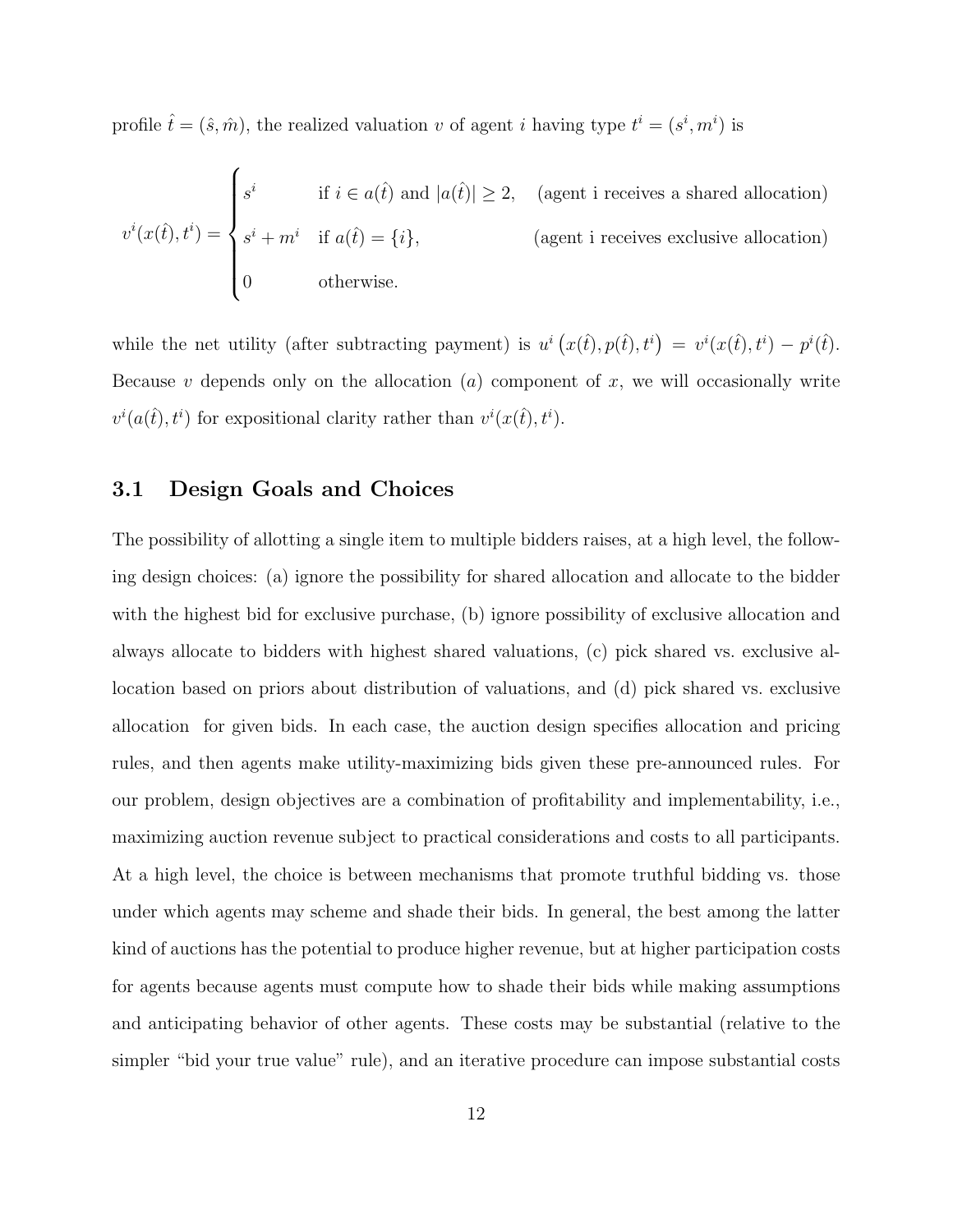on the auctioneer as well. If agents cannot reliably identify their optimal bidding strategies, then realized revenue may fall short of predicted revenue. Hence our joint objective of profitability and implementability steers us in the direction of incentive compatible mechanisms, i.e, rules that maximize profits while preserving encouraging truthful bidding, and being easy for agents to participate in and for the seller to execute in real-time. Formally, this defines a feasible space of auction designs in which truth-telling is the optimal strategy for agents and it leads to non-negative utility for every agent.

Definition 1 (DSIC). A direct auction is dominant strategy incentive compatible (DSIC) if truth-telling is a dominant strategy for each agent: given the other agents' bids, every agent's utility is maximized by bidding truthfully. Formally, a direct auction  $(x, p)$  is DSIC if for every *i*,  $t^{-i}$ ,  $t^{i}$  and  $\hat{t}^{i}$  it holds that

$$
u^{i}(x(t), p(t), t^{i}) \geq u^{i}(x(\hat{t}^{i}, t^{-i}), p(\hat{t}^{i}, t^{-i}), t^{i}).
$$

Definition 2 (EPIR). A direct auction is ex-post individual rational (EPIR) if a truthtelling agent has non-negative utility for every report of other agents. Formally, a direct mechanism  $(x, p)$  is EPIR if for every i and  $t = (t^i, t^{-i})$  it holds that

$$
u^{i}(x(t), p(t), t^{i}) \geq 0.
$$

This combination of rules not only is DSIC and EPIR, but is also socially optimal.

#### 3.2 VCG vs. Dominant Strategy Auctions

A potential candidate for auction design given these objectives is to allocate to maximize agent value (i.e., to allot exclusive or shared based on whether the highest exclusive bid exceeds the sum of the k-highest shared bids), and combine this allocation rule with a VCG pricing rule. Formally, the allocation rule assigns to agent *i* exclusively if  $(\hat{s}^i + \hat{m}^i)$  exceeds (or equals) the sum of the highest-k  $\hat{s}$  values, or otherwise to the first k agents in descending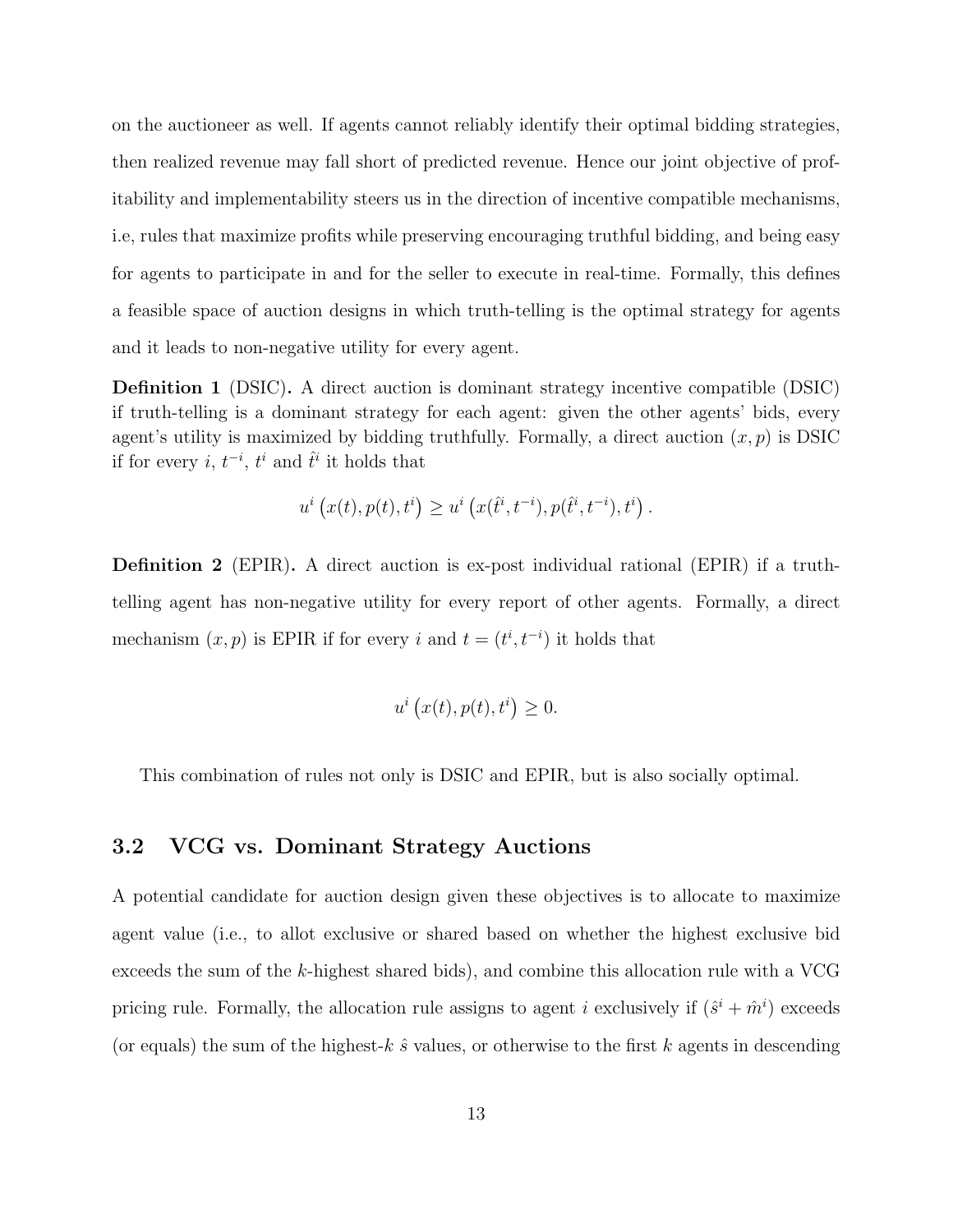Table 2: VCG allocation and prices for the example from Table 1. Allocation type (shared or exclusive) and allocations  $(x_i)$  optimize profit given the bids. Prices charged are a difference of column  $D_i$  values (for the two rows labeled "Others' value ..."), representing  $\sum_{j\neq i}v_j$  under efficient allocation, when bidder  $i$  is not present, and present, respectively.

|                                  | 1)1        | D <sub>2</sub> | D <sub>3</sub> | D4 | D5 |            | D2               | D <sub>3</sub> | D4 D5 |     |
|----------------------------------|------------|----------------|----------------|----|----|------------|------------------|----------------|-------|-----|
| Allocation $(x_i)$               |            |                |                |    |    |            |                  |                |       |     |
| Others' value if $i$ not present | 34         | 35             | 30             | 33 | 35 | 34         | 36               | 36             | 36    | -36 |
| Others' value if $i$ present     | 25         | 35             | 21             | 24 | 35 |            | 36               | 36             | 36    | -36 |
| Prices $(p_i)$                   |            |                | Q              |    |    | 34         | $\left( \right)$ |                |       |     |
|                                  | Scenario 1 |                |                |    |    | Scenario 2 |                  |                |       |     |

order of  $\hat{s}^j$  values (using some tie-breaking rule when necessary).<sup>4</sup> The VCG pricing rule charges every bidder the externality he poses on other bidders, thereby eliminates bid-shading incentives that will arise under a pay-your-bid pricing rule. More precisely, the price bidder i has to pay equals the total value of the efficient allocation for other bidders, would he not have participated in the auction, minus the value that all other bidders get when he is participating. Note that for bidders who do not win the item this results in zero payments.

Table 2 gives the VCG allocations and prices corresponding to Scenarios 1 and 2 of our example. While this design maximizes social value while being easy to implement, it is unlikely to have strong revenue performance. It is well-known that VCG auctions may yield very low revenue (\*cite the lovely but lonely Vickrey auction from CA book\*) and that, due to Revenue Equivalence, there is no way to adjust payments without losing DSIC and EPIR while maintaining social optimality. Because we seek to retain the advantages of truth-telling and then to maximize revenue  $(\S3.1)$ , we therefore need to give up allocation efficiency and include the allocation rule in our search space. This yields the following multi-matching auction problem:

find a direct auction (allocation and pricing rules) which maximizes expected rev-

<sup>&</sup>lt;sup>4</sup>Shouldn't the s's and m's have "hats" indicating they are bids rather than values? It is the same due to DSIC property, but in principle ... ?? Do we even have a notation? We have  $\hat{t}$  but not  $\hat{s}$  or m. I added it.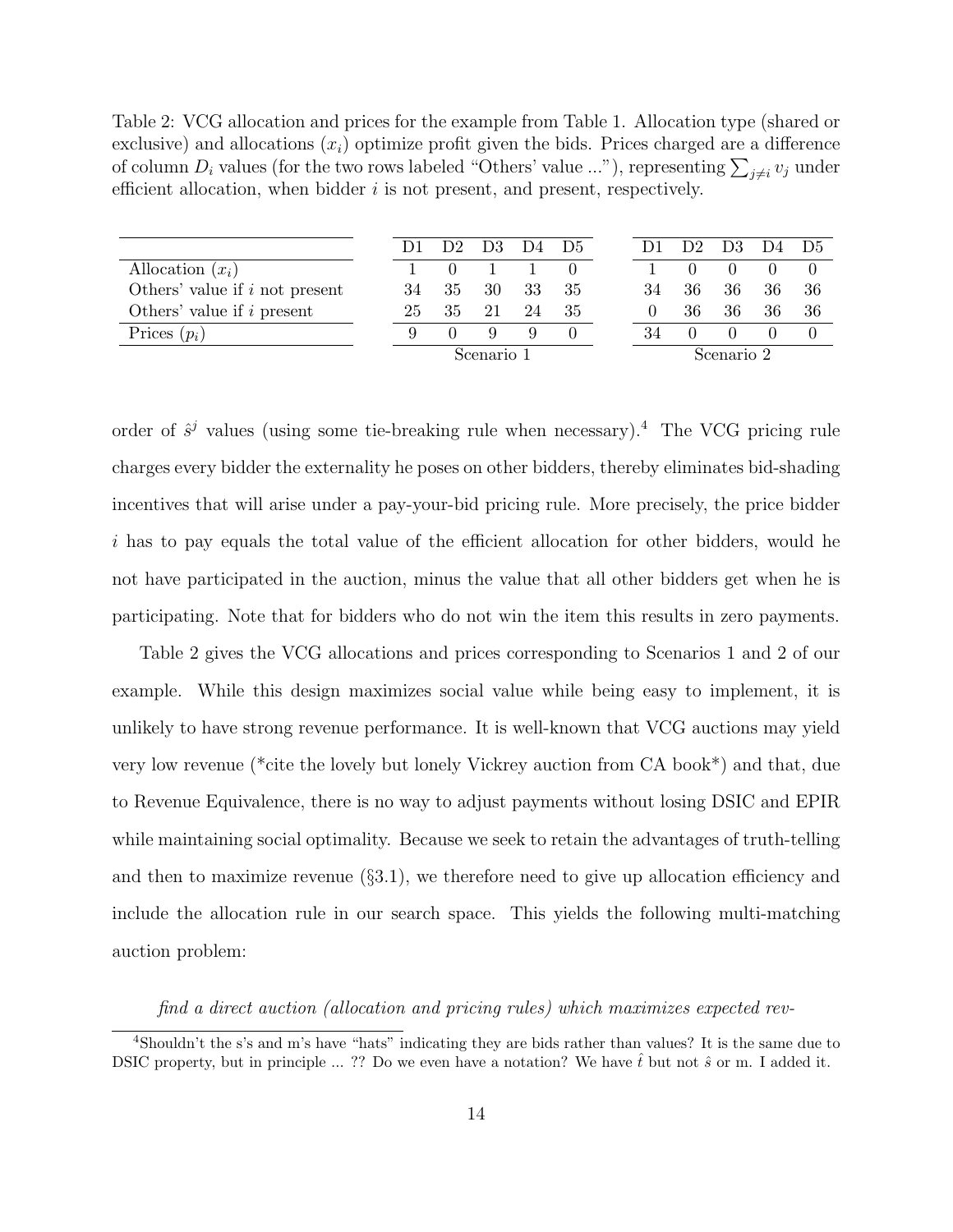enue while preserving individual rationality (EPIR) and truthful bidding (DSIC).

This statement concisely represents our design goal. We call this design a dominant strategy auction (DSA), and model it as a mathematical program where the parameters in the objective are determined by the priors of the distributions, and the constraints represent incentives and allocation feasibility. Once solved, the decision variables tell for each report of types who receives the item and prices to be paid. Because it is DSIC, agents' reports are simply their true values. The model looks as follows.

$$
\max_{x(t),p(t)} \mathbb{E}_t \left[ \sum_i p^i(t) \right] \tag{DSA*}
$$

subject to

$$
u^{i}\left(x(t),p(t),t^{i}\right) \geq u^{i}\left(x(\hat{t}^{i},t^{-i}),p(\hat{t}^{i},t^{-i}),t^{i}\right) \quad \forall i,\forall t^{-i},\forall t^{i},\forall \hat{t}^{i},\tag{DSIC}
$$

$$
u^{i}\left(x(t), p(t), t^{i}\right) \ge 0 \qquad \qquad \forall i, \forall t,
$$
 (EPIR)

$$
\sum_{i} x^{i}(t) \leq k \qquad \qquad \forall t,
$$
\n(SUPPLY)

$$
x^{i}(t) \in \{0, 1\} \qquad \qquad \forall i, \forall t. \tag{BI}
$$

Constraint (DSIC) is responsible for dominant strategy incentive compatibility, while (EPIR) enforces ex-post individual rationality. (SUPPLY) sets the upper bound on the number of copies that can be sold, and (BI) ensures that the mechanism is deterministic. Note that with DSA we refer to the whole mathematical program. The optimal solution  $(x, p)$  for DSA will be called  $DSA^*$ .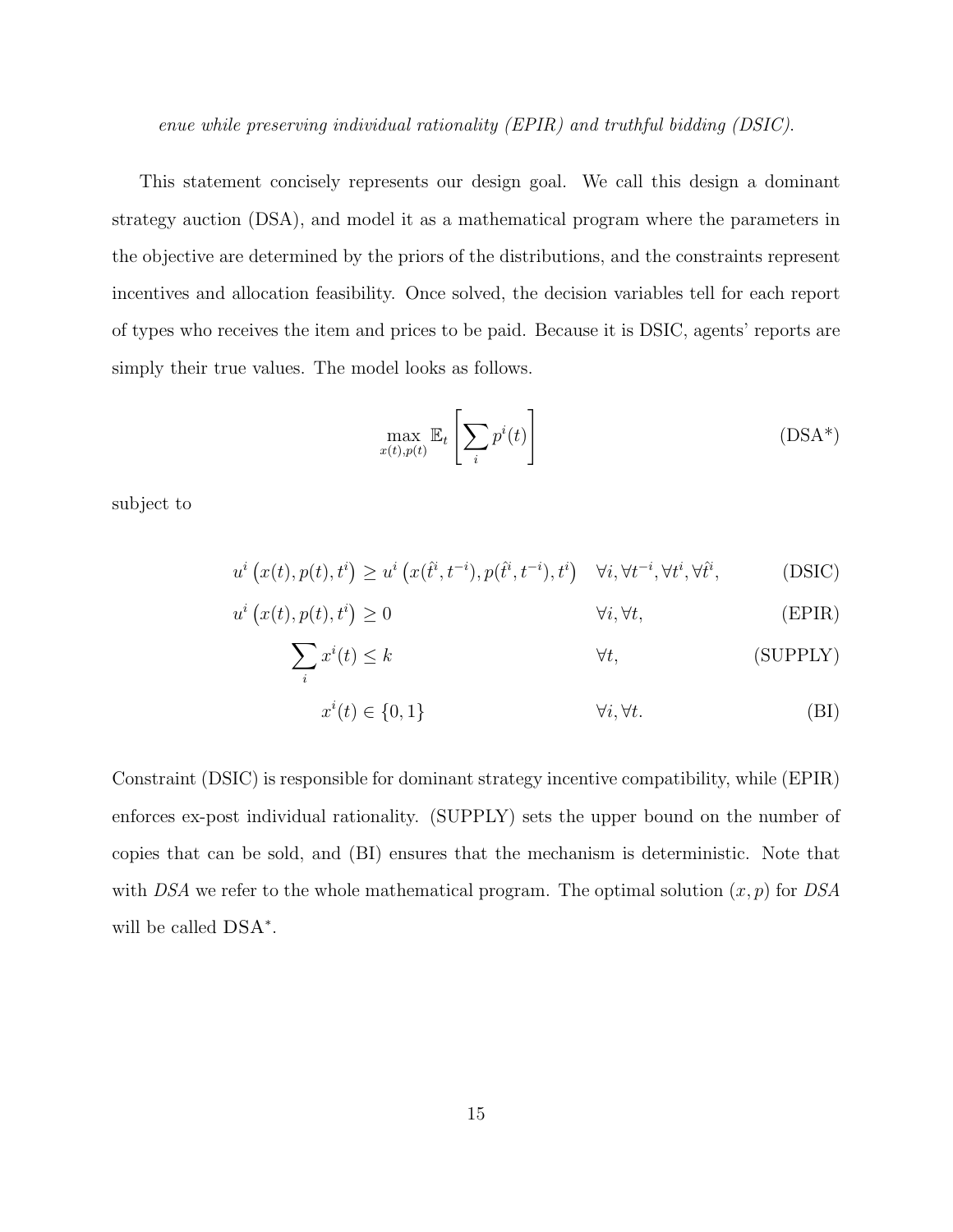

Figure 1: A map of comparative performance for alternative mechanisms. OE and OS (onlyexclusive and only-shared) are one-dimensional auctions; MaxSimple is (ex ante) the better of the two. VCG and RM are two-dimensional auctions. Actual comparisons, determined through theoretical and simulation techniques, will be presented in Section 5.

### 3.3 Optimal DSA and Heuristic Mechanisms

We note that the DSA formulation is, for us, primarily a theoretical construct. It has a huge number of variables and constraints, the latter not even being linear. Even if we could solve it, that solution would not be practical as it would only provide a full list of  $x(t)$  and  $p(t)$  vectors, one for each t. For us, the program serves a different purpose. On one hand, it enables us to quickly generate alternative practical mechanisms, either by adding certain constraints to this program (see §4.1) or via a special class of DSIC two-dimensional auctions (presented in §4.2). Optimal solutions to these refined programs are therefore feasible solutions to the original DSA program, and provide lower bounds to the optimal DSA revenue. On the other hand, we develop relaxations of this program which readily can be optimized, thereby generating upper bounds for the optimal solution of DSA. Combining these two features, we show how to achieve an implementable mechanism with provable performance, and indeed we demonstrate in a later section that this mechanism has excellent revenue performance. Fig. 1 visualizes our plan for comparing the alternative mechanisms and bounds.

We end this section with two technical concepts from mechanism design that will play a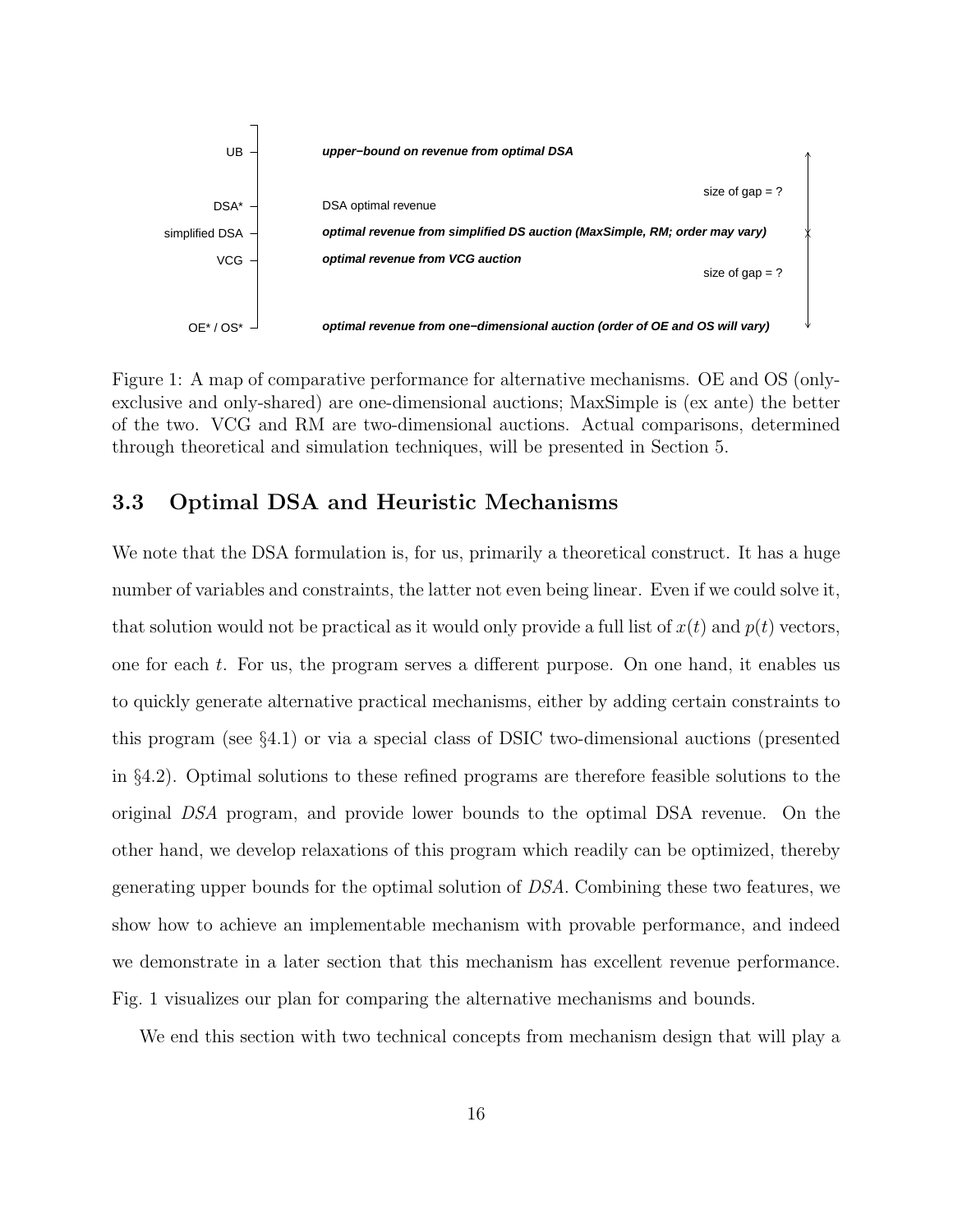role in our construction of heuristics. The first is the so-called monotonicity condition that is imposed solely on allocation rules. The condition is obtained by adding up two (DSIC) constraints such that the first constraint is applied to agent  $i$  having type  $t^i$  and reporting  $\hat{t}^i$ , while the second one is expressed for the same agent having  $\hat{t}^i$  and reporting  $t^i$ , to yield

$$
v^{i}\left(x(t^{i},t^{-i}),\hat{t}^{i}\right) - v^{i}\left(x(t^{i},t^{-i}),t^{i}\right) \geq v^{i}\left(x(t),\hat{t}^{i}\right) - v^{i}\left(x(t),t^{i}\right). \tag{MON}
$$

Allocation rules satisfying (MON) will be called monotone. The significance of this property is that designs which fail it cannot have a combination of allocation and pricing rules that together satisfy (DSIC). Hence such designs can be eliminated, and our search can be limited to the space of monotone allocations.

The second is the notion of virtual valuations that plays a central role in the design of revenue maximizing single-item auctions, when valuations for the item are independent and identically distributed. The *virtual valuation* of agent i for real-valued random variable  $r^i \in \mathbb{R}$ , that is distributed as D, is defined as

$$
\phi_D(r^i) = r^i - \frac{1 - D(r^i)}{d(r^i)}.
$$
\n(1)

In our context  $r^i$  could be  $s^i$ ,  $m^i$  or  $s^i + m^i$  for example, so that D would be F, G or  $F \times G$ . Distributions that have increasing virtual valuation are called regular. An interesting subclass of regular distributions are those having monotone hazard rate (MHR), otherwise known as log-concave probability distributions. In words, these are distributions with tail not fatter than that of the exponential distribution. This class is popular in many areas of economics as its properties usually yield special structure for the problem at hand and hence allow for insightful qualitative implications (see, e.g., Bagnoli and Bergstrom, 2005). Main members of this class are the normal, exponential, some parametrization of gamma, Pareto and the uniform distribution. Regular distributions D have a unique point where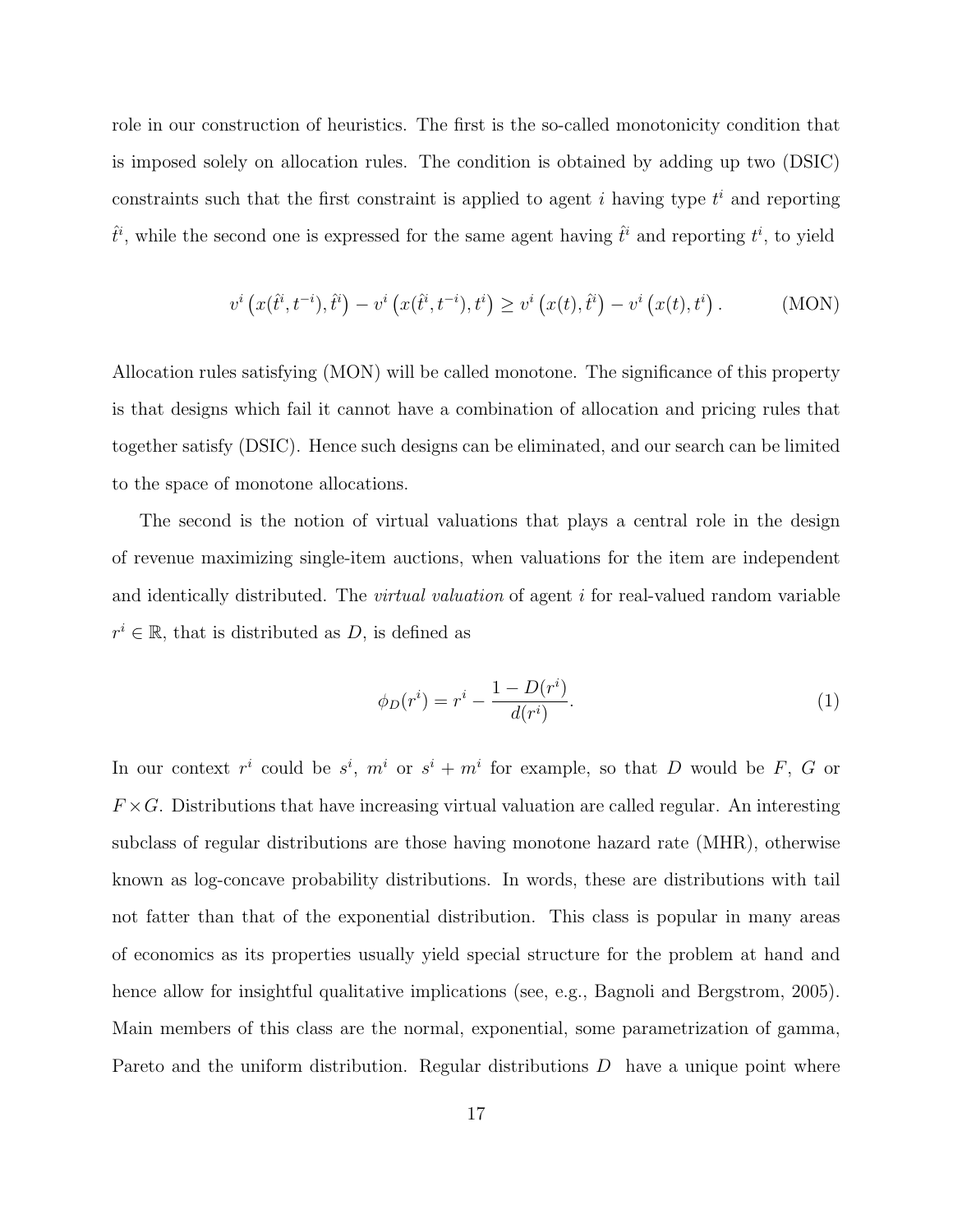the corresponding virtual valuation hits zero. This value is called the reserve value  $r_D$  of D.

**Definition 3** (Reserve Value). For a regular distribution  $D$ , the reserve value  $r_D$  is the unique value for which  $\phi_D(r_D) = 0$ .

## 4 Approximate optimal auctions (Revenue Lower Bound)

The DSA problem statement primarily serves the purpose of a theoretical rendering of the optimal DSIC auction. This section develops five different feasible solutions to this problem by constructing five, solvable, restrictions of the original DSA problem. By construction, each method will provide a lower bound for the optimal DSA. Note that the optimal revenue DSA<sup>\*</sup> is not known, hence the performance of these lower bounds will be evaluated by computing upper bounds on DSA<sup>∗</sup> , which we do in the next section by relaxing DSA.

The first three designs allow only for one-dimensional bids (OE, OS, MaxSimple, recall Fig. 1). OE and OS commit the platform to either exclusive-only or shared-only allocations for all instances or problem categories. Analysis of these two cases is useful in some cases because a platform might prefer a consistent allocation policy, hence this analysis will provide guidance regarding which one to choose. Intuitively, this will depend on the magnitude and distribution of s and m sets across multiple instances. In other cases, a platform might wish to exploit category-specific prior information (e.g., leads for BMW buyers in zip code 93940 during June) and then pick the better of OE and OS based on expected revenue performance given the prior, and then commit to it for that category. This is the MaxSimple mechanism in our framework. For each instance, participants need to provide only one bid (for exclusive or shared allotment, as specified by the platform) but which kind it is can vary across instances. We prove that this auction yields a constant factor approximation of the optimal revenue. The fourth and fifth auctions allow for two-dimensional bids and have allocation and pricing rules that are easy to implement. The first of the two is the VCG mechanism discussed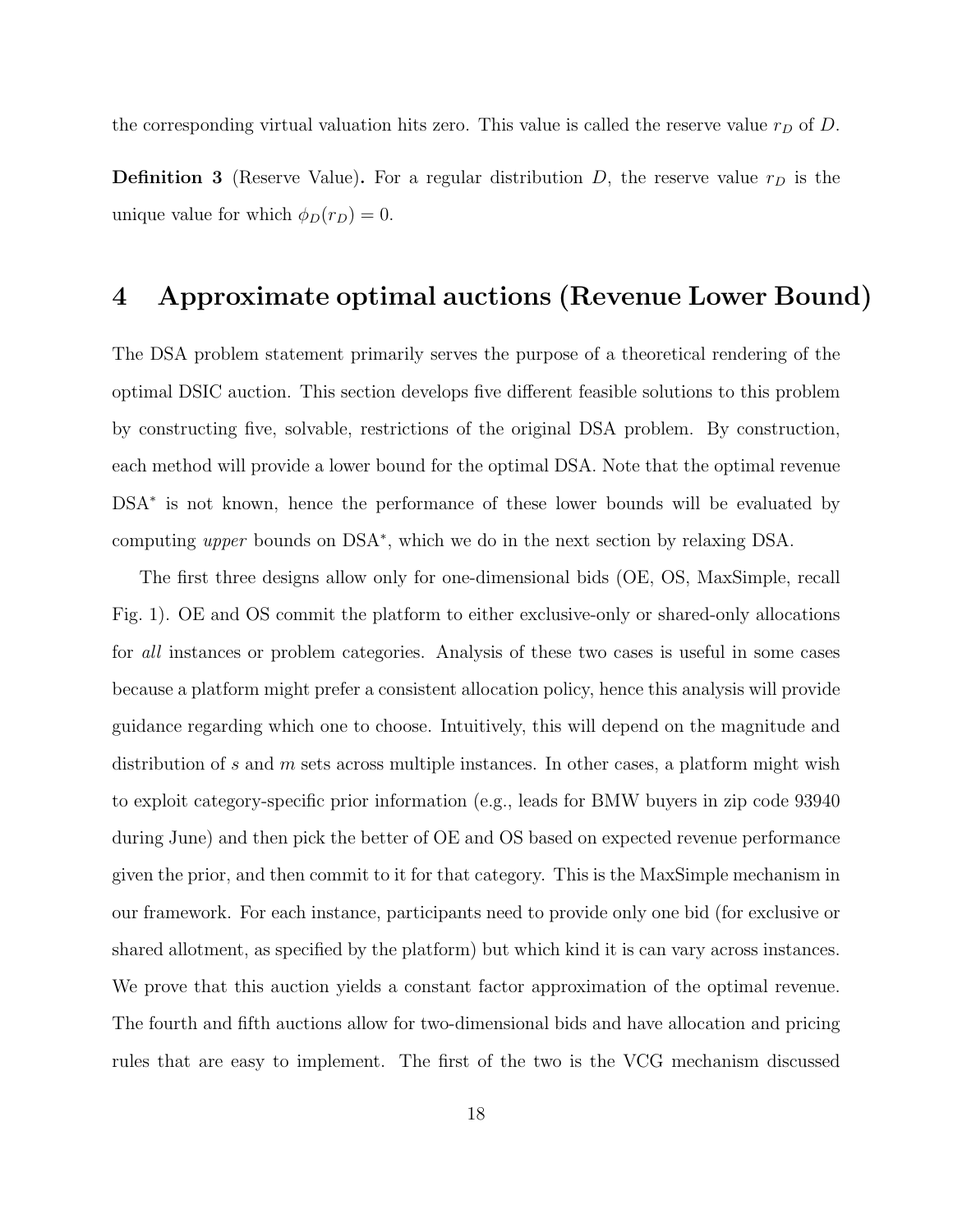before. We show that it yields a constant factor approximation of the optimal revenue. For the second two-dimensional auction (RM) we have not proven such an approximation ratio, but show in simulations presented in Section 6 that it performs superior to VCG.

#### 4.1 One-dimensional auctions

The three one-dimensional auctions have an advantage that the revenue optimal mechanism can be found in each case, hence they provide useful lower bounds for the original optimal auction problem (DSA\*). For OE (always exclusive allocation) and OS (always shared), the DSA requirement is met by adding respectively, the constraint  $\sum_i x^i(t) \leq 1$  (exclusive only) or  $\sum_i x^i(t) \geq 2$  (shared only). In the first case we can use the optimal single item auction, i.e., the best out of those mechanisms that allocate to at most one agent. The second is the other extreme: it is the optimal mechanism among those which never allocate exclusively. Notice that these optimal auction problems are single-dimensional as in each of them only one valuation counts (shared or exclusive). Therefore we can utilize for both of them the framework of Myerson, 1981 that gives a characterization of the optimal singledimensional mechanism. As we need this framework as well for our upper bounds in Section 5, we repeat how these solutions look like in a general setting with unit demand agents and homogeneous, indivisible items. For our purposes, we adapt a generalization of the original result of Myerson, 1981 from Devanur et al., 2011.

**Theorem 1** (Myerson, 1981). Let NU be a set of unit-demand agents, and  $A \subseteq 2^{NU}$  the set of feasible allocations, i.e., the set of agents who can be served simultaneously. Assume that agent i's type  $t^i$  is single-dimensional and drawn from set  $T^i \subset \mathbb{R}$ , with regular distribution  $D^i$ . Let  $T = \times_i T^i$ , and let  $D = D^1 \times \ldots \times D^n$  be the distribution over T. Then the single-parameter environment  $(NU, A, T, D)$  has the following properties.

I/ For every DSIC and EPIR mechanism  $(x, p)$ , where p is the maximal revenue given x and  $x^{i}(t)$  is the probability that agent i is served, the expected value of total payments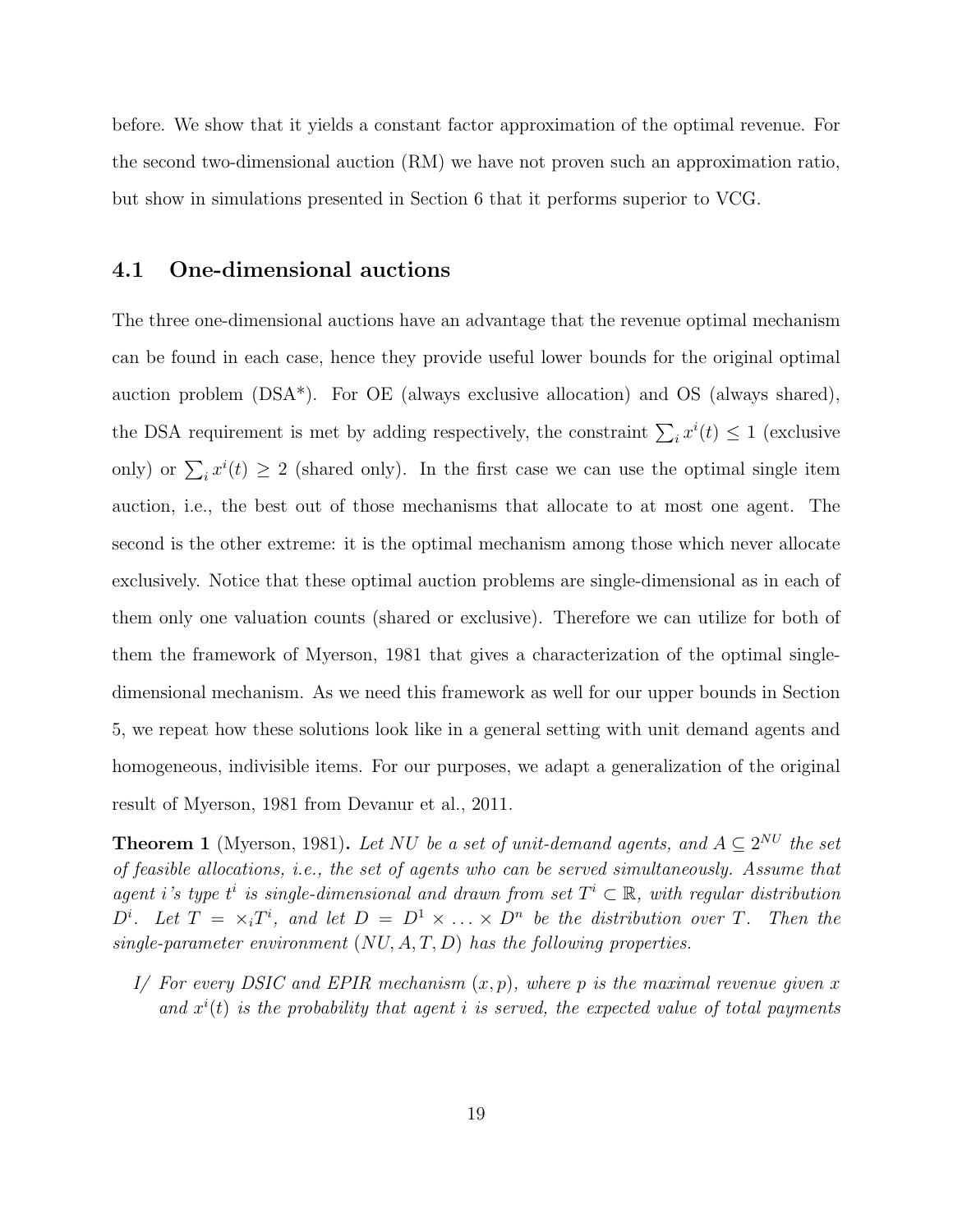can be written as

$$
\mathbb{E}_t\left[\sum_i p^i(t)\right] = \mathbb{E}_t\left[\sum_i \phi_D(t^i) x^i(t)\right].
$$

II/ The revenue-maximizing DSIC and EPIR allocation x can be characterized as  $x^{i}(t) = 1$ if  $i \in a(t)$  and  $x^{i}(t) = 0$  otherwise, where

$$
a(t) = \arg \max_{a \in A} \left\{ \sum_{i \in a} \phi_{D^i}(t^i) x^i(t) \right\}.
$$

With the help of Theorem 1 we can directly define the first two one-dimensional auctions.

Definition 4 (Optimal exclusive auction (OE)). Let

$$
a_e(t) = \arg \max_{\substack{a \subseteq N \\ |a| \le 1}} \left\{ \sum_{i \in a} \phi_C(s^i + m^i) \right\}.
$$

Ties are broken arbitrarily in case of multiple optimal arguments. Then OE is given by its allocation and payment rule  $(x_{OE}, p_{OE})$  as

$$
x_{\text{OE}}^i(t) = \begin{cases} 1 & \text{if } i \in a_e(t) \\ 0 & \text{otherwise,} \end{cases} \tag{2}
$$

$$
p_{\text{OE}}^{i} = \begin{cases} \min\{\hat{s}^{i} + \hat{m}^{i} \mid x_{\text{OE}}^{i}((\hat{s}^{i}, \hat{m}^{i}), t^{-i}) = 1\} & \text{if } x_{\text{OE}}^{i}(t) = 1\\ 0 & \text{otherwise.} \end{cases}
$$
(3)

**Lemma 1.** If F and G have MHR, then  $OE$  is feasible for  $(DSA^*)$  and achieves the highest expected revenue among those mechanisms which allocate to at most one agent. Moreover, its expected revenue can be expressed as

$$
Rev(OE) = \mathbb{E}_t \left[ \sum_i \phi_C(s^i + m^i) x^i_{OE}(t) \right]. \tag{4}
$$

Proof. It follows directly from Theorem 1 given that C has MHR as the set of MHR distributions is closed under convolution (see Barlow et al., 1963).  $\Box$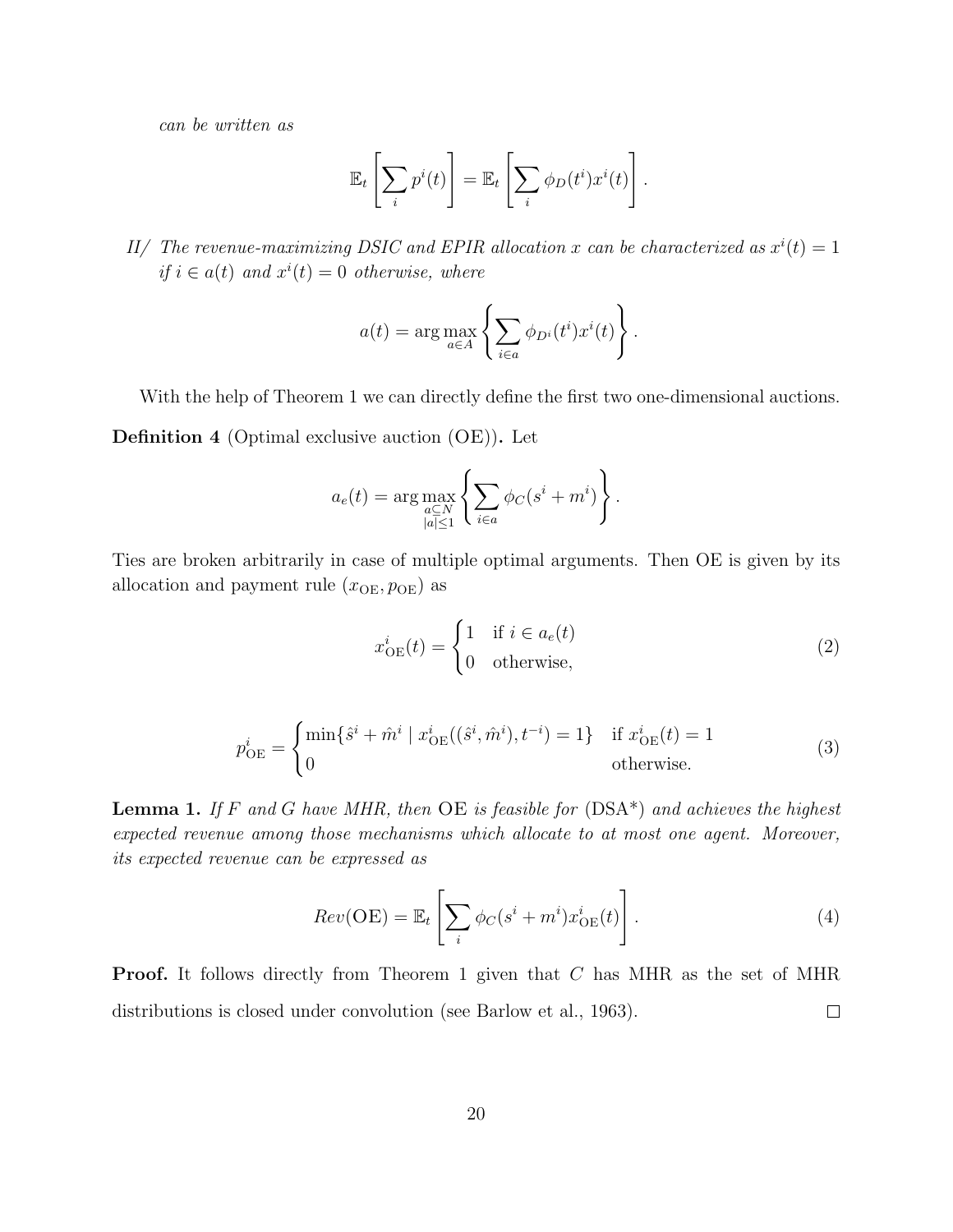Definition 5 (Optimal shared auction (OS)). Let

$$
a_s(t) = \arg\max_{\substack{a \subseteq N \\ |a| \le k, |a| \ne 1}} \left\{ \sum_{i \in a} \phi_F(s^i) \right\}
$$

Ties are broken arbitrarily in case of multiple optimal arguments. Then OS is given by its allocation and payment rule  $(x_{OS}, p_{OS})$  as

$$
x_{\text{OS}}^i(t) = \begin{cases} 1 & \text{if } i \in a_s(t) \\ 0 & \text{otherwise,} \end{cases} \tag{5}
$$

$$
p_{\text{OS}}^i = \begin{cases} \inf \{ \hat{s}^i \mid x_{\text{OS}}^i((\hat{s}^i, m^i), t^{-i}) = 1 \} & \text{if } x_{\text{OS}}^i(t) = 1\\ 0 & \text{otherwise.} \end{cases}
$$
(6)

**Lemma 2.** OS is feasible for  $(DSA^*)$  and achieves the highest expected revenue among those mechanisms which never allocate exclusively. Moreover, its expected revenue can be expressed as

$$
Rev(\text{OS}) = \mathbb{E}_t \left[ \sum_i \phi_F(s^i) x^i_{\text{OS}}(t) \right]. \tag{7}
$$

**Proof.** It follows directly from Theorem 1. Note that Myerson requires only that for each agent the allocation is monotone non-decreasing in its own type given the others', therefore the fact that OS never allocates for singletons is not an issue for invoking Theorem 1.  $\Box$ 

The allocation rule of OS deserves some explanation. By the requirement that we always allocate to at least two bidders, bidders might win an item even if their virtual value is below 0, or in other words, their value is below the reserve price. Due to this bidders will also likely pay prices that are below the reserve prices. While this sounds counter intuitive it is necessary to preserve incentive constraints. Indeed, a bidder who happens to get an exclusive allocation would enjoy extra value from this allocation. In a setting where he and all other bidders have shared value below the reserve price, he would have incentives to report a higher shared value than his true one, securing an exclusive allocation. This demonstrates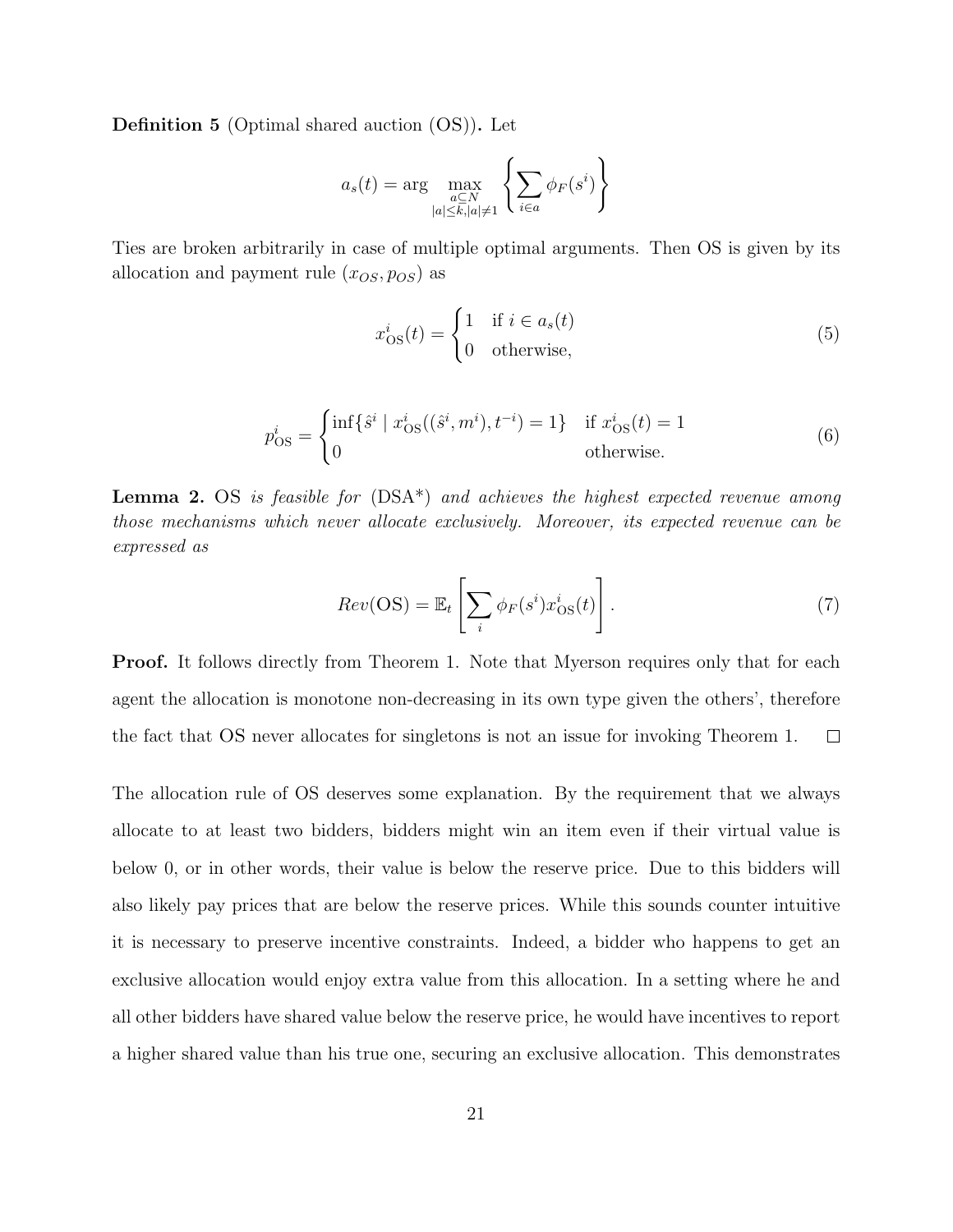that platforms who reduce for the sake of simplicity the expressiveness of bids need to design allocations carefully in order to not invite strategic bidding related to information that is not revealed in the auction.

As noted earlier, OE and OS both provide useful lower bounds for (DSA\*). However, as we shall show later, the quality of these bounds varies considerably across the parameter regions. Because the quality variation generally moves in opposite directions, it becomes worthwhile the combine the two auction formats into the MAXSIMPLE defined below.

Definition 6 (MaxSimple mechanism). For any instance of the exclusivity auction problem MaxSimple calculates the expected revenue of OS and OE, then commits the mechanism with the highest value.

Note that the choice in MaxSimple is made upfront for given priors  $F$  and  $G$  and not for every type realization, therefore the actions of the agents don't influence which of the two single item auctions is executed. Despite the fact that MaxSimple capitalizes only on one type of bid and allocation, a later result (Theorem 4, which can be established only after setting up additional results) reveals that the seller can still capture a constant fraction of the optimal revenue by implementing it. This is useful for practitioners because they can keep the bidding language and the rules of the auction simple for only a small sacrifice in the revenue. Furthermore, there is only one parameter (the reserve price) to change when priors change.

### 4.2 A two-dimensional auction: RM

Although MaxSimple is intuitive and simple, it is a combination of two different mechanisms. Therefore if a platform provider has multiple similar products to offer, then changing the rules and the type of allocation product by product, in order to derive revenue advantage from the alternate rule,<sup>5</sup> can create confusion among the buyers. Besides,  $MAXSimple$ 

<sup>&</sup>lt;sup>5</sup>Note: Even for the same "product" the demand profiles can vary when the product is repeated at a different date, day of week, time, location etc., potentially motivating switching the auction format.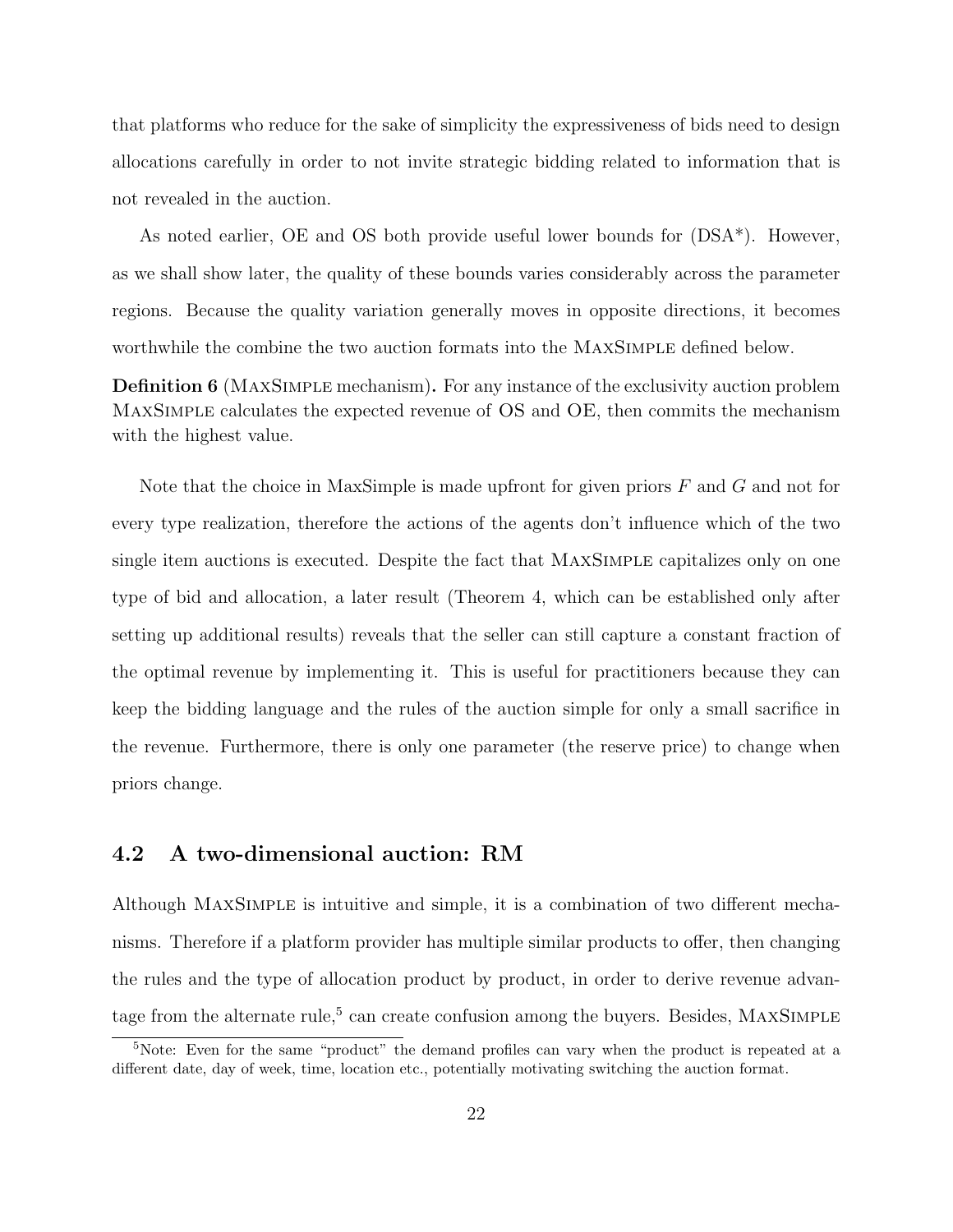is only single-dimensional, thus it doesn't take advantage of the extra information and the wider offer menu it is possible to utilize by taking into account both types of valuations, and allowing for both types of allocations. The next natural step accordingly, is to devise mechanisms that consider two types of bids: one for shared and one for exclusive allocations.

One obvious choice for an auction that takes both dimensions of types into account would be VCG, discussed earlier in §3 and illustrated in Table 2. It is DSIC and achieves the highest revenue among those mechanism that maximize welfare. However, the drawback is that its expected revenue can be quite low. We seek here to improve on the revenue performance of VCG. We propose a new mechanism (RM) along the lines developed in the OE and OS methods, while preserving truthful bidding. The combination will also have the advantage that it selects based on actual reports for exclusive or shared allocation in each occurrence, rather than deciding ex-ante which mechanism to choose as done in the MaxSimple Mechanism.

In order to define the auction we recall the definition of an affine maximizer, also called Generalized VCG auctions.

**Definition 7** (Affine maximizer auctions). Let  $A_N$  be the set of feasible allocations for agents in N. A mechanism is an affine maximizer if there are  $\gamma^a, \forall a \in A$  and  $\lambda^i > 0, \forall i \in N$ such that for each t its allocation is  $a(t)$ , where

$$
a(t) \in \arg\max_{a \in A_N} \left[ \gamma^a + \sum_{i \in N} \lambda^i v^i(a, t^i) \right]. \tag{8}
$$

Similarly, define

$$
a(t^{-i}) \in \arg \max_{a \in A_{N\setminus i}} \left[ \gamma^a + \sum_{j \in N\setminus i} \lambda^j v^j(a, t^j) \right].
$$

Then the payment rule of the affine maximizer mechanism is equal to

$$
p^{i}(t) = \frac{1}{\lambda^{i}} \left[ \sum_{j \neq i} \lambda^{j} v^{j} (a(t^{-i}), t^{j}) + \gamma^{a(t^{-i})} - \sum_{j \neq i} \lambda^{j} v^{j} (a(t), t^{j}) - \gamma^{a(t)} \right].
$$
 (9)

Fact 1. Affine maximizer mechanisms are DSIC and EPIR.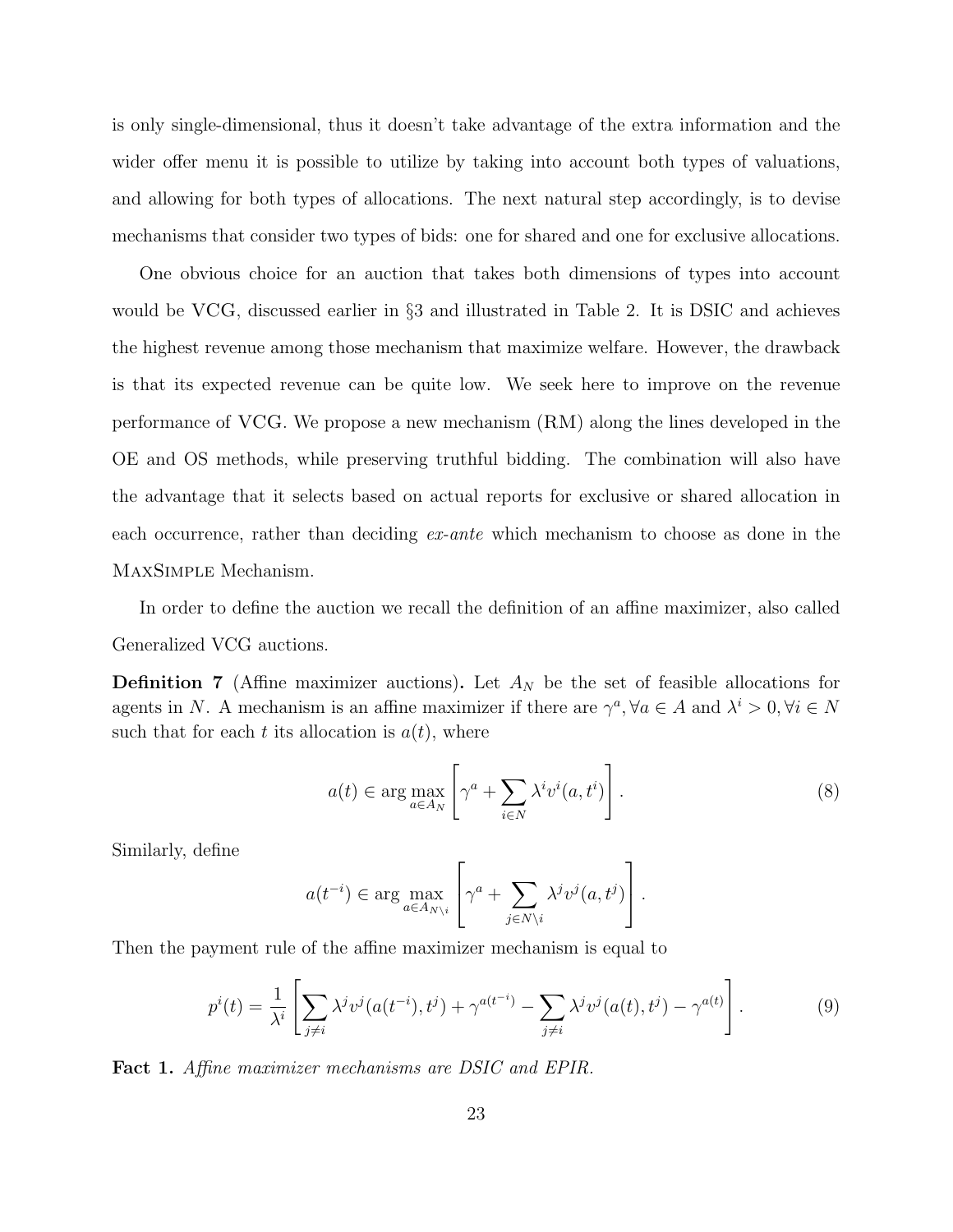This means that any affine maximizer is a feasible solution of DSA\*. Choosing  $\lambda_i = 1$ for all  $i \in N$  and  $\gamma_a = 0$  for all  $ainA$  yields VCG.

We observe that OS and OE auction are affine maximizers. To see this for OS, choose A to be the set of all allocations that allocate to at least 2 and at most k bidders, and observe that the two rules

$$
a(t) = argmax_{2 \le |a| \le k} (-|a|r_F + \sum_{i \in a} s^i)
$$

and

$$
a(t) = argmax_{2 \leq |a| \leq k} \sum_{i \in a} \phi_F(s^i)
$$

choose the same allocation, when the same tie-breaking rule is used, and when  $F$  satisfies MHR. The same applies to  $\overline{OE}$  and the affine maximizer with A being equal to all singletons, and setting  $\gamma_a = -r_C$ .

Using these observations we define the Reserve Mechanism (RM) as the mechanism that will point wise choose either the allocation as OE or the allocation as OS.

**Definition 8** (Reserve mechanism (RM)). Let  $r_F$  and  $r_C$  denote the shared and exclusivity reserve values respectively (see Definition 3). Then RM is defined as an affine maximizer, where  $\lambda^i = 1$  for all  $i, A = \{a \subseteq N \mid |a| \le k\}, \gamma^{\{i\}} = -r_C$  for all  $i, \gamma^{\emptyset} = 0$  and  $\gamma^a = -r_F |a|$ for all  $a \subseteq N \mid 2 \leq |a| \leq k$ .

Observe that RM either allocates as OE or as OS, depending which of the ones yields more welfare. Prices paid are also higher because the first term in the price determination is also higher.

We close this section by observing that we cannot simply set reserve prices for exclusive and shared bids, eliminate bids below the reserves, and then allocate efficiently with respect to the remaining bids. This rule would not be incentive compatible in general demonstrated by Example 2.

**Example 2.** Let  $N = \{1, 2\}$ ,  $k = 2$ ,  $t^1 = (3, 3)$ ,  $t^2 = (2, 1)$  and  $r_F = 0$ ,  $r_C = 5.5$ . Then the efficient allocation that meets the reserve is that agent 1 receives the item exclusively. Now,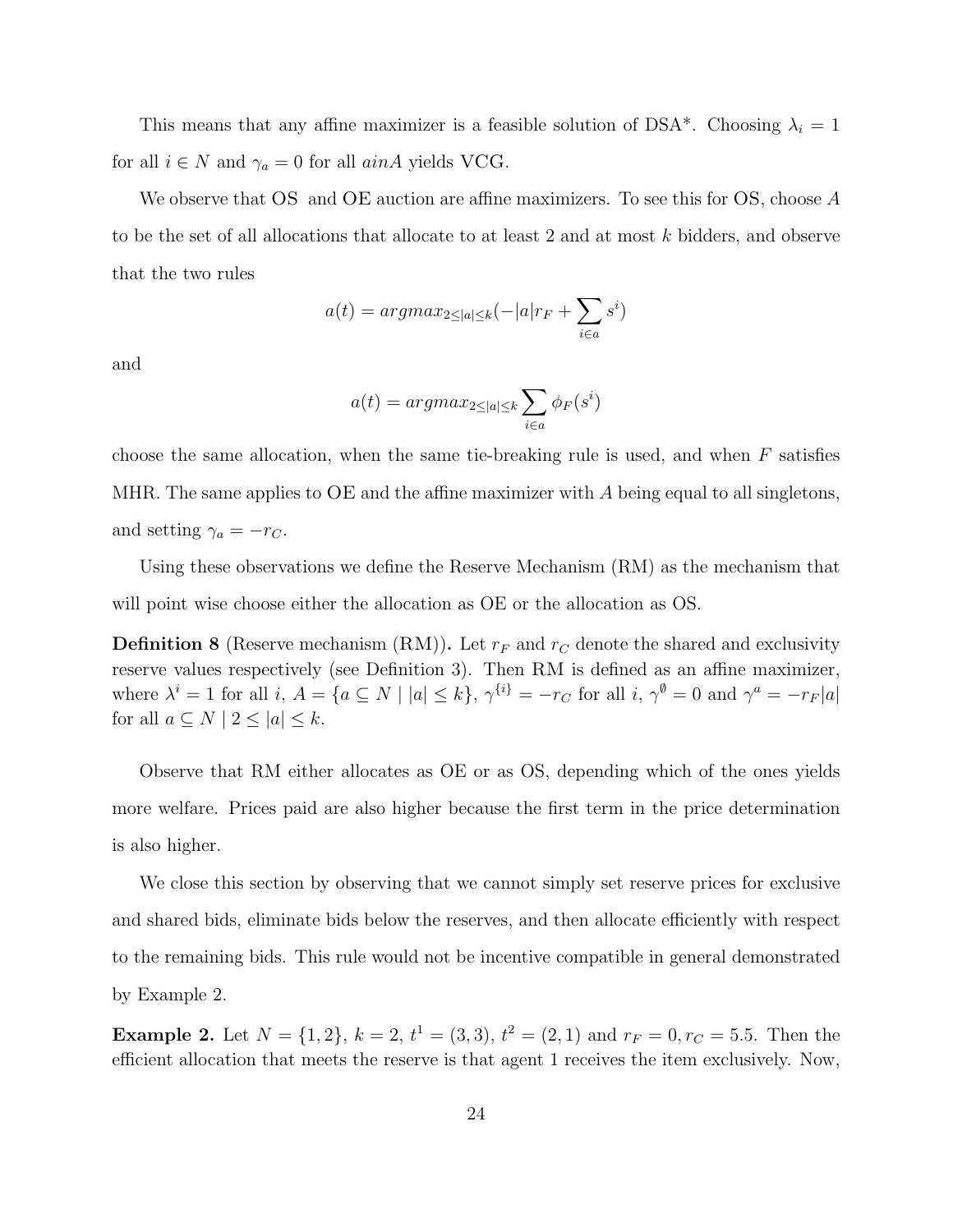set  $\hat{t}^1 = (1, 4)$  and note that the efficient allocation that satisfies the reserve is to share the item between agent 1 and 2. This allocation violates monotonicity condition (MON).

RM is an appealing choice for platform providers because it is simple and fast enough to be implemented, but complex enough to be able to capitalize on the particularity of the multi-dimensional valuations. The reserve prices  $r_F$  and  $r_C$  are determined uniquely for each "product" based on knowledge about the distribution of reservation prices for that product. For instance, for Reply's lead marketing auctions for automotive sales, this would mean computing these values for each "make" and "model" combination for groups of geographical locations which are similar in their distribution of reservation prices. Notably this requires no more information than that needed for designing a single-dimensional mechanism. Moreover, as the experimental evaluations in the next section highlight, its expected revenue is very close to the optimal one regardless of the number of agents.

### 5 Theoretical Upper Bounds on Revenue

The previous section has developed, for the one-to-many matching problem, several potential auction formats that are easy to implement and computationally tractable. As we show later, the revenue performance of these auction formats can be evaluated, thereby establishing conditions under which each format outperforms the others. However, this evaluation does not establish whether the winning format is "good enough" relative to the optimal value provided by the optimal solution to problem DSA (the optimal design within the space of DSIC mechanisms). However, there are no known techniques for identifying the optimal design for this two-dimensional problem under general valuations. Therefore, our approach to estimating the revenue performance of the heuristic mechanisms is to establish and compare against upper bounds to (DSA\*). It matters therefore to derive upper bounds that are tight across the parameter space.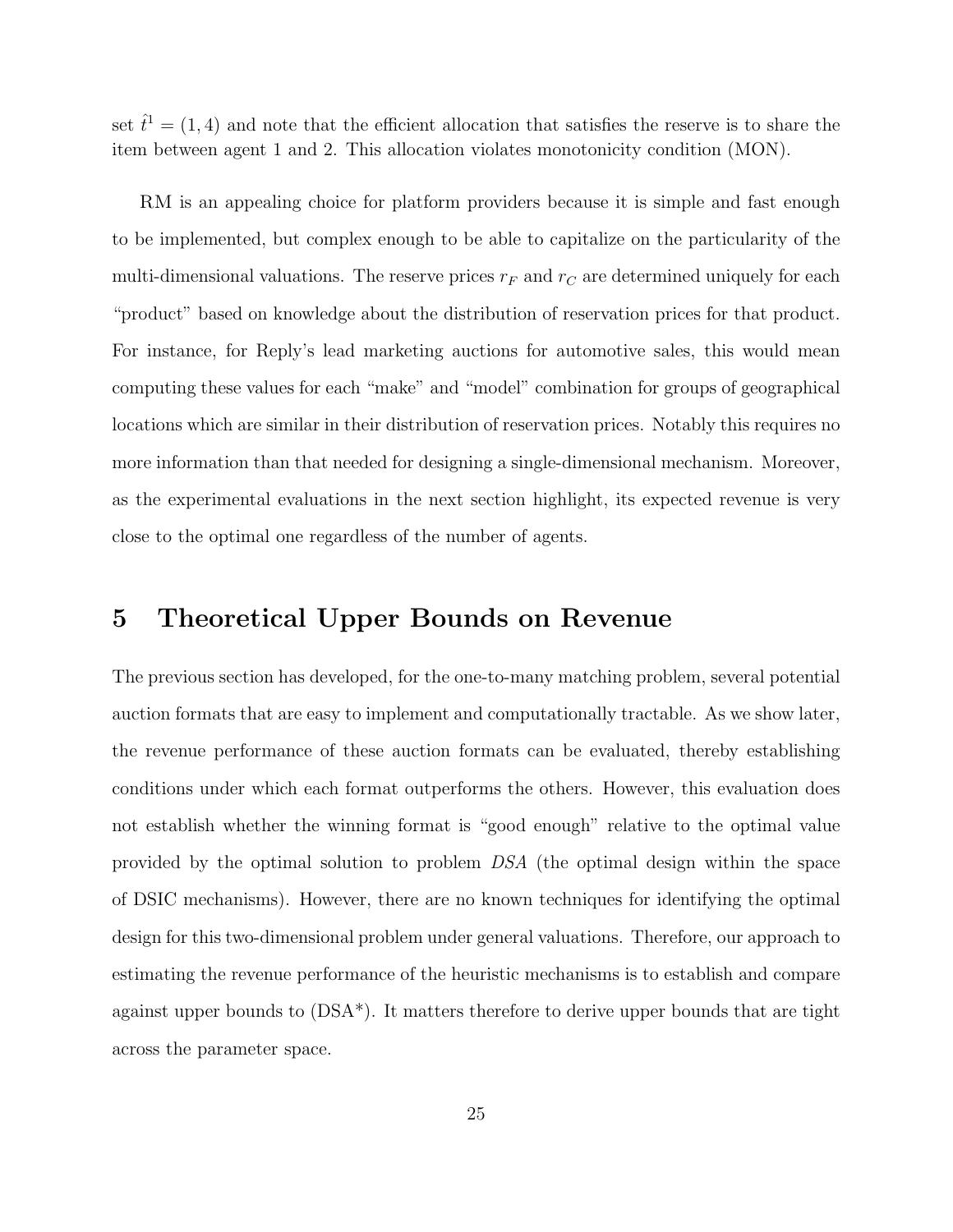A straightforward upper bound is the optimal expected welfare, as it is always larger or equal to the optimal revenue due to the EPIR assumption. The problem is that the gap between the two can be significant, therefore it is a too loose measure most of the time. See for example graph 7 on page 36 for justification, where the optimal revenue is less than 60% of the optimal welfare. In order to find tighter bounds we take the approach of relaxing the conditions of (DSA\*) such that the resulting optimization problem admits a closed form optimal solution. The plan is to relax the problem such that the resulting setting is single-dimensional, because in such environments the framework of Myerson, 1981 solves the revenue maximization problem.

In this section we construct two such non-trivial upper bounds. For notational convenience the expected revenue achieved by any mechanism MECH will be symbolized by  $Rev(MECH)$ .

#### 5.1 Relaxation 1: Public exclusivity margin

We establish the first upper bound by solving  $(DSA^*)$  under the assumption that the exclusivity margin is public knowledge. Because  $m<sup>i</sup>$  is known, each agent i needs to report only their shared value  $s^i$ . The optimization problem reflecting this change can be written as

$$
\max \mathbb{E}_t \left[ \sum_i p^i(t) \right] \tag{UBM}
$$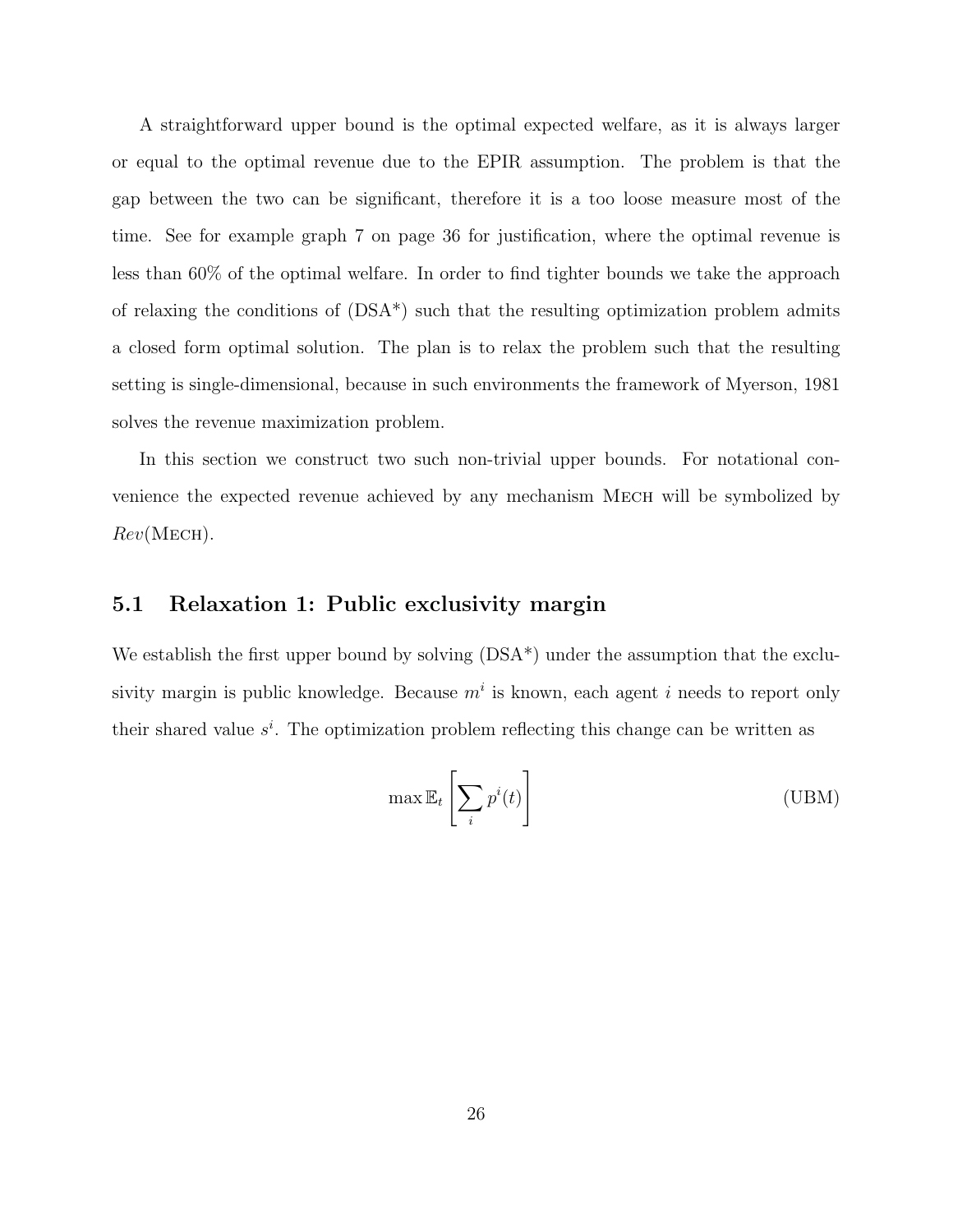subject to

$$
u^{i}\left(x(t),p(t),t^{i}\right) \geq u^{i}\left(x((\hat{s}^{i},m^{i}),t^{-i}),p((\hat{s}^{i},m^{i}),t^{-i}),t^{i}\right) \quad \forall i,\forall t^{-i},\forall t^{i}=(s^{i},m^{i}),\forall \hat{s}^{i},
$$
\n(DSTC2)

$$
u^{i}(x(t), p(t), t^{i}) \ge 0
$$
  

$$
\sum_{i} x^{i}(t) \le k \qquad \forall t,
$$
  

$$
x^{i}(t) \in \{0, 1\}
$$
  

$$
\forall i, \forall t.
$$

We will refer to the optimal mechanism for (UBM) as UBM<sup>∗</sup> . Note that the only difference between  $(DSA^*)$  and  $(UBM)$  is that in  $(DSIC2)$  agent i gets only incentives not to lie about valuation  $s^i$ . Therefore (UBM) is clearly a relaxation of  $(DSA^*)$ , which means that each feasible solution for (DSA<sup>\*</sup>) is feasible for (UBM), moreover,  $Rev(UBM^*) \geq Rev(DSA^*)$ . In order to define UBM<sup>\*</sup> succinctly some additional notations are introduced. For given type profile  $t = (s, m)$  define  $a_s(t)$  and  $a_e(t)$  to comprise the set agents with the highest contribution to the expected revenue.

$$
a_s(t) = \arg\max_{\substack{a \subseteq N \\ |a| \ge t \\ a_e(t) = \arg\max_i} \left\{ \sum_{i \in a} \phi_F(s^i) + m^i \right\}
$$
 (set of agents with k-highest shared virtual values),  

$$
a_e(t) = \arg\max_i \left\{ \phi_F(s^i) + m^i \right\}
$$
 (agent with highest sum of shared virtual value and exclusivity margin).

Ties are broken arbitrarily in case of multiple optimal arguments. Note that  $\sum_{i\in a_s(t)} \phi_F(s^i) \ge$ 0 as the empty set is also a solution. The  $k$ -highest virtual valuations (for shared possession) add up to  $\sum_{i\in a_s(t)} \phi_F(s^i)$ , while the highest sum of shared virtual value and exclusivity margin is  $\phi_F(s^{a_e(t)}) + m^{a_e(t)}$ . The next theorem demonstrates the advantage of this single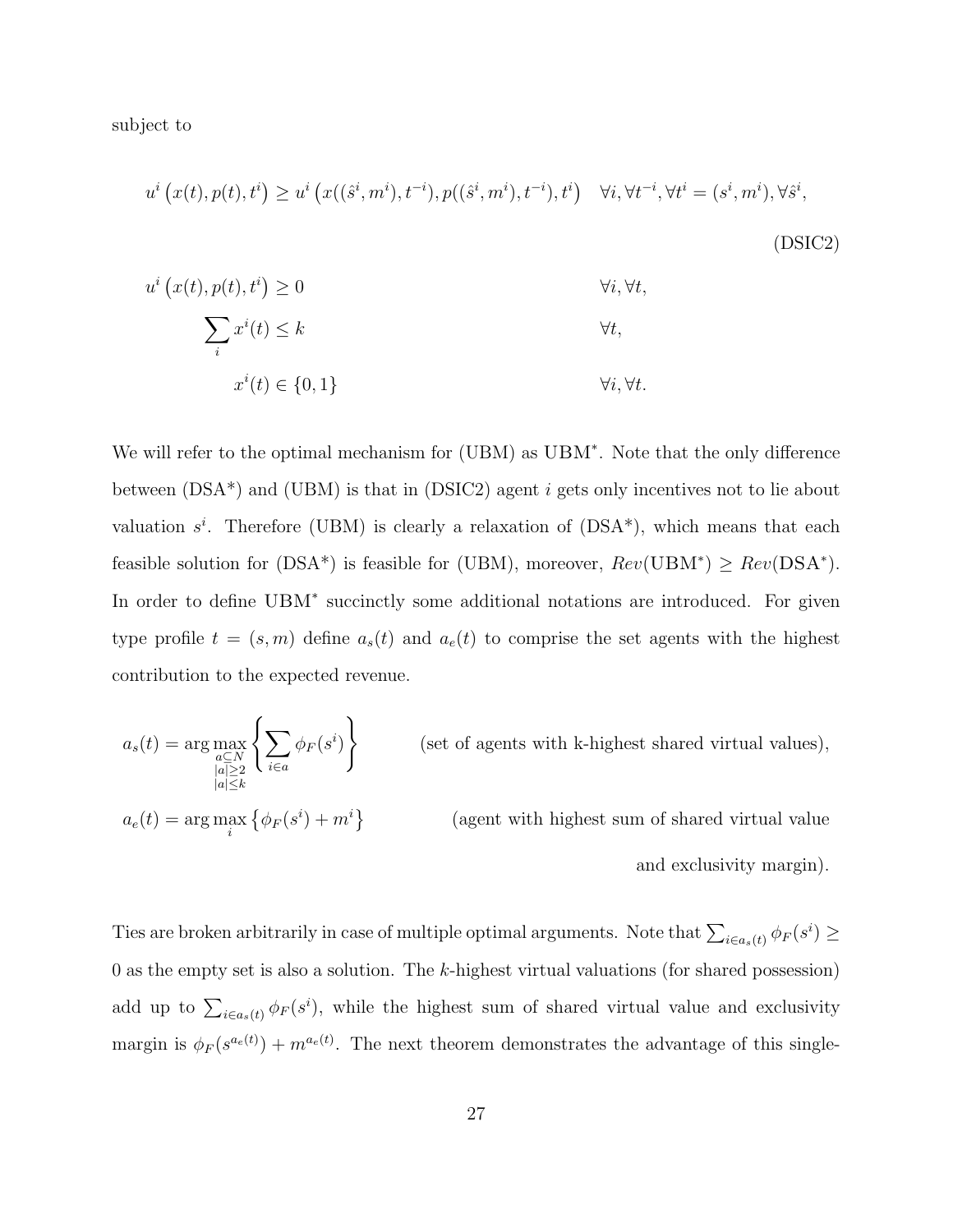dimensional relaxation by showing that the optimal expected revenue can be expressed in terms of virtual valuations. Moreover, the set of winners in the optimal auction is equal to either  $a_s(t)$  or  $a_e(t)$ , dependent on which one contributes the most to the expected revenue.

For cases when only shared valuations are private information and exclusivity margins are public constants Deng and Pekeˇc, 2013 characterises the optimal DSIC and EPIR mechanism by building on the framework of Myerson, 1981. We rely on their result to determine the optimal mechanism for (UBM).

**Theorem 2.** If F has MHR and the exclusivity margins are public information, then the allocation rule of UBM<sup>\*</sup> given type profile  $t = (s, m)$  can be characterized as

$$
x^{i}(t) = 1 \text{ for } \begin{cases} i \in a_{s}(t) & when & \sum_{j \in a_{s}(t)} \phi_{F}(s^{j}) \geq \phi_{F}(s^{a_{e}(t)}) + m^{a_{e}(t)} \\ i = a_{e}(t) & when & \sum_{j \in a_{s}(t)} \phi_{F}(s^{j}) < \phi_{F}(s^{a_{e}(t)}) + m^{a_{e}(t)} \end{cases}
$$
(10)

and  $x^{i}(t) = 0$  otherwise. The expected revenue under this allocation rule is equal to

$$
\mathbb{E}_t\left[\sum_i p^i(t)\right] = \mathbb{E}_t\left[\sum_i \left(\phi_F(s^i) + m^i \prod_{j \neq i} (1 - x^j(s^i, m^i, t^{-i}))\right) x^i(s^i, m^i, t^{-i})\right].
$$
 (11)

The proof can be found in the appendix. In general, the optimal solution of (UBM) might yield strictly higher revenue than (DSA\*). This is due to the fact that the optimal allocation in (UBM) is not always feasible for (DSA\*) as the following example shows.

**Example 3.** Let  $N = \{1, 2\}$ ,  $s^i \sim U(0, 1)$ ,  $m^i \sim U(0, 1)$  for all  $i \in N$ . Assume that  $t^1 = (0.3, 0.3), t^2 = (0.4, 0.1)$ . Then we have that  $\phi_{U(0,1)}(s^1) + m^1 = -0.1, \phi_{U(0,1)}(s^2) + m^2 =$  $-0.1, \ \phi_{U(0,1)}(s^1) = -0.4$  and  $\phi_{U(0,1)}(s^2) = -0.2$ , therefore according to UBM<sup>\*</sup> nobody gets anything. Now, change the valuations of agent 1 such that  $\hat{t}^1 = (0.5, 0.05)$ . As  $\phi_{U(0,1)}(\hat{s}^1)$  +  $\hat{m}^1 = 0.05$  and  $\phi_{U(0,1)}(\hat{s}^1) = 0$  agent 1 receives the item exclusively. This allocation rule violates monotonicity condition (MON), which means that there is no payment scheme such that the incentive compatibility constraints are satisfied. Therefore it cannot be part of a solution for (DSA\*).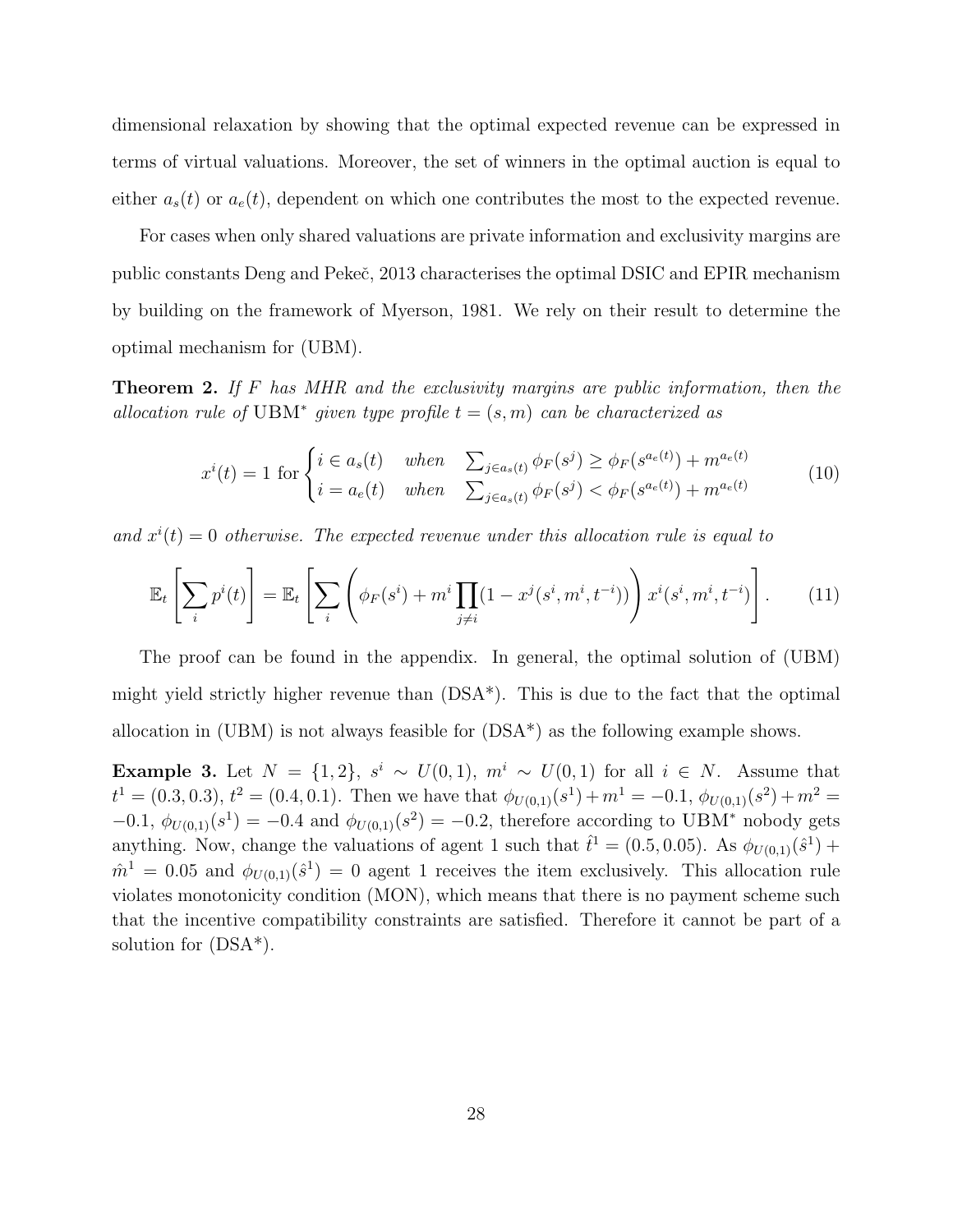### 5.2 Relaxation 2: Bound with representatives

The derivation of the second upper bound mechanism is more convoluted. For every instance of (DSA\*) we define an instance of an alternative setting by introducing two representatives for each agent: one for each dimension of his type. To distinguish this setting in the notation, we add a "bar" to each item, as in  $\bar{t}$ .

**Definition 9** (Representative environment). For any instance of  $(DSA^*)$  given by the set of agents N, the set of types T and distributions of types  $F, G$ , the representative environment is defined as follows:

- For each  $i \in N$  introduce  $i_s$  and  $i_e$ , such that the set of agents is  $\overline{N} = \overline{N}_s \cup \overline{N}_e$ , where  $\overline{N}_s = \{1_s, \ldots, i_s, \ldots, n_s\}$  and  $\overline{N}_e = \{1_e, \ldots, i_e, \ldots, n_e\}.$
- $A = \{a \subseteq N_s \mid |a| \leq k\} \cup \{i_e\}_{i_e \in \overline{N}_e}$ , the set of feasible allocations
- $\overline{T}^{i_s} = S^i$  for all  $i_s \in \overline{N}_s$ ,  $\overline{T}^{i_e} = M^i$  for all  $i_e \in \overline{N}_e$ ,  $\overline{T} = \times_{i \in \overline{N}} \overline{T}^i$ , the set of type profiles
- Let the valuations for all  $t \in \overline{T}$ , for all  $i \in \overline{N}$  and for allocation rule  $\overline{x}$  be:

$$
\overline{v}^{i}(\overline{x}(t^{i}, t^{-i}), (t^{i}, t^{-i})) = \begin{cases} s^{i_{s}} & \forall i_{s} \in \overline{N}_{s}, \text{ if } \overline{x}^{i_{s}} = 1, \\ s^{i_{s}} + m^{i_{e}} & \forall i_{e} \in \overline{N}_{e}, \text{ if } \overline{x}^{i_{e}} = 1, \\ 0 & \forall i \in \overline{N} \text{ otherwise.} \end{cases}
$$

•  $\overline{u}^{i}(\overline{x}(t^{i}, t^{-i}), \overline{p}(t^{i}, t^{-i}), (t^{i}, t^{-i})) = \overline{v}^{i}(\overline{x}(t^{i}, t^{-i}), (t^{i}, t^{-i})) - \overline{p}^{i}(t^{i}, t^{-i}),$  the utility function •  $t^i \sim F$  for all  $i_s \in \overline{N}_s$ ,  $t^i \sim G$  for all  $i_e \in \overline{N}_e$ 

Note that agent  $i_e$  exhibits informational externality in his valuation. In such settings dominant strategy incentive compatibility is too demanding as it requires truthfulness for every possible report of the other agents, leaving small room for non-trivial mechanisms (see for example Roughgarden and Talgam-Cohen, 2013). Therefore we relax the incentive compatibility condition to ex-post incentive compatibility (EPIC), which requires truthfulness only for every true type of the other agents.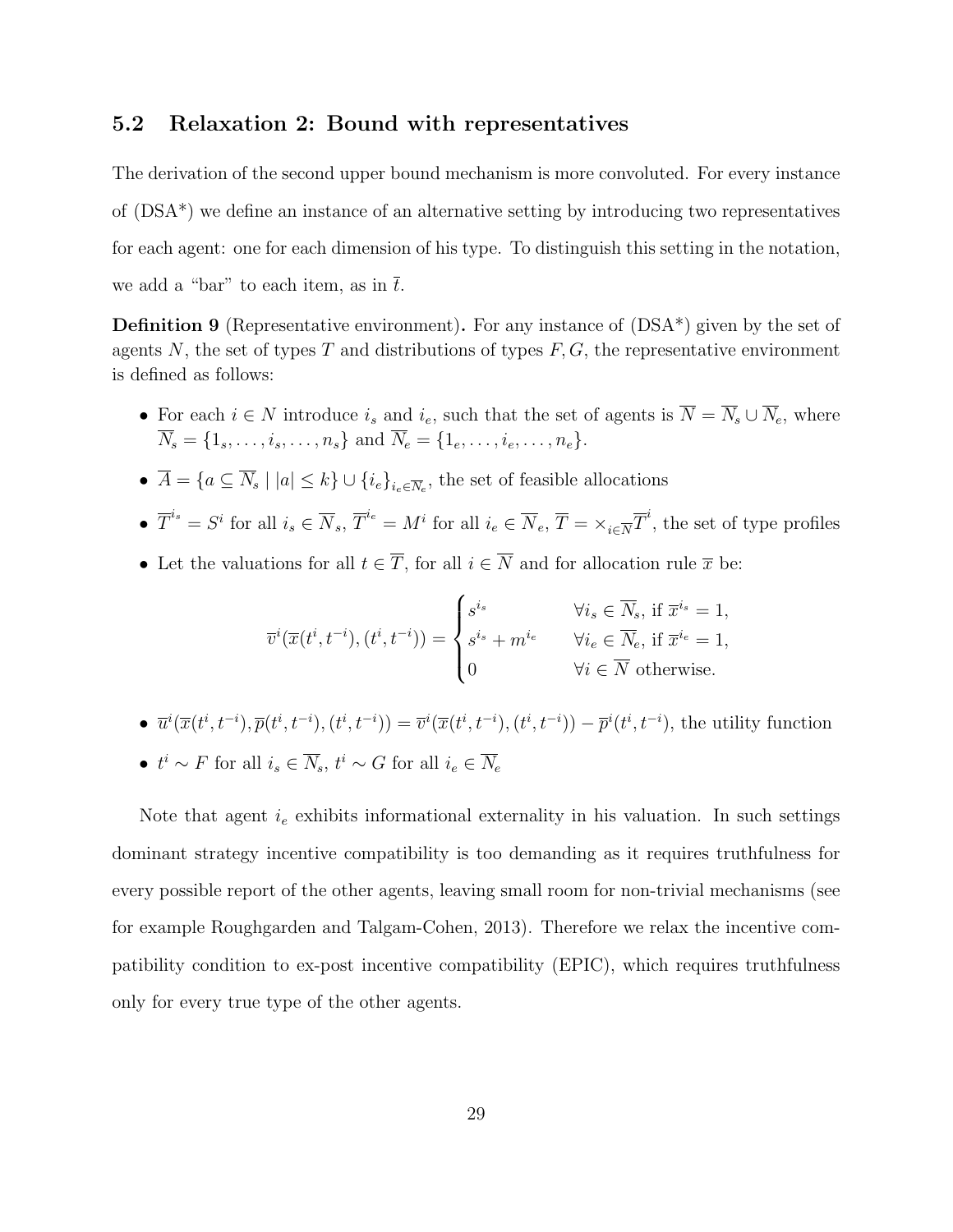Definition 10 (EPIC). A direct mechanism is ex-post incentive compatible (EPIC) if for each agent truth-telling is a dominant strategy given that the others report truthfully. Formally, a direct mechanism  $(x, p)$  is EPIC, if for every i,  $t^{-i}$ ,  $t^{i}$  and  $\hat{t}^{i}$  it holds that

$$
u^{i}(x(t),p(t),(t^{i},t^{-i})) \geq u^{i}(x(\hat{t}^{i},t^{-i}),p(\hat{t}^{i},t^{-i}),(t^{i},t^{-i}))
$$

Another difference compared to the principles of  $(DSA^*)$  is that we allow for allocations where only one shared agent receives the item. This relaxation increases the set of feasible allocations, hence the possibility to generate more revenue.

The revenue optimization problem for the representative environment can be stated as

$$
\max \mathbb{E}_t \left[ \sum_i \overline{p}^i(t) \right] \tag{UBR}
$$

subject to

$$
\overline{u}^{i}\left(\overline{x}(t),\overline{p}(t),(t^{i},t^{-i})\right) \geq \overline{u}^{i}\left(\overline{x}(\hat{t}^{i},t^{-i}),\overline{p}(\hat{t}^{i},t^{-i}),(t^{i},t^{-i})\right) \quad \forall i,\forall t^{i},\forall t^{i},\forall t^{-i}
$$
(EPIC)

$$
\overline{u}^{i}\left(\overline{x}(t),\overline{p}(t),t^{i}\right) \geq 0 \qquad \qquad \forall i,\forall t \qquad (\text{EPIR2})
$$

$$
(1 - \overline{x}^{j_e}(t))k \ge \sum_{i_s \in \overline{N}_s} \overline{x}^{i_s}(t) \qquad \forall t, \forall j_e \in \overline{N}_e \qquad \text{(FeasA)}
$$

$$
\sum_{i_e \in \overline{N}_e} \overline{x}^{i_e}(t) \le 1 \tag{FeasB}
$$

$$
\overline{x}^i(t) \in \{0, 1\} \qquad \forall i, \forall t.
$$

(EPIC) is responsible for ex-post incentive compatibility, while (EPIR2) for ex-post individual rationality. (FeasA) ensures that at most k items are allocated to agents in  $\overline{N}_s$ , and that there cannot be allocations where agents both from  $\overline{N}_s$  and  $\overline{N}_e$  receive an item. (FeasB) states that at most one agent from  $\overline{N}_e$  can be served. We will refer to the optimal mechanism for (UBR) as UBR<sup>\*</sup>.

There are more ways of defining a single-dimensional variant of (DSA\*), but this formu-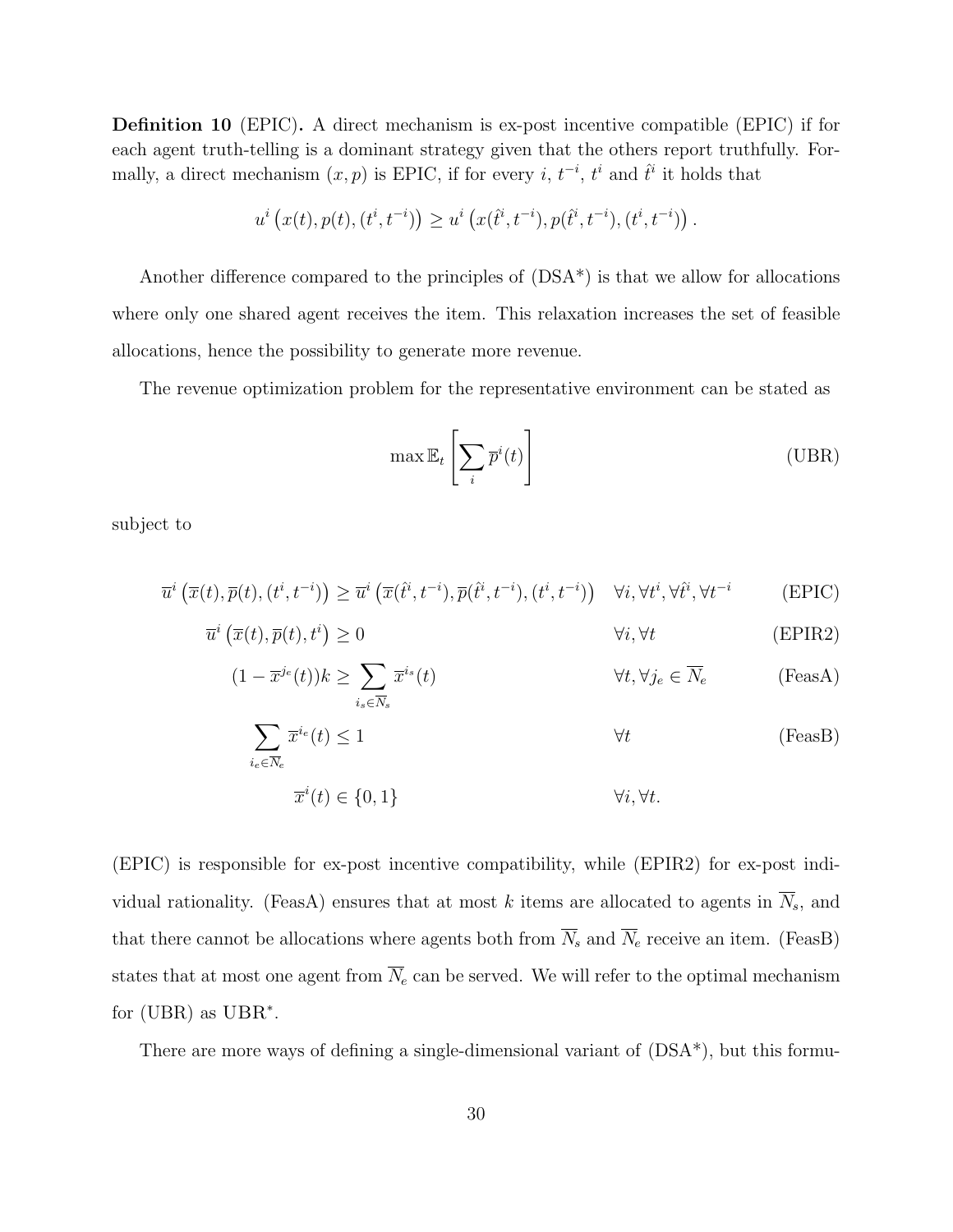lation is particularly useful as the following proposition demonstrates.

**Proposition 1.** For any feasible mechanism  $(x, p)$  for  $(DSA^*)$ , there is a feasible mechanism  $(\overline{x}, \overline{p})$  for (UBR) such that  $Rev(\overline{x}, \overline{p}) \geq Rev(x, p)$ .

Here, only the intuition behind the proof is given, for technical details the reader is referred to the appendix. As each representative corresponds to a particular dimension of the original agents' valuation, given any allocation in (DSA\*) it is easy to induce a feasible allocation for (UBR). The incentive constraints (DSIC) give a strong structure to the allocation rule that is carried over to the single-dimensional variant. Utilizing on that we can construct a payment scheme that is not just EPIC together with the induced allocation rule, but also dominates in expectation the payments for (DSA\*). The technical challenges in the proof are due to the fact that the desired structure of the allocation rule is lacking on a null set of types.

It is immediate from Proposition 1 that the optimal expected revenue of (UBR) serves as another non-trivial upper bound for  $Rev(DSA^*)$ . As (UBR) is single-dimensional, it is possible to provide a closed form solution for  $UBR^*$  in a similar way as before. For given type profile t let

$$
\overline{a}_s(t) = \arg \max_{\substack{a \subseteq \overline{N}_s \\ |a| \le k}} \left\{ \sum_{i_s \in a} \phi_F(t^{i_s}) \right\}
$$

$$
\overline{a}_e(t) = \arg \max_{i_e \in \overline{N}_e} \left\{ t^{i_s} + \phi_G(t^{i_e}) \right\}.
$$

Ties are broken arbitrarily in case of multiple optimal arguments. Note that  $\sum_{i\in\bar{a}_s(t)}\phi_F(t^{i_s})\geq 0$ 0 as the empty set is also a solution.

**Theorem 3.** When F and G have MHR, the allocation rule of UBR<sup>\*</sup> represented by  $\overline{x}$ , for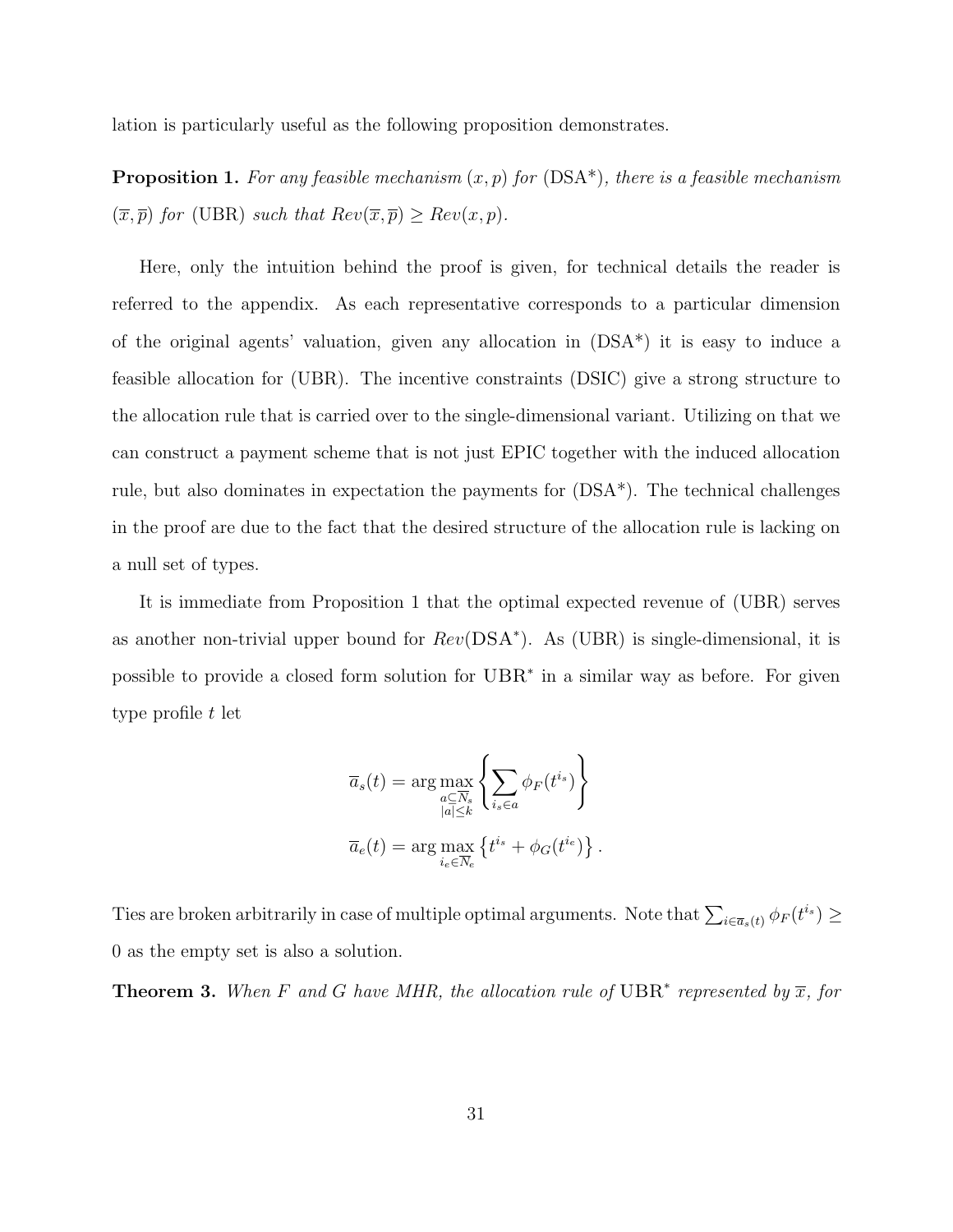type profile t, is computed as follows,

$$
\overline{x}^{i}(t) = 1 \text{ for } \begin{cases} i \in \overline{a}_{s}(t) & when \sum_{j_{s} \in \overline{a}_{s}(t)} \phi_{F}(t^{j_{s}}) \geq \max_{j_{e} \in \overline{N}_{e}} \{t^{j_{s}} + \phi_{G}(t^{j_{e}})\} \\ i = \overline{a}_{e}(t) & when \sum_{j_{s} \in \overline{a}_{s}(t)} \phi_{F}(t^{j_{s}}) < \max_{j_{e} \in \overline{N}_{e}} \{t^{j_{s}} + \phi_{G}(t^{j_{e}})\} \end{cases}
$$

and  $\overline{x}^{j}(t) = 0$  otherwise. The optimal revenue under this allocation is

$$
Rev(\text{UBR}^*) = \mathbb{E}_t \left[ \sum_{i_s \in \overline{N}_s} \phi_F(t^{i_s}) \overline{x}^{i_s}(t) + \sum_{i_e \in \overline{N}_e} \left( t^{i_s} + \phi_G(t^{i_e}) \right) \overline{x}^{i_e}(t) \right]
$$

such that  $Rev(UBR^*) \geq Rev(DSA^*)$ .

### 5.3 Significance of Relaxations

The two relaxations provide us two alternative upper bounds. To get a sense for the quality of these bounds, we compare them against the welfare-maximizing solution, which also provides an upper bound (albeit a weak one) on optimal revenue. In order to do that we calculated the revenue of UBR<sup>∗</sup> and UBM<sup>∗</sup> along with the optimal welfare for different instances by means of simulation (more details on the technique in section 6). The results are depicted in Figure 2 and 3. In any comparison between welfare-maximizing and other solutions, note that for a "neutral" case of optimizing the revenue from a linear demand function with uniform pricing, the optimal monopoly revenue is no more than half the welfare-maximizing value.

UBR denotes the upper bound with representatives, whilst UBM stands for the bound with public exclusivity margin. As the displayed revenue ratios are taken over the optimal welfare, it is apparent that both relaxation bounds are much tighter than the welfare upper bound. In particular, in Figure 2 UBM is around half of the optimal welfare. Furthermore, dependent on the support of the two valuations, the difference between UBR and UBM might be significant. In general, when exclusivity margins are small relative to shared valuations, UBM<sup>∗</sup> is tighter, while UBR<sup>∗</sup> is closer to the optimal revenue when exclusivity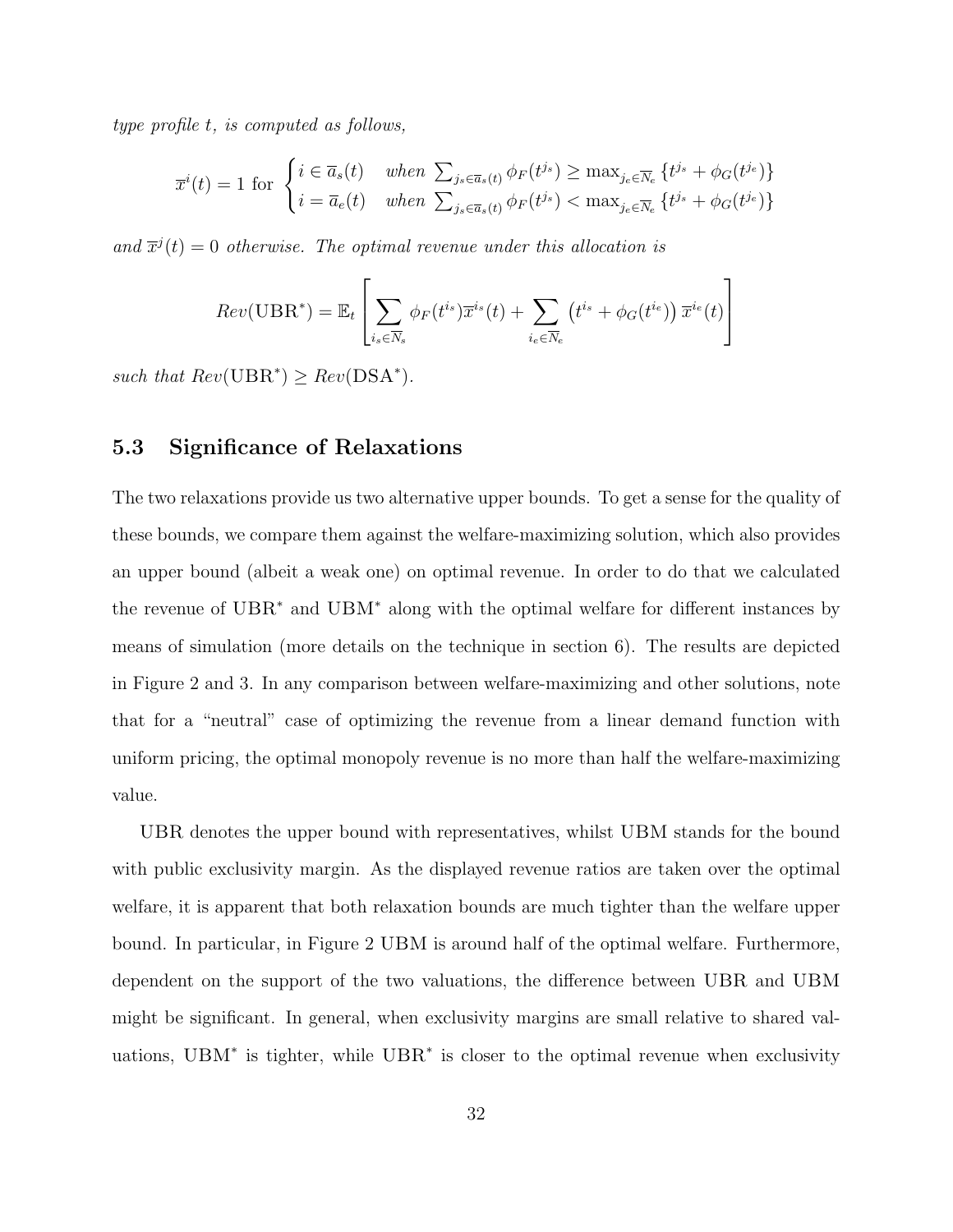margins dominate.



**Upper bound comparision (#items = 5)**

Figure 2: Revenue over optimal welfare of the two upper bounds  $(s^i \sim Exp(1), m^i \sim$  $Exp(2)$ ).



Figure 3: Revenue over optimal welfare of the two upper bounds  $(s^i \sim Exp(1), m^i \sim$  $Exp(0.5)$ .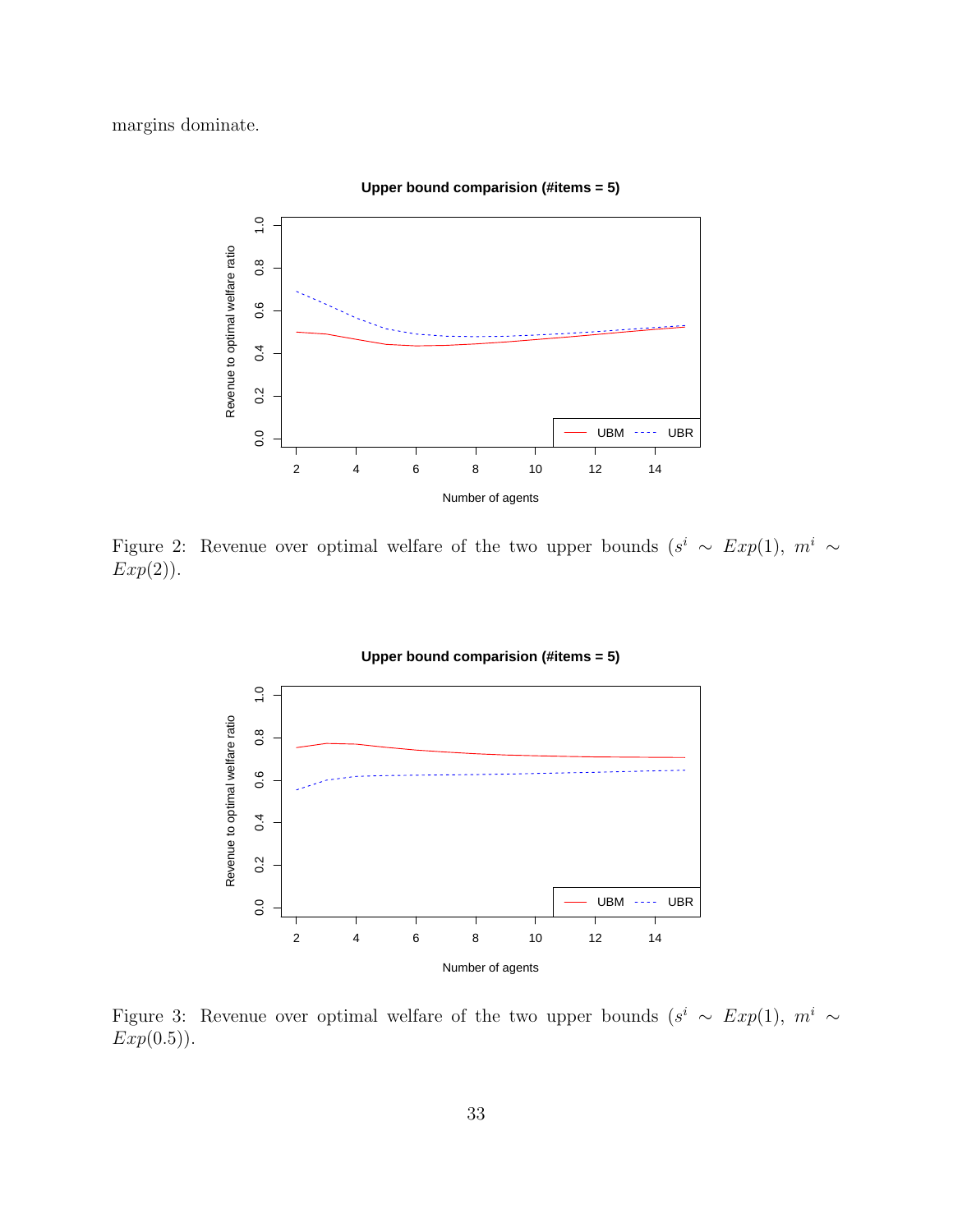UBM can as well be used to prove that MaxSimple, introduced previously as a lower bound, achieves a constant factor approximation of  $DSA^*$  (see the appendix for proof). Note that, as stated earlier, the monopoly optimal revenue under a "neutral" demand setting (linear demand, zero marginal cost) is  $\frac{1}{2}$  of optimal welfare, hence a heuristic that attains, in its worst case,  $\frac{1}{4}$  of optimal welfare actually has a worst-case revenue performance of 50%.

**Theorem 4.** Take an instance of the exclusivity auction problem, where F and G are MHR distributions. Then expected revenue of MAXSIMPLE is at least  $\left(\frac{1-1/H_n}{2-1/H_n}\right)$  $2-1/H_n$ ) the expected revenue of the optimal mechanism. The minimum of this approximation ratio is  $1/4$ , attained in case of two bidders. Moreover, this approximation ratio holds for the optimal Bayes-Nash implementable mechanism as well.

### 6 Performance Analysis

This section describes and compares the performance of the discussed mechanisms across a spectrum of type distributions. The expected revenues are acquired via computational simulations in the following way. We sample from the type distribution many times and calculate the payment for each type report. The expected revenue is then estimated by the average of the simulated payments. To show the robustness of the results we also derive the 99% confidence intervals for each point estimate. The upper (lower) limit of the confidence interval is calculated as

$$
\beta + (-)t_{\alpha} \frac{\sigma}{\sqrt{n^*}},\tag{12}
$$

where  $n^*$  is the number of simulations,  $\beta$  is the average and  $\sigma$  is the standard deviation of the simulated values, while  $t_{\alpha}$  is Student's t-distribution value for the given critical level  $\alpha$  and degrees of freedom  $n^* - 1$ . For our experiments we set  $\alpha = 99\%$  and  $n^* = 20000$ , therefore the corresponding t-value is  $t_{99\%} \approx 2.6$ .  $\bar{a}$  and  $\sigma$  are estimated from the samples for each simulation. For each setting we included the upper bound on the optimal revenue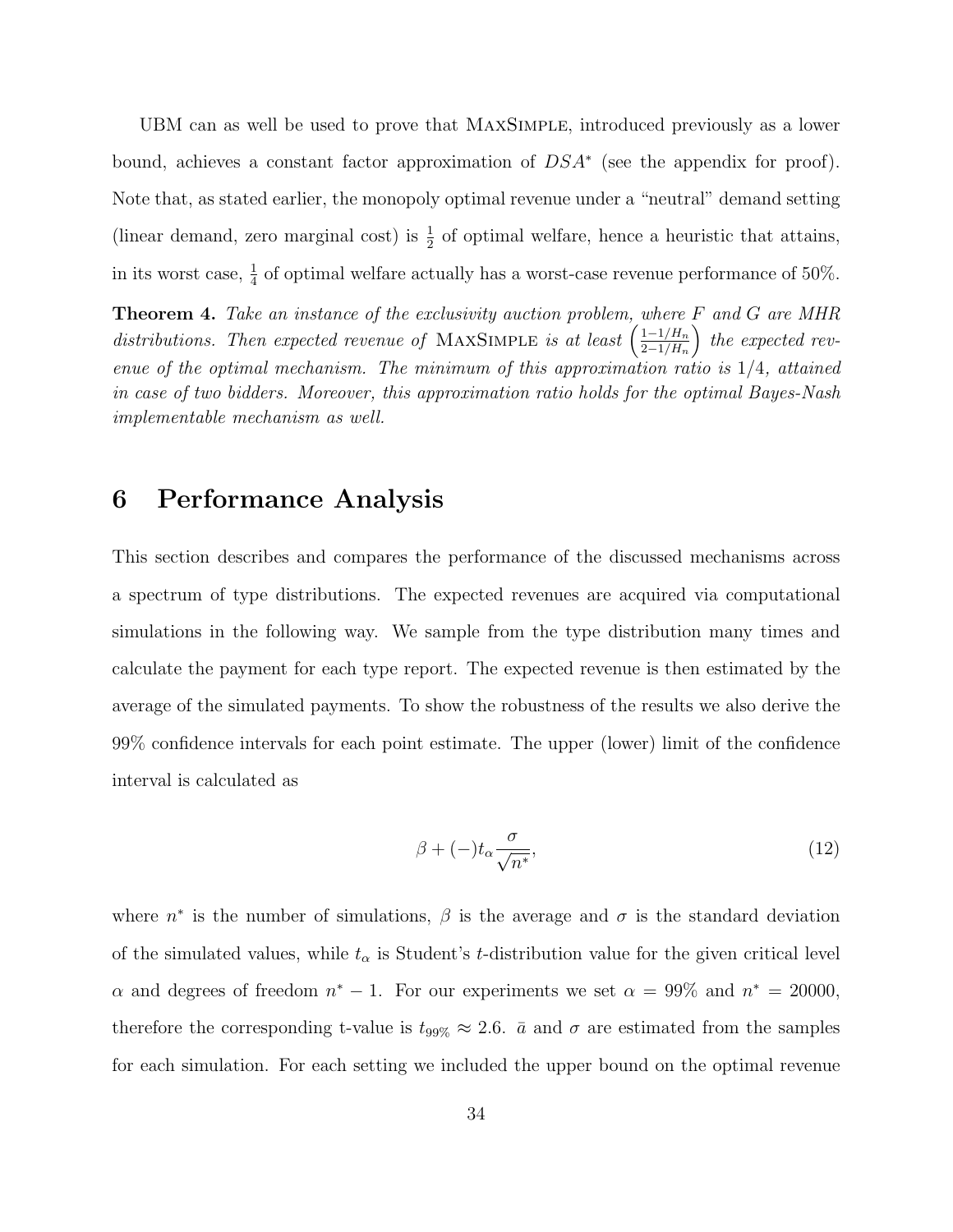(UB), which is calculated as the minimum of  $Rev(UBM^*)$  and  $Rev(UBR^*)$ .



Figure 4: Revenue to upper bound ratios  $(s^i \sim U(0, 1), m^i \sim U(0, 1)).$ 



Figure 5: Revenue to upper bound ratios  $(s^i \sim Exp(0.5), m^i \sim Exp(0.5)).$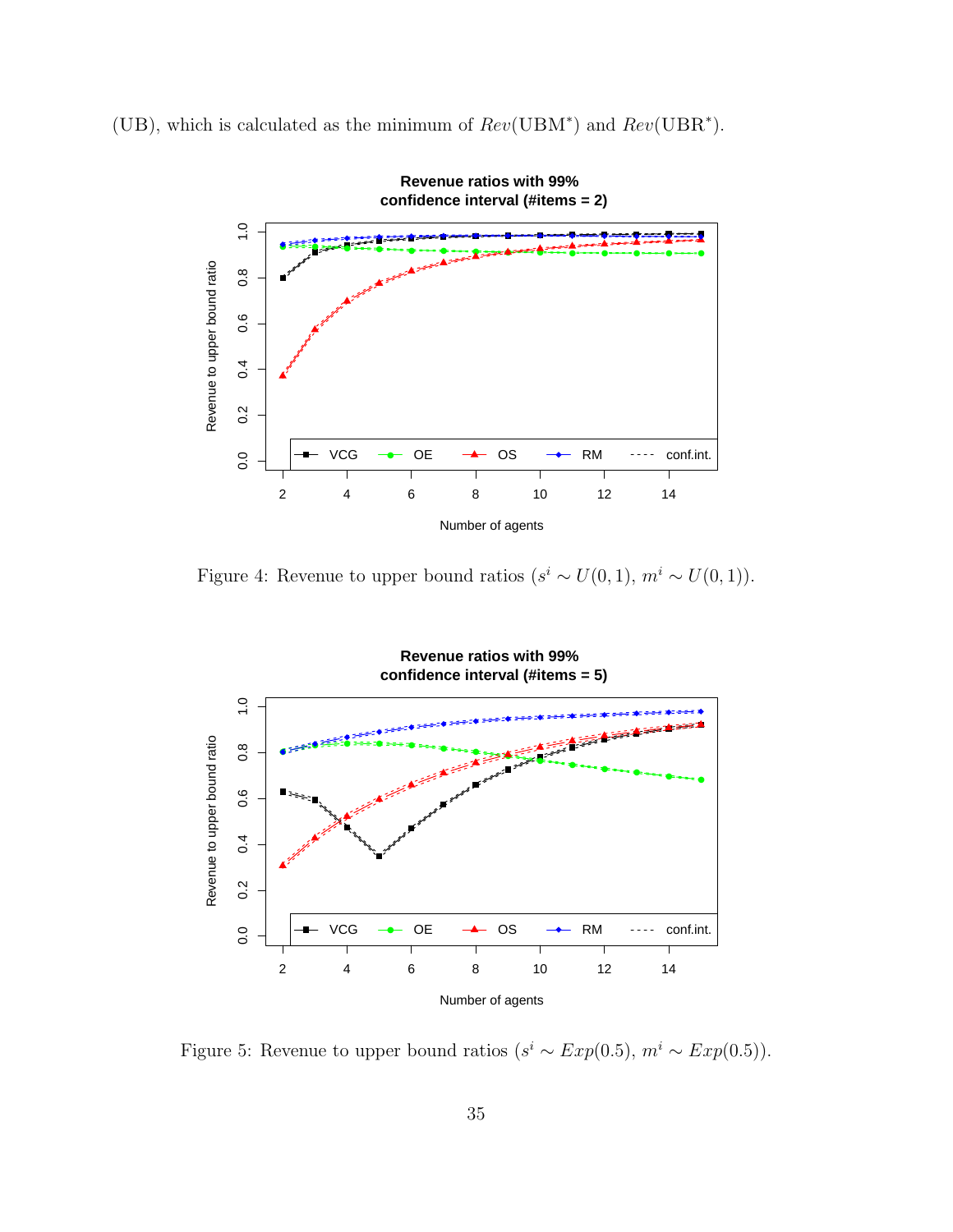

Figure 6: Revenue to upper bound ratios ( $s^i \sim Exp(0.5)$ ,  $m^i \sim Exp(0.25)$ ).



Figure 7: Revenue to optimal welfare ratios  $(s^i \sim Exp(0.5), m^i \sim Exp(0.5)).$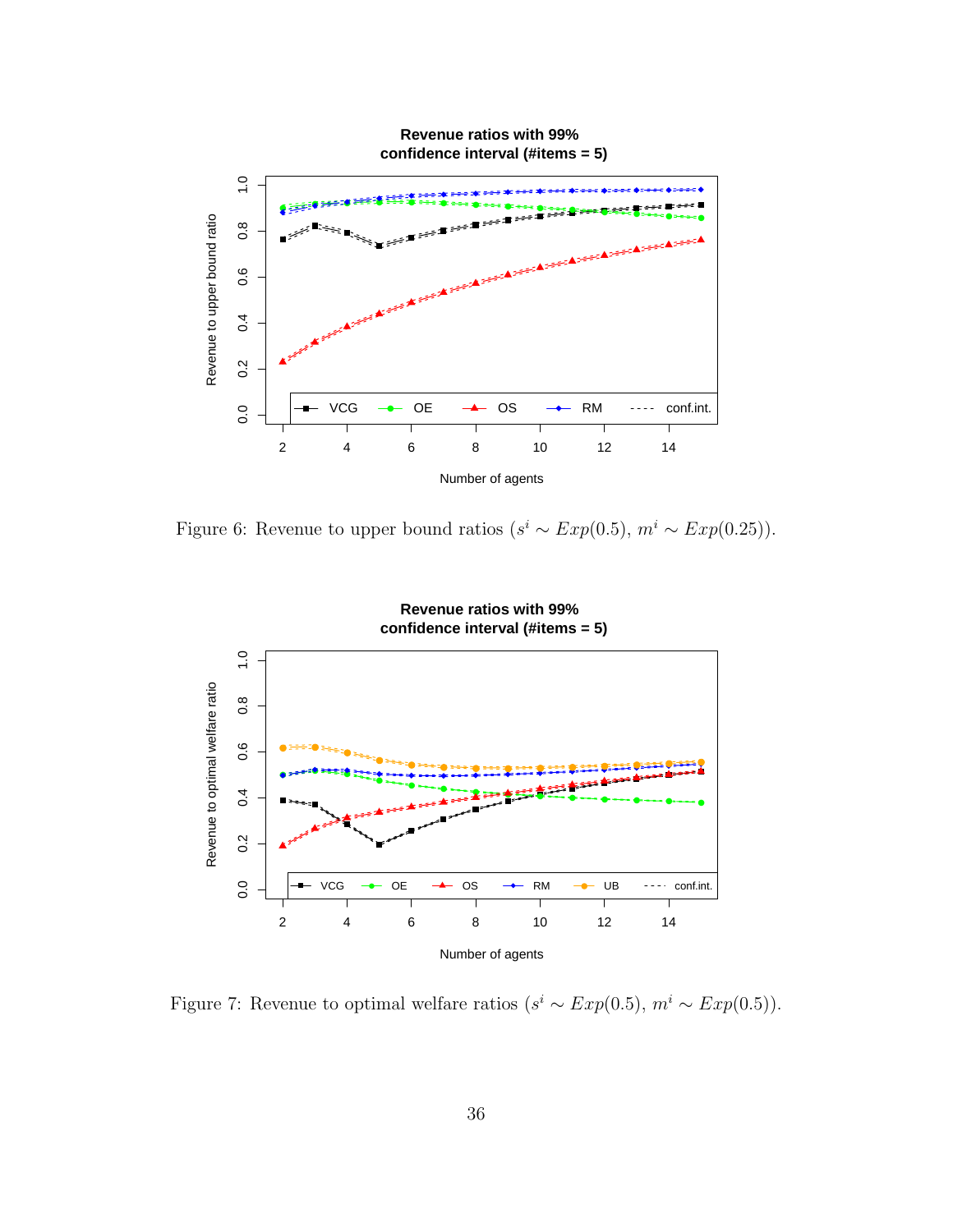## 7 Conclusion

This paper has developed results for a new kind of one-to-many matching auction format which is relevant for many of today's platforms. Many platform applications already exist in a setting where one-to-many matches are possible (e.g., a single lead can be assigned to multiple interested sellers, or a single web surfer could be shown multiple simultaneous ads) but such matches are either done crudely or not at all because of the complexity in running such auctions. The complexity arises from the fact that some auction participants could potentially have very high value for exclusive purchase, and this causes the platform to have a method for choosing between exclusive vs. shared (i.e., multiple) allocation. The model and results developed in this paper can advance the practice of matching platforms through a proposed auction format that has high revenue performance, is is easy for bidders to participate in and is predictable (because truth-telling is the dominant strategy for bidders).

The choice of deterministic, ex-post individual rational and dominant strategy implementable mechanism might seem to be limiting. Indeed, it is folklore knowledge that in multi-dimensional settings randomization improves revenue and that the class of Bayes-Nash implementable mechanisms allows more flexibility for the designer and admits different solving techniques (e.g., Cai et al., 2011). However, dominant truth-telling setting is highly relevant for two reasons: the deep need in practice for speed and simplicity, and (as we demonstrate) little loss in revenue from doing so. Most of the applications, especially lead marketing and sponsored search, involve real-time auctions where participants exhibit varied levels of sophistication. Therefore, both the auctioneer and bidders desire fast, predictable and simple mechanisms that require minimal user interaction and that make the available strategies clear for the users. Moreover, the dominant strategy implementation is prior-free, hence it is more robust from a practical perspective. In contrast, Bayes-Nash implementation requires a lot more of the participants: all of them should have the same prior about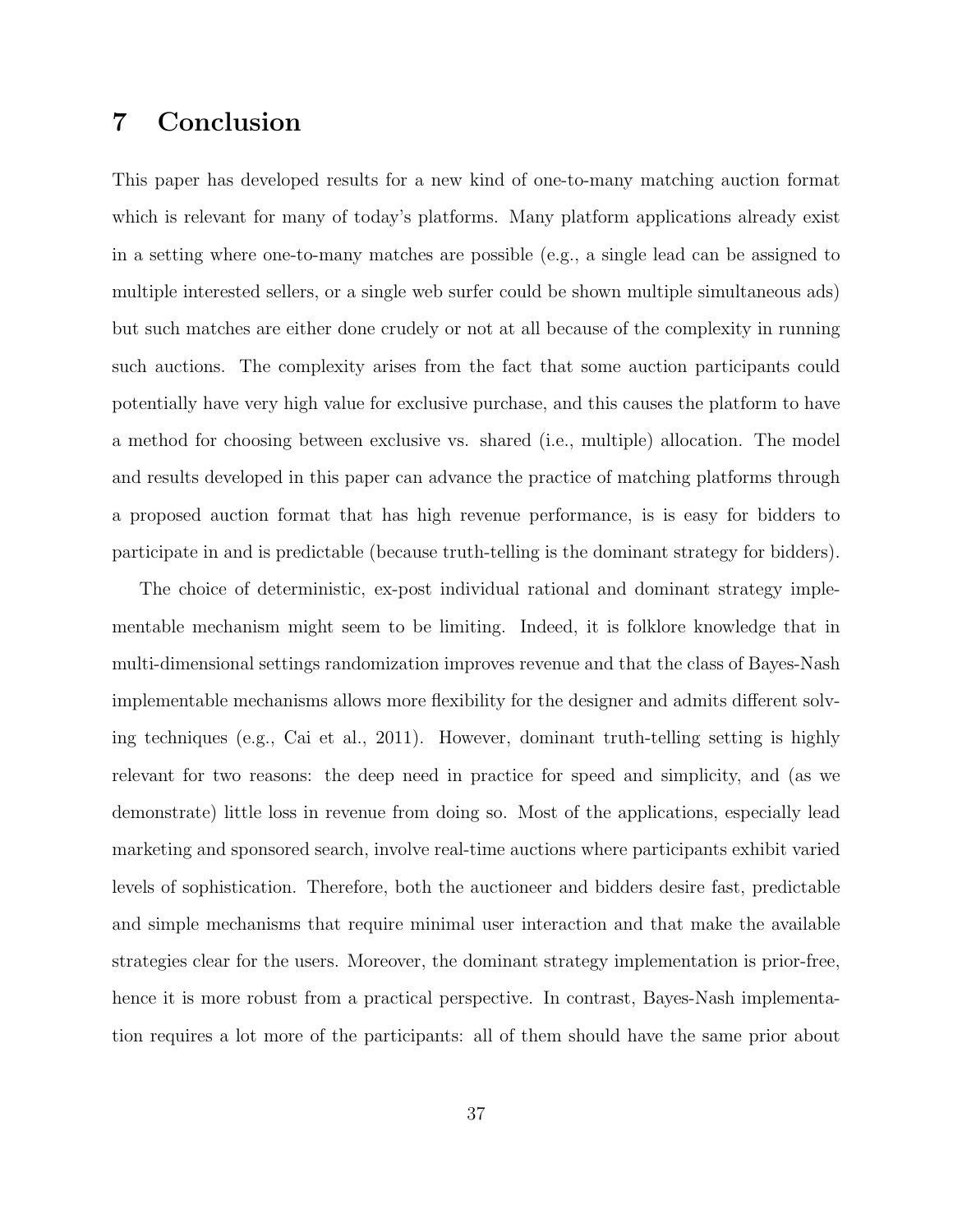the type distributions, and they have to be able to compute expected utilities based on their actions. The usage of lotteries might be acceptable in certain applications, but it is not yet desired in everyday business. Paying more than your bid is likely to alienate users from a system as they may regret their participation in the auction, therefore ex-post individual rationality can be seen as a natural property of an applied mechanism. Moreover, our main theorem demonstrates that focusing on dominant strategy implementable, ex-post individual rational, simple therefore robust mechanisms costs only a small fraction of the optimal revenue. This means that the trade-off between optimality and simplicity is small.

# References

- Armstrong, Mark (1996). "Multiproduct Nonlinear Pricing". In: Econometrica 64.1, pp. 51– 75. issn: 00129682. url: http://www.jstor.org/stable/2171924.
- Aseff, Jorge and Hector Chade (2008). "An Optimal Auction with Identity-Dependent Externalities". English. In: *The RAND Journal of Economics* 39.3, pp. 731–746. ISSN: 07416261. url: http://www.jstor.org/stable/25474394.
- Bagnoli, Mark and Ted Bergstrom (2005). "Log-Concave Probability and Its Applications". English. In: Economic Theory 26.2, pp. 445-469. ISSN: 09382259. URL: http://www. jstor.org/stable/25055959.
- Barlow, Richard E, Albert W Marshall, and Frank Proschan (1963). "Properties of probability distributions with monotone hazard rate". In: The Annals of Mathematical Statistics 34.2, pp. 375–389.
- Cai, Yang, Constantinos Daskalakis, and S. Matthew Weinberg (2011). "On Optimal Multi-Dimensional Mechanism Design". In: *SIGecom Exch.* 10.2, pp. 29–33. ISSN: 1551-9031. doi: 10 . 1145 / 1998549 . 1998555. url: http : / / doi . acm . org / 10 . 1145 / 1998549 . 1998555.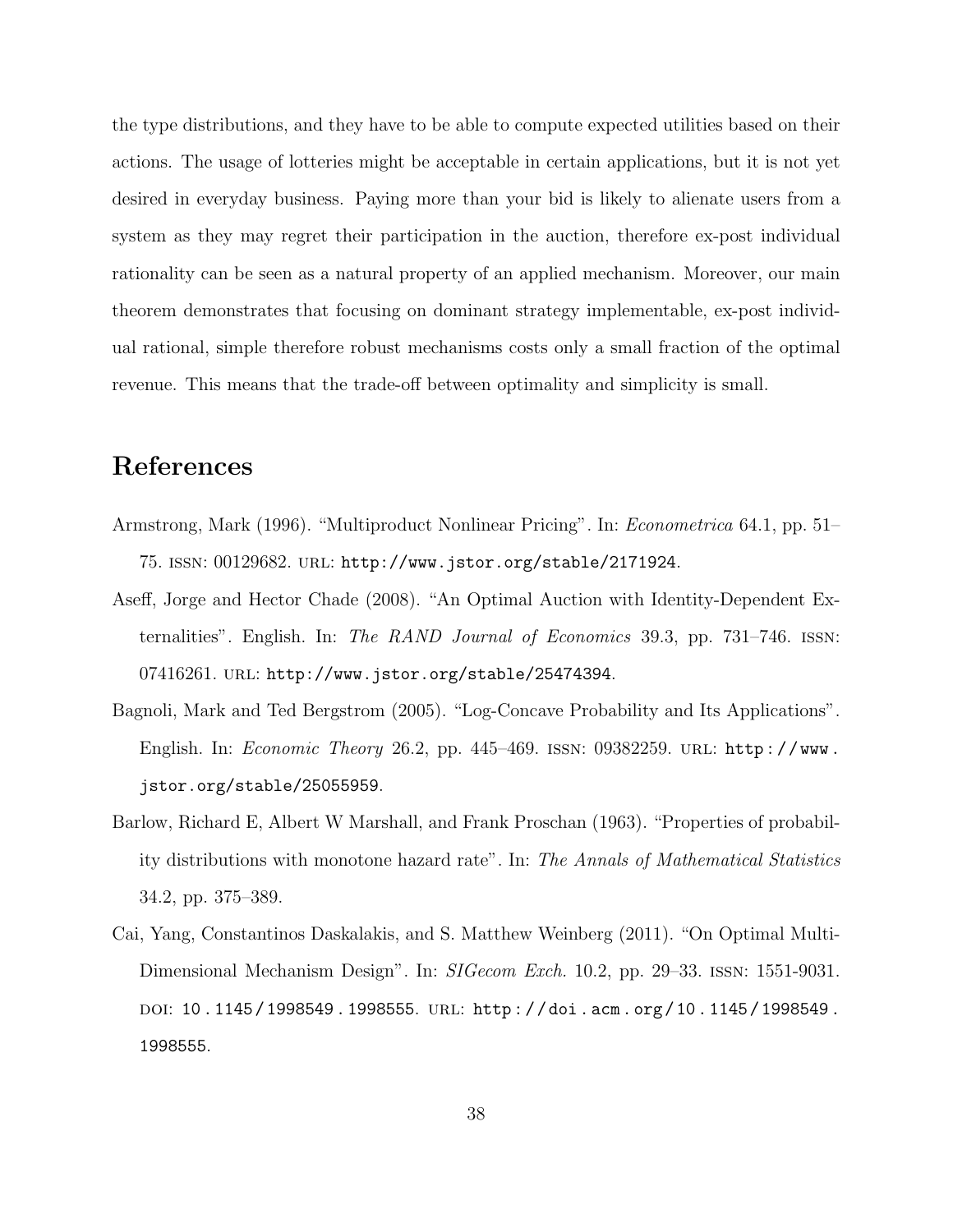- Cai, Yang, C. Daskalakis, and S.M. Weinberg (2013). "Understanding Incentives: Mechanism Design Becomes Algorithm Design". In: Foundations of Computer Science (FOCS), 2013 IEEE 54th Annual Symposium on, pp.  $618–627$ . DOI: 10.1109/FOCS.2013.72.
- Choudary, Sangeet P., Marshall W. Van Alstyne, and Geoffrey G. Parker (2016). "Platform revolution: How Networked Markets Are Transforming the Economy–And How to Make Them Work for You". In:
- Clarke, Edward H. (1971). "Multipart pricing of public goods". English. In: Public Choice 11.1, pp. 17–33. issn: 0048-5829. doi: 10.1007/BF01726210. url: http://dx.doi.org/ 10.1007/BF01726210.
- Deng, Changrong and Saša Pekeč (2013). "Optimal Allocation of Exclusivity Contracts". In:
- Devanur, Nikhil R., Jason D. Hartline, Anna R. Karlin, and C. Thach Nguyen (2011). "Prior-Independent Multi-parameter Mechanism Design". In: WINE, pp. 122–133.
- Dhangwatnotai, Peerapong, Tim Roughgarden, and Qiqi Yan (2010). "Revenue Maximization with a Single Sample". In: Proceedings of the 11th ACM Conference on Electronic Commerce. EC '10. Cambridge, Massachusetts, USA: ACM, pp. 129–138. isbn: 978-1- 60558-822-3. doi: 10.1145/1807342.1807364. url: http://doi.acm.org/10.1145/ 1807342.1807364.
- Evans, David S. and Richard Schmalensee (2016). Matchmakers: The New Economics of Multisided Platforms. Harvard Business Review Press.
- Figueroa, Nicolás and Vasiliki Skreta (2011). "Optimal allocation mechanisms with singledimensional private information". English. In: Review of Economic Design 15.3, pp. 213– 243. issn: 1434-4742. doi: 10.1007/s10058-010-0107-6. url: http://dx.doi.org/ 10.1007/s10058-010-0107-6.
- Groves, Theodore (1973). "Incentives in Teams". English. In: *Econometrica* 41.4, pp. 617– 631. issn: 00129682. url: http://www.jstor.org/stable/1914085.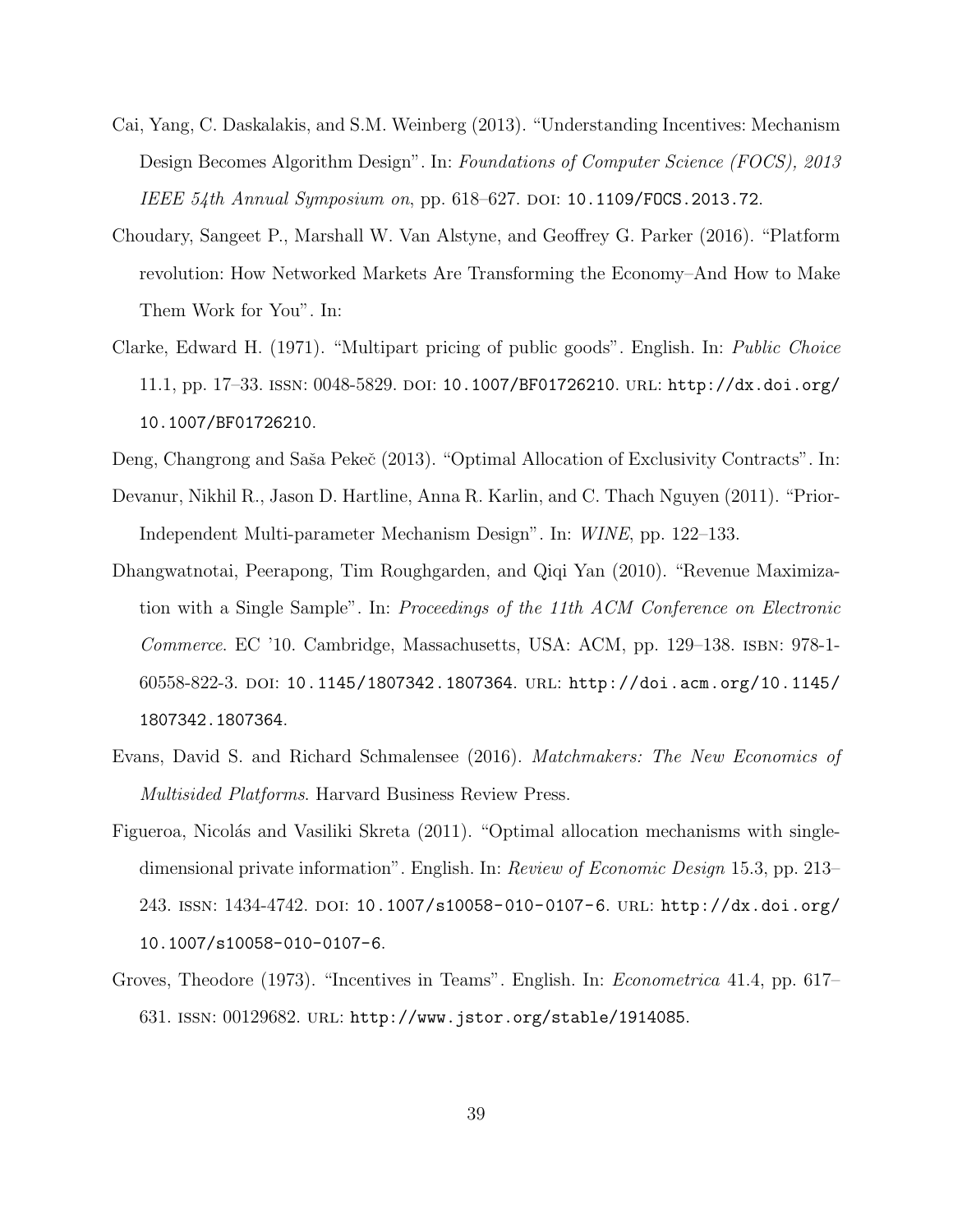- Hartline, Jason D (2012). "Approximation in mechanism design". In: The American Economic Review 102.3, pp. 330–336.
- Jehiel, Philippe, Benny Moldovanu, and Ennio Stacchetti (1996). "How (Not) to Sell Nuclear Weapons". English. In: The American Economic Review 86.4, pp. 814–829. issn: 00028282. url: http://www.jstor.org/stable/2118306.
- Jerath, Kinshuk and Amin Sayedi (2012). "Exclusive Display in Sponsored Search Advertising". working paper.
- Likhodedov, Anton and Tuomas Sandholm (2004). "Methods for Boosting Revenue in Combinatorial Auctions". In: Proceedings of the 19th National Conference on Artifical Intelligence. AAAI'04. San Jose, California: AAAI Press, pp. 232–237. isbn: 0-262-51183-5. url: http://dl.acm.org/citation.cfm?id=1597148.1597187.
- Manelli, Alejandro M. and Daniel R. Vincent (2007). "Multidimensional mechanism design: Revenue maximization and the multiple-good monopoly". In: *Journal of Economic The*ory 137.1, pp. 153 -185. ISSN:  $0022-0531$ . DOI: http://dx.doi.org/10.1016/j. jet.2006.12.007. url: http://www.sciencedirect.com/science/article/pii/ S0022053107000348.
- Milgrom, P R (2004). Putting Auction Theory to Work. Churchill Lectures in Economics. Cambridge University Press.
- Myerson, Roger (1981). "Optimal auction design". In: Mathematics of Operations Research 6.1, pp. 58–73.
- Pei, Jinxiang, Diego Klabjan, and Wei Xie (2014). "Approximations to auctions of digital goods with share-averse bidders". In: Electronic Commerce Research and Applications 13.2, pp. 128 –138. issn: 1567-4223.
- Rochet, Jean-Charles and Philippe Choné (1998). "Ironing, Sweeping, and Multidimensional Screening". English. In: *Econometrica* 66.4, pp. 783–826. ISSN: 00129682. URL: http: //www.jstor.org/stable/2999574.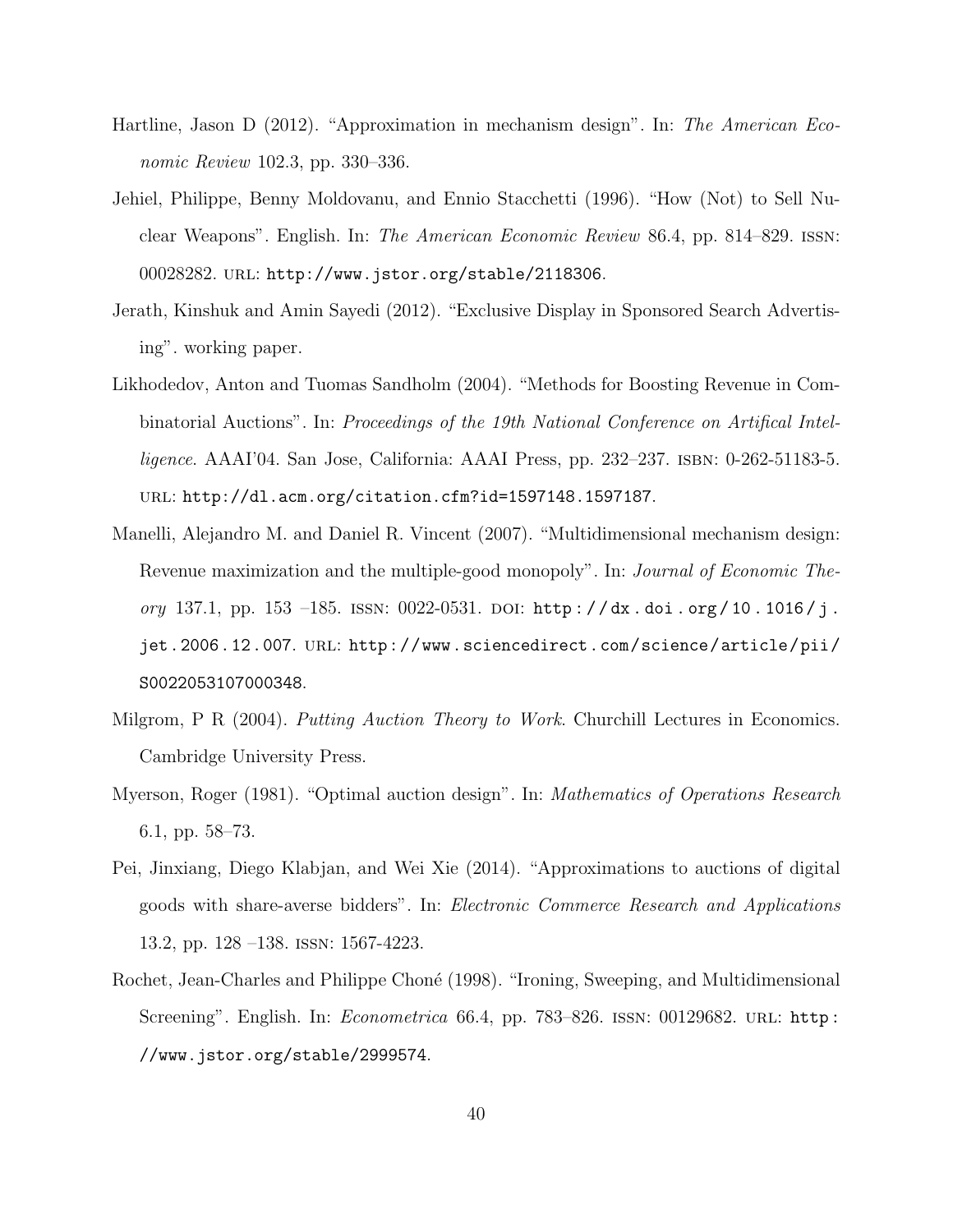- Roughgarden, Tim and Mukund Sundararajan (2007). "Is efficiency expensive". In: In Third Workshop on Sponsored Search Auctions.
- Roughgarden, Tim and Inbal Talgam-Cohen (2013). "Optimal and Near-optimal Mechanism Design with Interdependent Values". In: Proceedings of the Fourteenth ACM Conference on Electronic Commerce. EC '13. Philadelphia, Pennsylvania, USA: ACM, pp. 767–784. isbn: 978-1-4503-1962-1. doi: 10.1145/2482540.2482606. url: http://doi.acm.org/ 10.1145/2482540.2482606.
- Salek, Mahyar and David Kempe (2008). "Auctions for Share-Averse Bidders." In: WINE. Ed. by Christos H. Papadimitriou and Shuzhong Zhang. Vol. 5385. Lecture Notes in Computer Science. Springer, pp. 609–620. isbn: 978-3-540-92184-4.
- Sayedi, Amin (2012). "Essays on Sponsored Search Advertising". AAI3524658. PhD thesis. Pittsburgh, PA, USA. isbn: 978-1-267-57425-1.
- Segal, Ilya (1999). "Contracting with Externalities". English. In: The Quarterly Journal of  $Economics$  114.2, pp. 337–388. ISSN: 00335533. URL: http://www.jstor.org/stable/ 2587012.
- Tang, Pingzhong and Tuomas Sandholm (2012). "Mixed-bundling Auctions with Reserve Prices". In: Proceedings of the 11th International Conference on Autonomous Agents and Multiagent Systems - Volume 2. AAMAS '12. Valencia, Spain: International Foundation for Autonomous Agents and Multiagent Systems, pp. 729–736. isbn: 0-9817381-2-5, 978- 0-9817381-2-3. url: http://dl.acm.org/citation.cfm?id=2343776.2343801.
- Varian, Hal R. (2009). "Online Ad Auctions". In: The American Economic Review 99.2, pp. 430–434.
- Vickrey, William (1961). "Counterspeculation, auctions, and competitive sealed tenders". In: The Journal of Finance 16.1, pp. 8–37. ISSN: 1540-6261. DOI: 10.1111/j.1540-6261. 1961.tb02789.x. url: http://dx.doi.org/10.1111/j.1540-6261.1961.tb02789.x.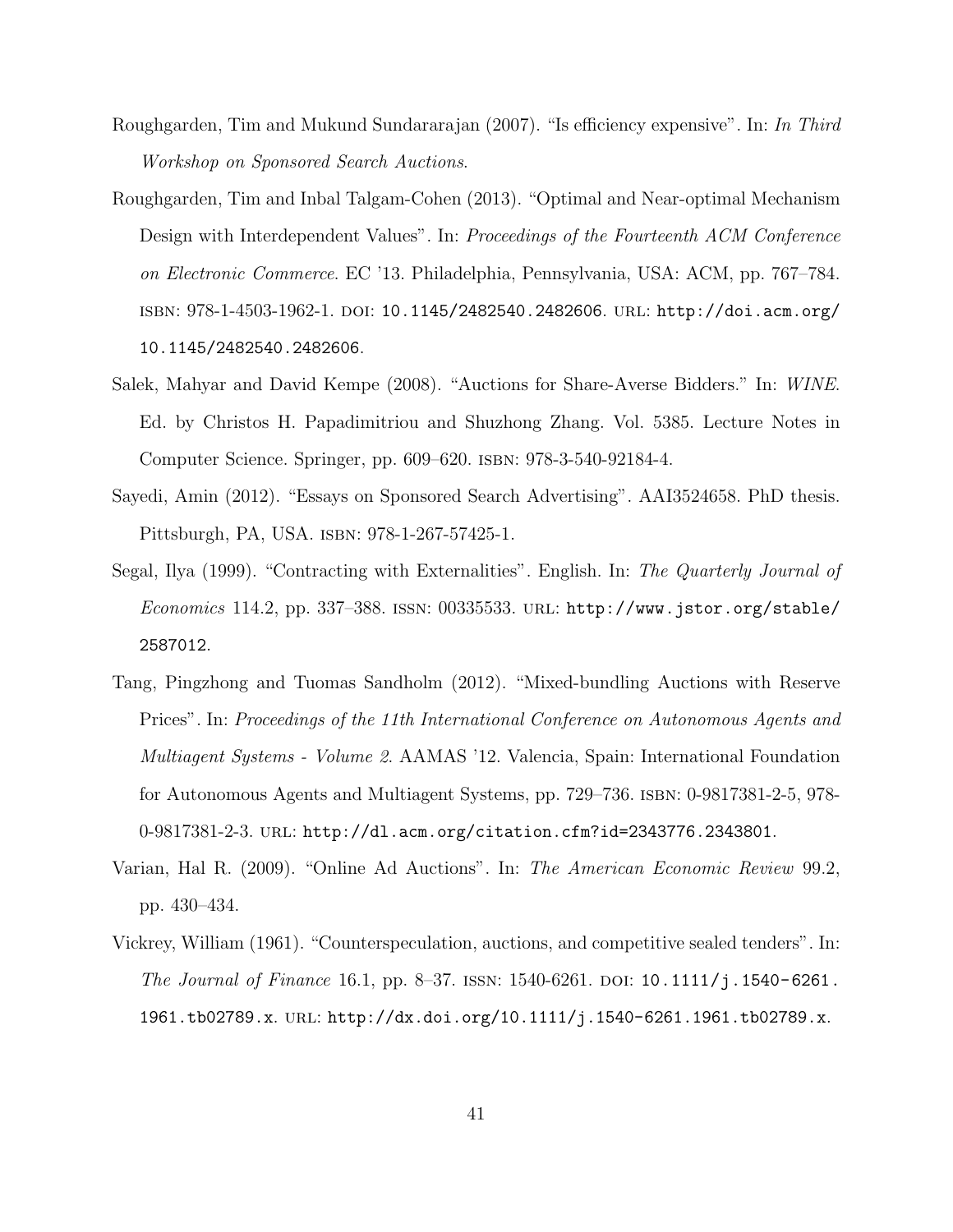# A Technical Details and Proofs

| Notation                           | Meaning                                                                        |
|------------------------------------|--------------------------------------------------------------------------------|
| $\boldsymbol{k}$                   | Maximum number of sold items                                                   |
| $N = \{1, \ldots n\}$              | Set of agents                                                                  |
| $\boldsymbol{A}$                   | Set of possible allocations                                                    |
| $S^i, M^i$                         | Set of shared valuations and exclusivity margins of agent <i>i</i> respec-     |
|                                    | tively                                                                         |
| $T^i = S^i \times M^i$             | Set of types of agent $i$                                                      |
| $T=T^1\times \ldots \times T^n$    | Set of type profiles                                                           |
| $t^i = (s^i, m^i)$                 | Type of agent $i$                                                              |
| $t^{-i} = \times_{i \neq i} t^j$   | Type profile excluding the type of agent $i$                                   |
| F, G                               | CDF of shared valuations and exclusivity margins respectively                  |
| $\mathcal{C}$                      | CDF of the exclusive value, i.e., the convolution of $F$ and $G$               |
| $\phi_D(t^i)$                      | Virtual valuation of agent i for random variable $t^i$ distributed as D        |
| $x: T \to \{0,1\}^N$               | Allocation rule                                                                |
| $p: T \to \mathbb{R}^N$            | Payment scheme                                                                 |
| $v^i(x(\hat{t}), t^i)$             | Valuation of agent i for allocation $x(t)$ having actual type $t^i$            |
| $u^i(x(\hat{t}), p(\hat{t}), t^i)$ | Utility of agent <i>i</i> for allocation $x(t)$ , payment $p(t)$ having actual |
|                                    | type $t^i$                                                                     |
| $SW_N(a   t)$                      | Total welfare of agents in $N$ for allocation $a$ and type profile $t$         |
| $a(t) = \{i : x^{i}(t) = 1\}$      | Set of agents who receive the item for report $t$                              |

Table 3: Summary of Notation

Proof of Theorem 2. (UBM) can be decomposed by treating all possible exclusivity margin profiles separately, because none of the constraints involve variables that are related to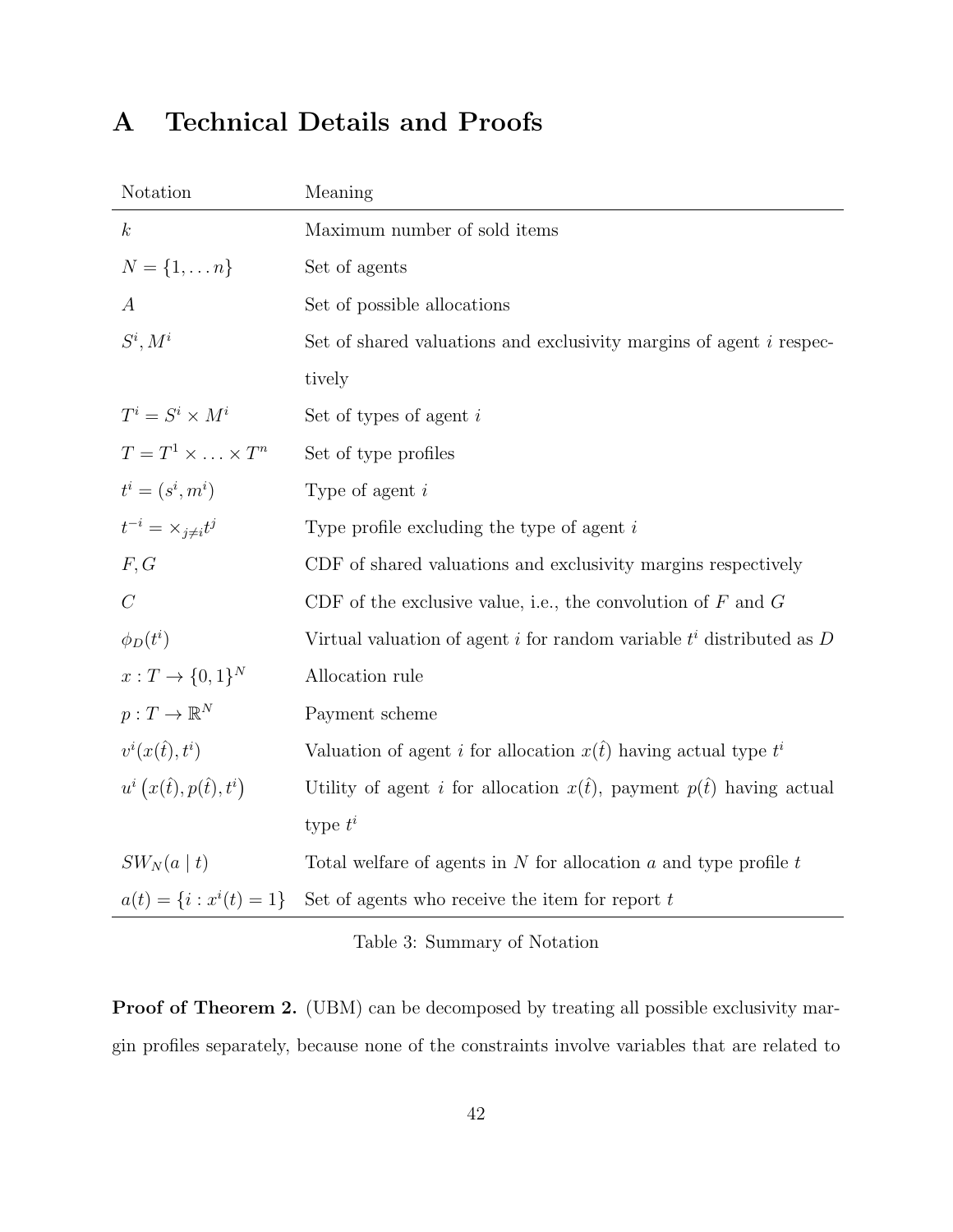different exclusivity margins, furthermore the probabilities are independent among agents and among the dimensions of their type. Therefore it is sufficient to solve the subproblems separately for each fixed  $m$  and acquire the expected revenue as the expectation over the optimal objective values of the subproblems. From Proposition 6 in Deng and Pekeč, 2013 it follows that for fixed m the allocation rule x of the optimal DSIC and EPIR mechanism given type profile  $t = (s, m)$ , is

$$
x^{i}(t) = 1 \text{ for } \begin{cases} i \in a_{s}(t) & \text{when } \sum_{j \in a_{s}(t)} \phi_{F}(s^{j}) \geq \phi_{F}(s^{a_{e}(t)}) + m^{a_{e}(t)} \\ i = a_{e}(t) & \text{when } \sum_{j \in a_{s}(t)} \phi_{F}(s^{j}) < \phi_{F}(s^{a_{e}(t)}) + m^{a_{e}(t)} \end{cases}
$$
(13)

and  $x^{i}(t) = 0$  otherwise. The expected revenue under this allocation rule is equal to

$$
\mathbb{E}_s\left[\sum_i p^i(s,m)\right] = \mathbb{E}_s\left[\sum_i \left(\phi_F(s^i) + m^i \prod_{j \neq i} (1 - x^j(s,m))\right) x^i(s,m)\right].\tag{14}
$$

Since 13 holds for any fixed m, it concludes 10. Finally, 11 follows from taking expectation over 14 with respect to the exclusivity margins.

Note that Deng and Pekeč, 2013 originally studies ex-post incentive compatible (EPIC) mechanisms, because their exclusivity margin is assumed to be a linear combination of the shared valuations of the other agents. In our case exclusive margins do not depend on the valuation of the other agents, hence the notions DSIC and EPIC coincide (for formal  $\Box$ definition of EPIC see Definition 10).

Proof of Proposition 1. Before proceeding to the main proof it is useful to get some insights on the allocation rule and the pricing scheme of any DSIC mechanism for DSA<sup>∗</sup> . We start with a lemma for the payments saying that for the same allocation one has to be charged the same amount regardless of his bid, if the bids of the others kept unchanged. Together with ex-post individual rationality this implies an intuitive, but non-trivial upper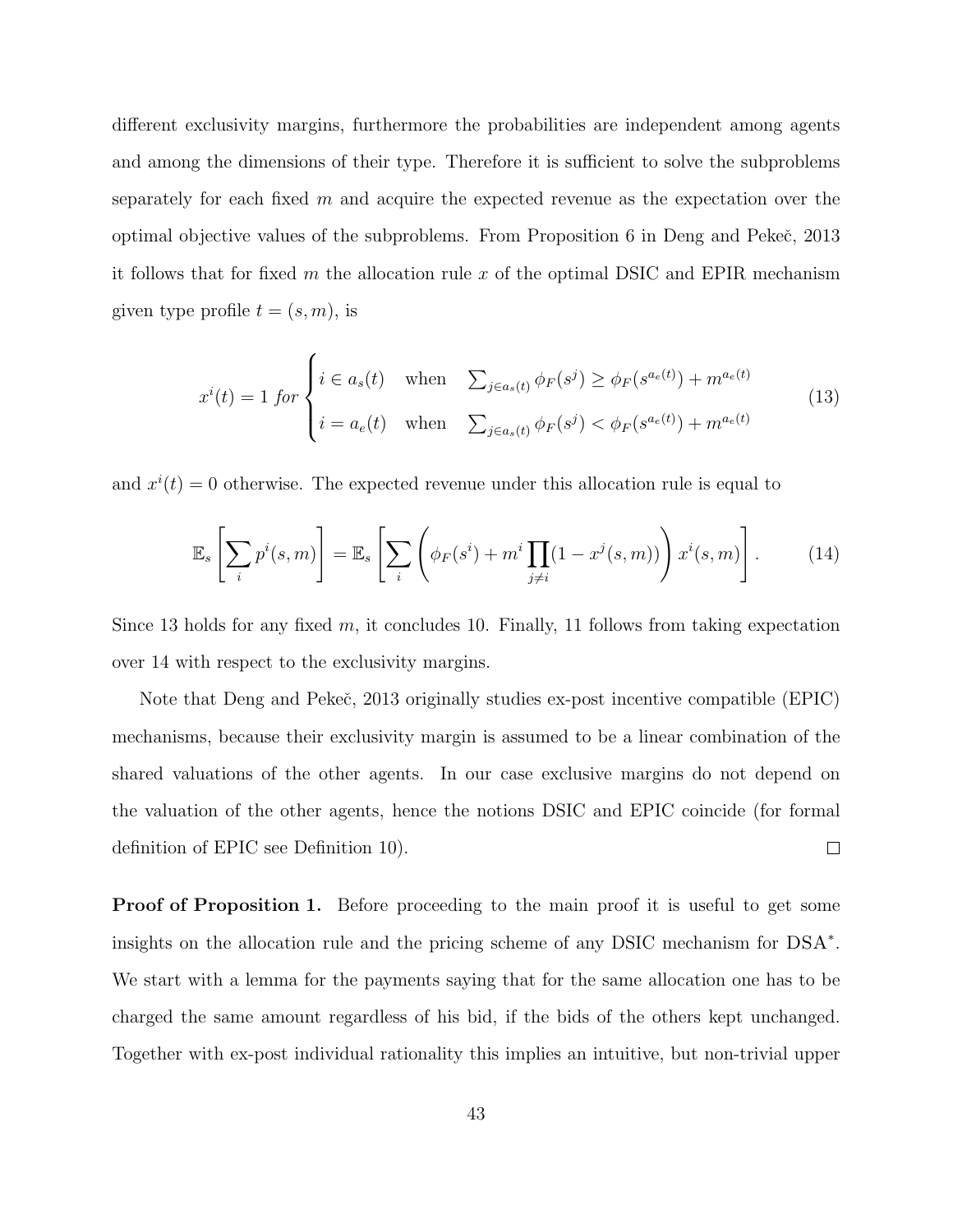bound for each payment.

**Lemma 3.** Let  $(x, p)$  be a feasible mechanism for  $(DSA^*)$ . For given i,  $t^{-i}$ ,  $t^{i}$  and  $\hat{t}^{i}$ , having  $x(t^i, t^{-i}) = x(\hat{t}^i, t^{-i})$  implies that  $p^i(t^i, t^{-i}) = p^i(\hat{t}^i, t^{-i})$ . Moreover, for given i,  $t^{-i}$ ,  $t^i$  we have that

$$
p^{i}(t^{i},t^{-i}) \le \inf_{\hat{t}^{i}} \{v^{i}(x(\hat{t}^{i},t^{-i}),\hat{t}^{i}) \mid x(\hat{t}^{i},t^{-i}) = x(t^{i},t^{-i})\}.
$$

Proof. Follows directly from (DSIC) and ex-post individual rationality.

 $\Box$ 

Regarding the allocation rule the following lemma states that the higher your valuation is, the more chance you have to receive the item. The statements are grouped based on which dimension of the type is changed. Fix agent i, the type of the others  $t^{-i}$  and the allocation rule x. Let  $R_e(x, t^{-i}) \subseteq T^i$ ,  $R_s(x, t^{-i}) \subseteq T^i$  be the set of types such that the allocation rule assigns the item to agent i exclusively and shared respectively. Similarly,  $R_0(x, t^{-i}) \subseteq T^i$  is the set of types such that agent  $i$  gets nothing.

**Lemma 4.** Let  $x$  be a monotone allocation rule and fix agent  $i$  and the report of the others  $t^{-i}$ . Then the following two statements hold:

- I/ For all  $s^i, m^i, \hat{m}^i$  such that  $\hat{m}^i > m^i$ , we have that if  $(s^i, m^i) \in R_e(x, t^{-i})$ , then  $(s^i, \hat{m}^i) \in$  $R_e(x, t^{-i}).$
- II/ There is an  $m^* \in M^i \cup \{\infty\}$  such that for all  $s^i, m^i, \hat{s}^i$ , where  $\hat{s}^i > s^i$  and  $m^i \neq m^*$ , we have that if  $(s^i, m^i) \in R_s(x, t^{-i})$ , then  $(\hat{s}^i, m^i) \in R_s(x, t^{-i})$ .

**Proof.** Assume that the first statement is not true, that is,  $(s^i, \hat{m}^i) \in R_0(x, t^{-i})$  or  $(s^i, \hat{m}^i) \in$  $R_s(x, t^{-i})$ . Applying (MON) for both cases with  $t^i = (s^i, m^i)$  and  $\hat{t}^i = (s^i, \hat{m}^i)$  results in

$$
0 \geq \hat{m}^i - m.
$$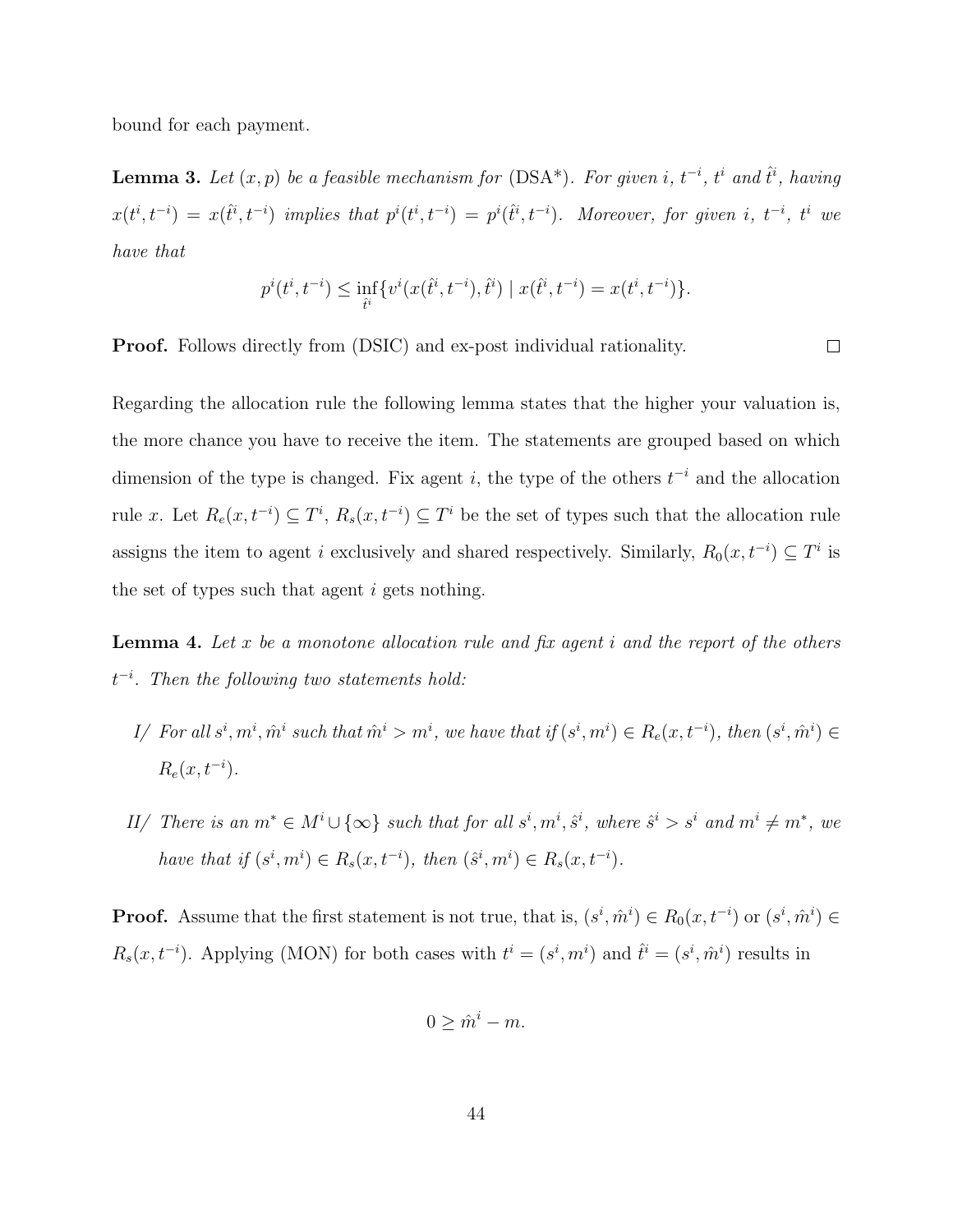This is a contradiction as  $\hat{m}^i > m^i$  by assumption.

For the second statement define  $m^*$  as the infimum of exclusivity margins such that agent i is allocated exclusively, i.e.,

$$
m^* = \inf \{ \tilde{m}^i \mid (\tilde{s}^i, \tilde{m}^i) \in R_e(x, t^{-i}) \}.
$$
 (15)

Now, assume the contrary of the second statement, that is, there are  $s^i, m^i, \hat{s}^i$  such that  $\hat{s}^i > s^i, m^i \neq m^*, (s^i, m^i) \in R_s(x, t^{-i})$  and we have that  $(\hat{s}^i, m^i) \in R_0(x, t^{-i})$  or  $(\hat{s}^i, m^i) \in$  $R_e(x, t^{-i})$ . First tackle the case when  $(\hat{s}^i, m^i) \in R_0(x, t^{-i})$ . Applying (MON) with  $t^i =$  $(s^i, m^i)$  and  $\hat{t}^i = (\hat{s}^i, m^i)$  results in

$$
0 \geq \hat{s}^i - s.
$$

This is a contradiction as  $\hat{s}^i > s^i$  by assumption. Finally, assume that  $(\hat{s}^i, m^i) \in R_e(x, t^{-i})$ . Note that due to the definition of  $m^*$  this assumption implies that  $m^i > m^*$  and that there exists a  $(\bar{s}^i, \bar{m}^i)$  such that  $\bar{m}^i < m^i$  and  $(\tilde{s}^i, \tilde{m}^i) \in R_e(x, t^{-i})$ . Applying (MON) with  $t^i = (s^i, m^i)$  and  $\hat{t}^i = (\tilde{s}^i, \tilde{m}^i)$  results in

$$
\tilde{s}^i + \tilde{m}^i - s^i - m^i \ge \tilde{s}^i - s^i.
$$

This is a contradiction as  $m^i > \tilde{m}^i$  by assumption.

Now, we are ready to prove directly Proposition 1. By construction we have that for every  $i \in N$  there is a pair  $(i_s, i_e) \in \overline{N}$ , and for every  $t \in T$  there is a  $\overline{t} \in \overline{T}$  such that  $t^i = (s^i, m^i) =$  $(\bar{t}^i, \bar{t}^i)$ . The steps of the proof are the following. First, for every feasible mechanism  $(x, p)$ for (DSA\*), we define an allocation rule  $\bar{x}$  for (UBR) that satisfies (FeasA) and (FeasB). Then we construct a  $\bar{p}$  such that  $(\bar{x}, \bar{p})$  satisfies (EPIC) and (EPIR2). Finally, we show that  $\mathbb{E}_{\bar{t}\in\overline{T}}\left[\sum_{i\in\overline{N}}\overline{p}^i(\bar{t})\right]\geq \mathbb{E}_{t\in T}\left[\sum_{i\in N}p^i(t)\right].$ 

Fix agent i and the type of the others  $t^{-i}$ . Let  $t = (t^i, t^{-i})$ , where  $t^i = (s^i, m^i)$ . Define  $m^*$ 

 $\Box$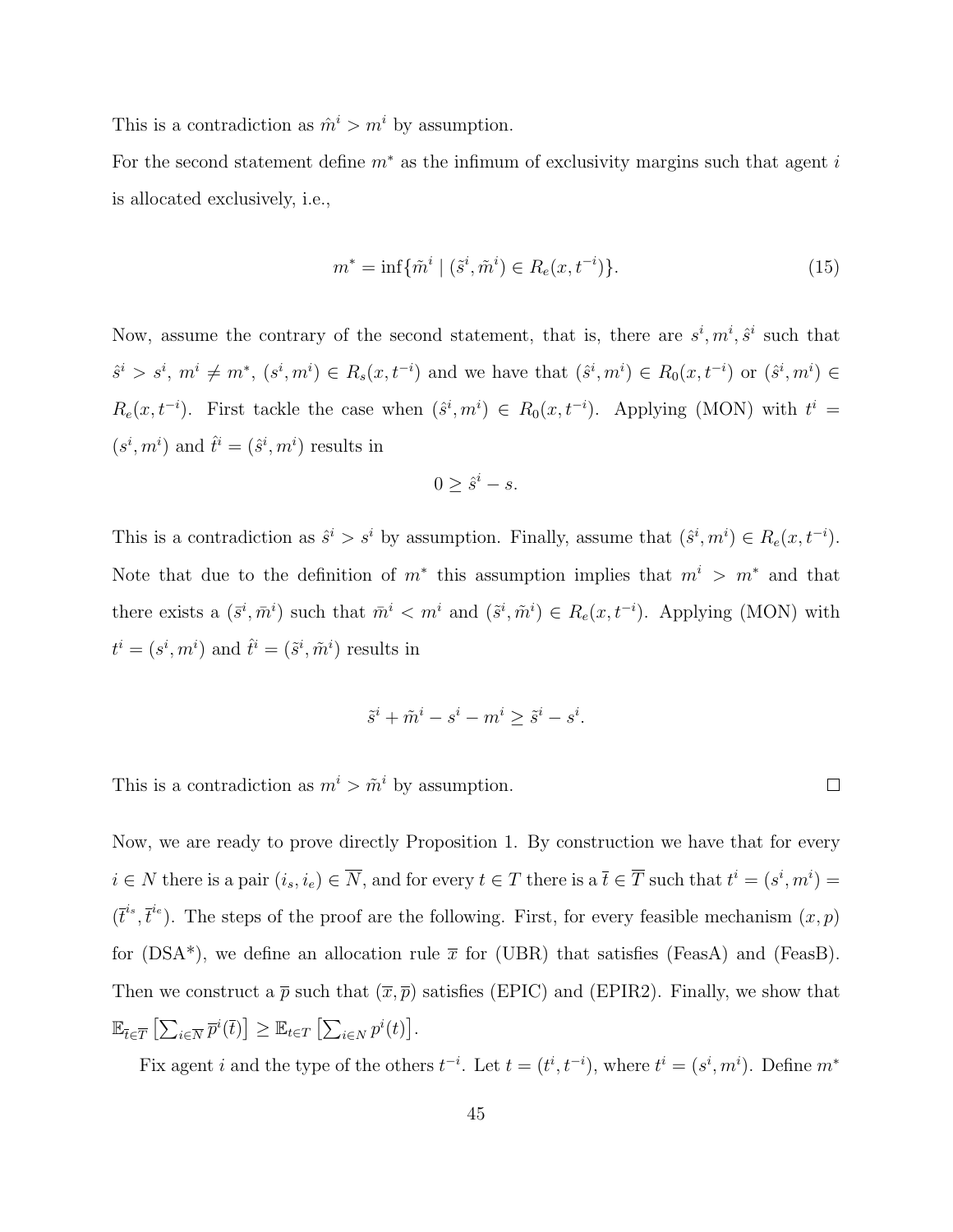as in (15). Now, set  $\bar{x}^{i_s}(\bar{t}) = 1$  if and only if  $m^i \neq m^*$  and  $t^i \in R_e(x, t^{-i})$ , and set  $\bar{x}^{i_e}(\bar{t}) = 1$ if and only if  $t^i \in R_e(x, t^{-i})$ . In words, whenever x allocates shared to agent i, then  $\overline{x}$  gives the item to representative  $i_s$  provided that  $m^i \neq m^*$ . Furthermore, if x allocates exclusively to agent i, then  $\bar{x}$  gives the item to representative  $i_e$ . It is easy to see that  $\bar{x}$  satisfies (FeasA) and (FeasB).

Next, let us define the payment rule  $\overline{p}$  for agent  $i_s \in \overline{N}_s$  as

$$
\overline{p}^{i_s}(\overline{t}^{i_s}, \overline{t}^{-i_s}) = \begin{cases} \inf\{\hat{t}^{i_s} \mid \overline{x}^{i_s}(\hat{t}^{i_s}, \overline{t}^{-i_s}) = 1\} & \text{if } \overline{x}^{i_s}(\overline{t}^{i_s}, \overline{t}^{-i_s}) = 1\\ 0 & \text{otherwise.} \end{cases}
$$
\n(16)

and for agent  $i_e \in N_e$  as

$$
\overline{p}^{i_e}(\overline{t}^{i_e}, \overline{t}^{i_s}, \overline{t}^{-(i_s, i_e)}) = \begin{cases} \inf \{ \hat{t}^{i_e} \mid \overline{x}^{i_e}(\hat{t}^{i_e}, \overline{t}^{i_s}, \overline{t}^{-(i_s, i_e)}) = 1 \} + \overline{t}^{i_s} & \text{if } \overline{x}^{i_e}(\overline{t}^{i_e}, \overline{t}^{-i_e}) = 1\\ 0 & \text{otherwise.} \end{cases}
$$
(17)

To see incentive compatibility, consider agent  $i_e$  and fix  $(\bar{t}^{i_s}, \bar{t}^{-(i_s, i_e)})$ . If there is no  $\bar{t}^{i_e}$ such that  $\overline{x}^{i_e}(\overline{t}^{i_s},\overline{t}^{i_e},\overline{t}^{-(i_s,i_e)})=1$ , then (EPIC) and (EPIR2) trivially hold. Otherwise let  $m = \inf \{ \hat{t}^{i_e} \mid \overline{x}^{i_e}(\hat{t}^{i_e}, \overline{t}^{i_s}, \overline{t}^{-(i_s, i_e)}) = 1 \}.$  Note that Lemma 4 ensures that  $\overline{x}^{i_e}(\overline{t}^{i_s}, \overline{t}^{i_e}, \overline{t}^{-(i_s, i_e)})$ is non-decreasing in  $\bar{t}^{i_e}$  for all  $\bar{t}^{-i_e}$ . This implies that  $\bar{x}^{i_e}(\bar{t}^{i_s}, \bar{t}^{i_e}, \bar{t}^{-(i_s, i_e)}) = 1$  for all  $\bar{t}^{i_e} > m$ , and  $\overline{x}^{i_e}(\overline{t}^{i_s},\overline{t}^{i_e},\overline{t}^{-(i_s,i_e)})=0$  for all  $\overline{t}^{i_e} < \underline{m}$ . It is easy to see that this allocation rule together with payment  $\bar{p}^{i_e}(\bar{t}^{i_e}, \bar{t}^{i_s}, \bar{t}^{-(i_s,i_e)}) = \underline{m} + \bar{t}^{i_s}$  satisfy (EPIC) and (EPIR2). With respect to the comparison of the payments we can observe the following. When  $x(t)$  allocates exclusively to agent  $i$ , then

$$
p^{i}(s^{i}, m^{i}, t^{-i}) \leq \inf \{ v^{i}(x(\hat{s}^{i}, \hat{m}^{i}, t^{-i}), (\hat{s}^{i}, \hat{m}^{i})) \mid x(\hat{s}^{i}, \hat{m}^{i}, t^{-i}) = x(s^{i}, m^{i}, t^{-i}) \}
$$
  

$$
\leq \inf \{ \bar{t}^{i_{s}} + \hat{t}^{i_{e}} \mid \bar{x}^{i_{e}}(\hat{t}^{i_{s}}, \bar{t}^{i_{e}}, \bar{t}^{-(i_{s}, i_{e})}) = 1, \bar{t}^{i_{s}} = s^{i} \}
$$
  

$$
= \bar{p}^{i_{e}}(\bar{t}^{i_{s}}, \bar{t}^{i_{e}}, \bar{t}^{-(i_{s}, i_{e})}).
$$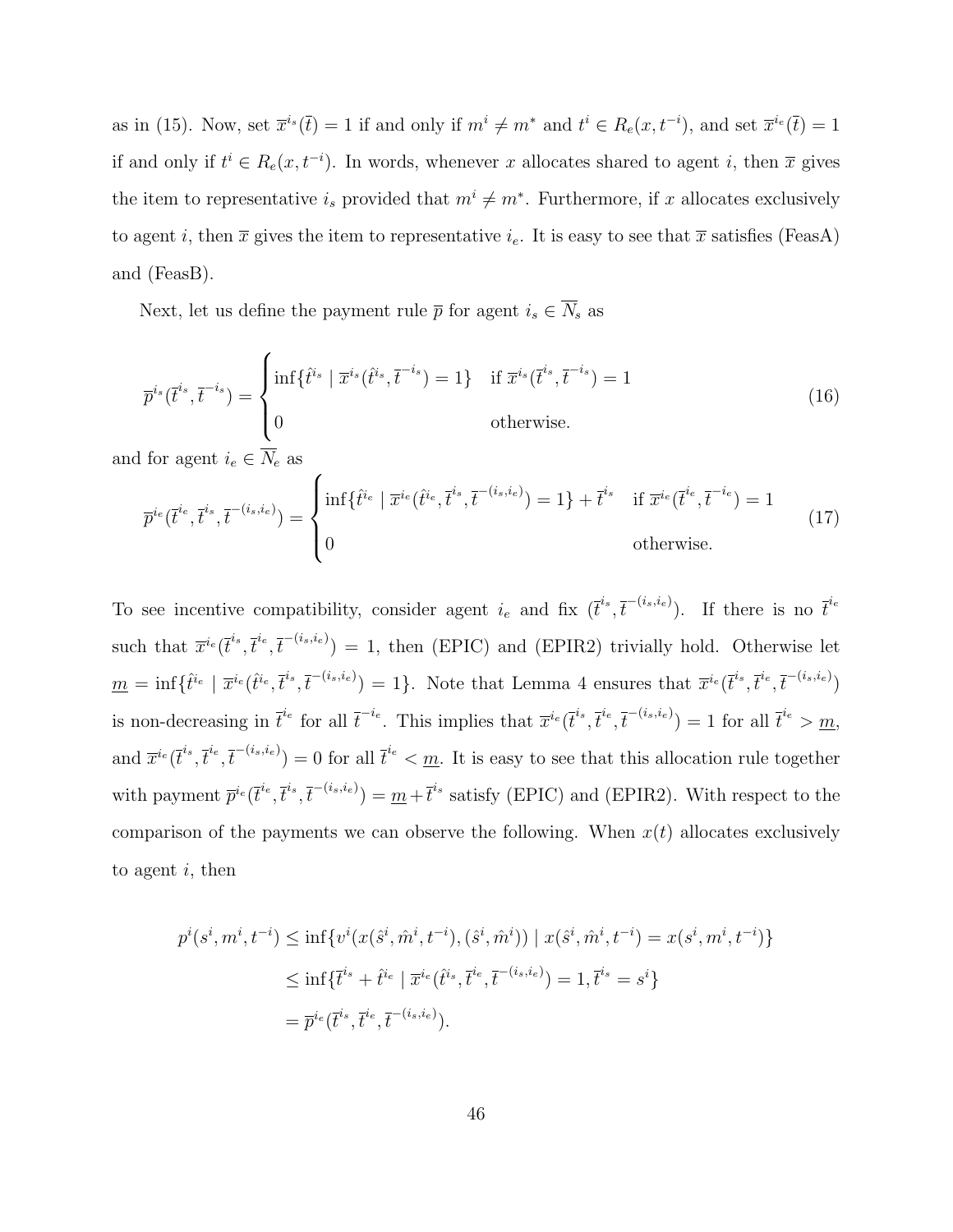The inequalities follow from Lemma 3 and from the fact that the second infimum is taken over a smaller set. This means that in case of exclusive allocation  $\bar{p}^{i_e}(\bar{t}) + \bar{p}^{i_s}(\bar{t}) \geq p^{i}(t)$ .

Finally, consider agent  $i_s$  and fix  $(\bar{t}^{i_e}, \bar{t}^{-(i_s,i_e)})$ . If  $\bar{t}^{i_e} = m^*$  or there is no  $\bar{t}^{i_s}$  such that  $\overline{x}^{i_s}(\overline{t}^{i_s},\overline{t}^{i_e},\overline{t}^{-(i_s,i_e)})=1$ , then  $\overline{x}^{i_s}(\overline{t}^{i_s},\overline{t}^{i_e},\overline{t}^{-(i_s,i_e)})=0$  for all  $\overline{t}^{i_s}$ , therefore (EPIC) and (EPIR2) trivially hold. Otherwise assume that  $\bar{t}^{i_e} \neq m^*$  and let  $\underline{s} = \inf \{ \hat{t}^{i_s} \mid \bar{x}^{i_s}(\hat{t}^{i_s}, \bar{t}^{i_e}, \bar{t}^{-(i_s, i_e)}) = 1 \}.$ Note that Lemma 4 ensures that  $\overline{x}^{i_s}(\overline{t}^{i_s}, \overline{t}^{i_e}, \overline{t}^{-(i_s,i_e)})$  is non-decreasing in  $\overline{t}^{i_s}$  for all  $(\overline{t}^{i_e}, \overline{t}^{-(i_s,i_e)})$ . As a result we have that  $\overline{x}^{i_s}(\overline{t}^{i_s}, \overline{t}^{i_e}, \overline{t}^{-(i_s, i_e)}) = 1$  for all  $\overline{t}^{i_s} > \underline{s}$  and  $\overline{x}^{i_s}(\overline{t}^{i_s}, \overline{t}^{i_e}, \overline{t}^{-(i_s, i_e)}) = 0$  for all  $\bar{t}^{i_s} < \underline{s}$ . It is easy to see that this allocation rule together with payment  $\bar{p}^{i_s}(\bar{t}^{i_s}, \bar{t}^{i_e}, \bar{t}^{-(i_s, i_e)}) =$ s satisfy (EPIC) and (EPIR2). With respect to the comparison of the payments we can observe the following. When  $x(t)$  allocates shared to agent i and  $\bar{t}^{i_e} \neq m*,$  then

$$
p^{i}(s^{i}, m^{i}, t^{-i}) \leq \inf \{ v^{i}(x(\hat{s}^{i}, \hat{m}^{i}, t^{-i}), (\hat{s}^{i}, \hat{m}^{i})) \mid x(\hat{s}^{i}, \hat{m}^{i}, t^{-i}) = x(s^{i}, m^{i}, t^{-i}) \}
$$
  
\n
$$
\leq \inf \{ \hat{t}^{i_{s}} \mid \overline{x}^{i_{s}}(\hat{t}^{i_{s}}, \overline{t}^{i_{e}}, \overline{t}^{-(i_{s}, i_{e})}) = 1, \overline{t}^{i_{e}} = m^{i} \}
$$
  
\n
$$
= \overline{p}^{i_{s}}(\overline{t}^{i_{s}}, \overline{t}^{i_{e}}, \overline{t}^{-(i_{s}, i_{e})}).
$$

The inequalities follow from Lemma 3 and from the fact that the second infimum is taken over a smaller set. This means that in case of shared allocation  $\bar{p}^{i_e}(\bar{t}) + \bar{p}^{i_s}(\bar{t}) \geq p^{i}(t)$ .

Combining the results of all subcases implies that for any feasible solution  $(x, p)$  for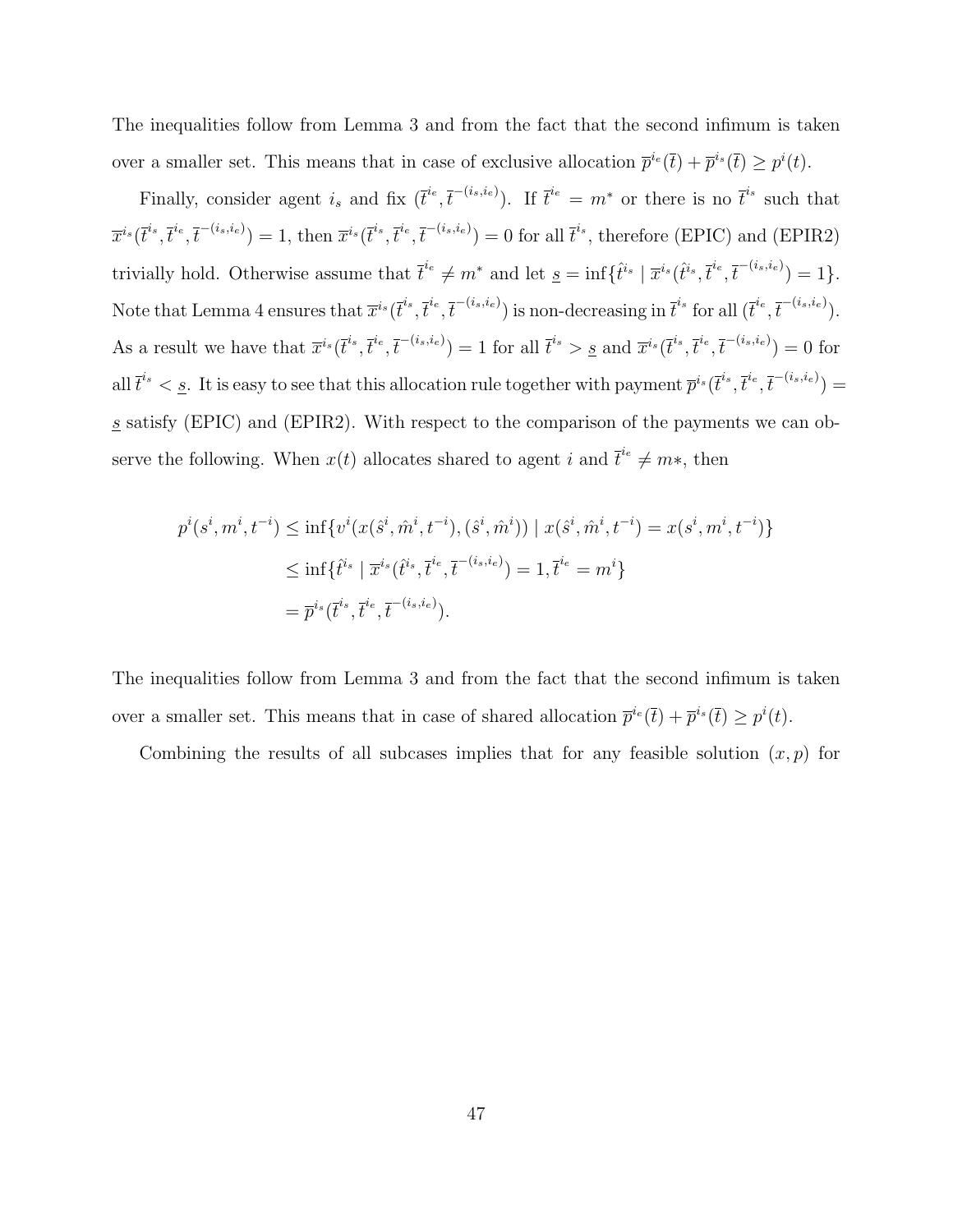(DSA\*) there is a feasible  $(\overline{x}, \overline{p})$  for (UBR) such that

$$
\mathbb{E}_{t \in T} \left[ \sum_{i \in N} p^{i}(t) \right] = \sum_{i \in N} \mathbb{E}_{t^{-i} \in T^{-i}} \left[ \mathbb{E}_{(s^{i}, m^{i}) \in T^{i}} \left[ p^{i}(s^{i}, m^{i}, t^{-i}) \right] \right]
$$
\n
$$
= \sum_{i \in N} \mathbb{E}_{t^{-i} \in T^{-i}} \left[ \mathbb{E}_{(s^{i}, m^{i}) \in T^{i}, m^{i} \neq m^{*}} \left[ p^{i}(s^{i}, m^{i}, t^{-i}) \right] \right]
$$
\n
$$
\leq \sum_{i \in N} \mathbb{E}_{\overline{t}^{-(i_s, i_e)} \in \overline{T}^{-(i_s, i_e)}} \left[ \mathbb{E}_{t^{i_s} \in \overline{T}^{i_s}, t^{i_e} \in \overline{T}^{i_e} \setminus m^{*}} \left[ \overline{p}^{i_s}(t^{i_s}, t^{i_e}, \overline{t}^{-(i_s, i_e)}) + \overline{p}^{i_e}(t^{i_s}, t^{i_e}, \overline{t}^{-(i_s, i_e)}) \right] \right]
$$
\n
$$
= \sum_{i \in N} \mathbb{E}_{\overline{t}^{-(i_s, i_e)} \in \overline{T}^{-(i_s, i_e)}} \left[ \mathbb{E}_{t^{i_s} \in \overline{T}^{i_s}, t^{i_e} \in \overline{T}^{i_e}} \left[ \overline{p}^{i_s}(t^{i_s}, t^{i_e}, \overline{t}^{-(i_s, i_e)}) + \overline{p}^{i_e}(t^{i_s}, t^{i_e}, \overline{t}^{-(i_s, i_e)}) \right] \right]
$$
\n
$$
= \mathbb{E}_{\overline{t} \in \overline{T}} \left[ \sum_{i \in \overline{N}} \overline{p}^{i}(\overline{t}) \right].
$$

The second and third equalities hold because type distributions are continuous, hence the measure of the type set where  $t^{i_e} = m^*$  is zero. The inequality follows from the results of the previous subcases. This concludes the proof of Proposition 1.  $\Box$ 

Proof of Theorem 3. Roughgarden and Talgam-Cohen, 2013 extends the results of Myerson, 1981 to settings with informational externalities and correlated type distributions for mechanism that are ex-post incentive compatible and ex-post individual rational. In particular, it is shown that the expected revenue of any EPIC and EPIR mechanism equals to expected sum of virtual valuations provided that the payments are maximal, i.e., the utility of an agent with zero type is zero. Moreover, the revenue maximizing mechanism allocates such that the sum of virtual valuations is maximal for each type profile, given that the resulting allocation is monotone non-decreasing for each agent in their own type. Note that the virtual valuation of agent  $i_e$  having type  $\bar{t}^{i_e}$  is  $\bar{t}^{i_s} + \phi_G(\bar{t}^{i_e})$  due to the informational externality. Having all these in mind the only thing left to show is that all agent's probability of receiving the item is monotone non-decreasing in their reported types.

As F has monotone hazard rate, we have that  $\phi_F(\bar{t}^{i_s})$  is monotone non-decreasing in  $\bar{t}^{i_s}$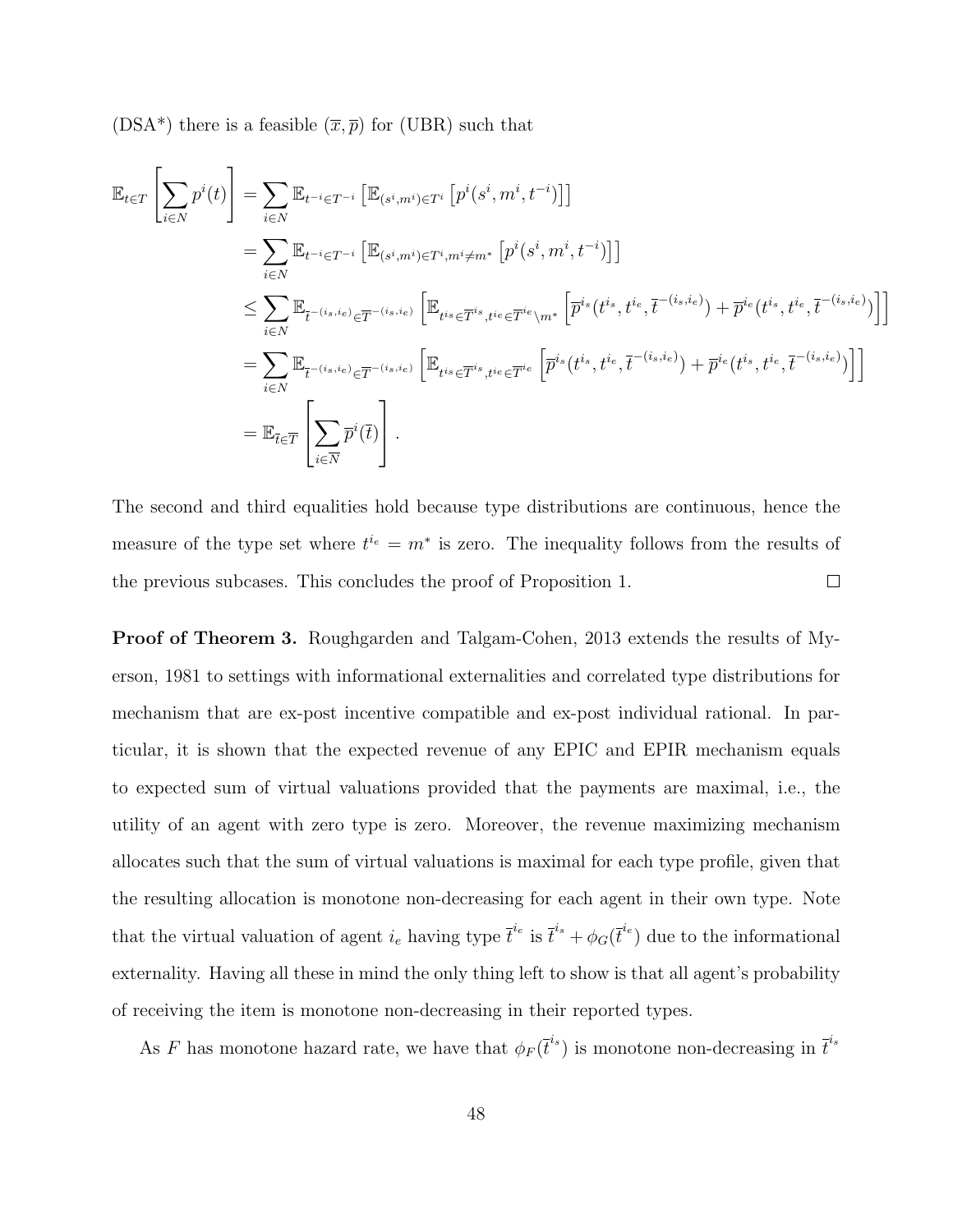for all  $i_s \in \overline{N}_s$ . Therefore if  $i_s \in \overline{a}_s(\overline{t}^{i_s}, \overline{t}^{-i_s})$ , then  $i_s \in \overline{a}_s(\hat{t}^{i_s}, \overline{t}^{-i_s})$  for any  $\hat{t}^{i_s} > \overline{t}^{i_s}$ . Similarly, as G has monotone hazard rate, we have that  $\phi_G(\bar{t}^{i_e})$  is also non-decreasing in  $\bar{t}^{i_e}$  for all  $i_e \in \overline{N}_e$ . This ensures that once  $i_e \in \overline{a}_e(\overline{t}^{i_e}, \overline{t}^{-i_e})$ , then  $i_e \in \overline{a}_e(\hat{t}^{i_e}, \overline{t}^{-i_e})$  also for any  $\hat{t}^{i_e} > \overline{t}^{i_e}$ . The last critical point is that when any agent  $i_s \in \overline{N}_s$  increases  $\overline{t}^{i_s}$ , because then both  $\phi_F(\overline{t}^{i_s})$ and  $\bar{t}^{i_s} + \phi_G(\bar{t}^{i_e})$  increase at the same time. To see why it is not a problem observe that the MHR assumption ensures that  $\phi_F(\bar{t}^{i_s})$  increases at least as fast as  $\bar{t}^{i_s} + \phi_G(\bar{t}^{i_e})$  in  $\bar{t}^{i_s}$ .  $\Box$ 

#### Proof of Theorem 4.

In order to prove this Theorem we need to elaborate first in more detail on the VCG auction and prove a couple of results. Let  $SW_N(a | t) = \sum_{i \in N} v^i(a, t^i)$  denote the welfare of agents in  $N$  for allocation  $a$  and type profile  $t$ .

**Definition 11** (VCG mechanism). Let  $A_N$  be the set of feasible allocations for agents in N and let  $a(t) \in A_N$  be an allocation for each type profile t such that

$$
a(t) \in \arg\max_{a \in A_N} SW_N(a \mid t).
$$

Similarly, let  $A_{N\setminus\{i\}}$  be the set of feasible allocations for agents in  $N\setminus\{i\}$  and let  $a(t^{-i})\in$  $A_{N\setminus\{i\}}$  be an allocation for each type profile  $t^{-i}$  such that

$$
a(t^{-i}) \in \arg\max_{a \in A_{N \setminus \{i\}}} SW_{N \setminus \{i\}}(a \mid t^{-i}).
$$

Then for each t VCG chooses  $a(t)$  as allocation and elicits payment

$$
p^{i}(t) = \sum_{j \neq i} v^{j}(a(t^{-i}), t^{j}) - \sum_{j \neq i} v^{j}(a(t), t^{j}).
$$
\n(18)

VCG allocates efficiently, i.e., maximizes the total welfare pointwise, moreover, it is EPIR. The following Lemma helps computing its expected revenue.

**Lemma 5.** Let  $N = \{1, \ldots, n\}$  be the set of agents with i.i.d. types, and let  $Q = \{1, \ldots, n-1\}$ 1} denote the same set of agents with one less member. Let  $T_N = \times_{i \in N} T^i$  denote the set of possible type profiles of agents in N and, similarly let  $T_Q = \times_{i \in Q} T^i$  be the set of possible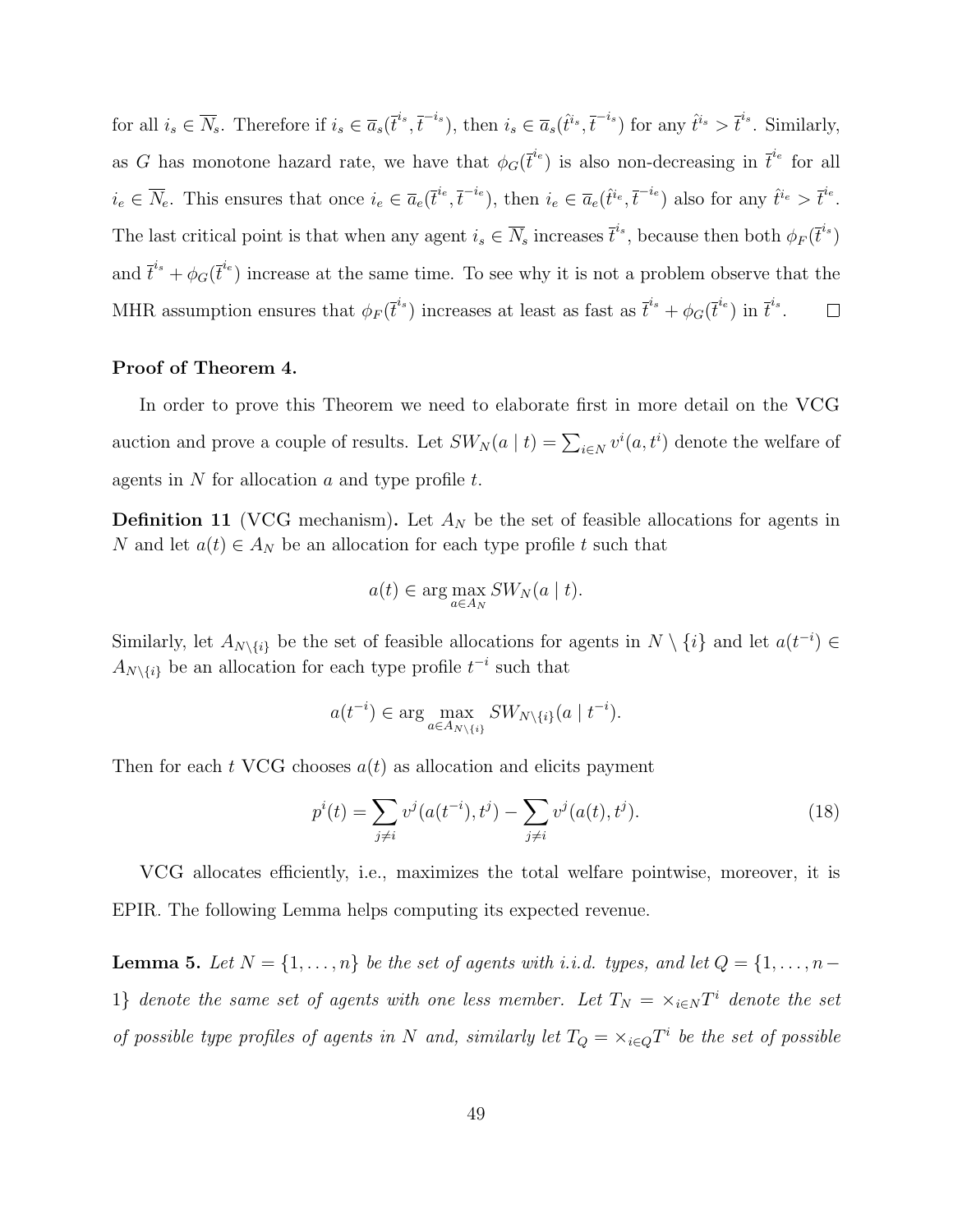type profiles of  $n-1$  agents. Then

$$
Rev(VCG) = n \mathbb{E}_{t \in T_Q} \left[ SW_Q(a(t) \mid t) \right] - (n-1) \mathbb{E}_{t \in T_N} \left[ SW_N(a(t) \mid t) \right] \tag{19}
$$

Proof. According to (18) the expected value of the VCG payments can be written as

$$
Rev(VCG) = \mathbb{E}_{t \in T_N} \left[ \sum_{i \in N} \left( \sum_{j \in N \setminus \{i\}} v^j(a(t^{-i}), t^j) - \sum_{j \in N \setminus \{i\}} v^j(a(t), t^j) \right) \right]
$$
  
\n
$$
= \mathbb{E}_{t \in T_N} \left[ \sum_{i \in N} \sum_{j \in N \setminus \{i\}} v^j(a(t^{-i}), t^j) \right] - \mathbb{E}_{t \in T_N} \left[ \sum_{i \in N} \sum_{j \in N \setminus \{i\}} v^j(a(t), t^j) \right]
$$
  
\n
$$
= \sum_{i \in N} \mathbb{E}_{t^i \in T^i} \left[ \mathbb{E}_{t^{-i} \in T_N} \left[ \sum_{j \in N \setminus \{i\}} v^j(a(t^{-i}), t^j) \right] \right] - (n - 1) \mathbb{E}_{t \in T_N} \left[ SW_N(a(t) \mid t) \right]
$$
  
\n
$$
= \sum_{i \in N} \mathbb{E}_{t^i \in T^i} \left[ \mathbb{E}_{t \in T_Q} \left[ \sum_{j \in Q} v^j(a(t^{-i}), t^j) \right] \right] - (n - 1) \mathbb{E}_{t \in T_N} \left[ SW_N(a(t) \mid t) \right]
$$
  
\n
$$
= n \mathbb{E}_{t \in T_Q} \left[ \sum_{j \in Q} v^j(a(t), t^j) \right] - (n - 1) \mathbb{E}_{t \in T_N} \left[ SW_N(a(t) \mid t) \right]
$$
  
\n
$$
= n \mathbb{E}_{t \in T_Q} \left[ SW_Q(a(t) \mid t) \right] - (n - 1) \mathbb{E}_{t \in T_N} \left[ SW_N(a(t) \mid t) \right].
$$

The equalities are direct consequences of the assumption that types are i.i.d..

Corollary 1. If

$$
\frac{\mathbb{E}_{t \in T_Q} \left[ SW_Q(a(t) \mid t) \right]}{\mathbb{E}_{t \in T_N} \left[ SW_N(a(t) \mid t) \right]} \ge 1 - \varrho,
$$

 $\Box$ 

then the expected revenue of VCG is at least  $1 - n\varrho$  times the expected optimal welfare.

The message of Corollary 1 is that if one wants to compare  $Rev(VCG)$  to the optimal expected welfare, then it is sufficient to know the added value of an extra agent to the welfare. Let  $H_i = \sum_{j=1}^{i} 1/j$  represent the  $i^{th}$  Harmonic number and set  $H_0 = 0$ . The next lemma is useful for providing lower bounds on the revenue-welfare ratio.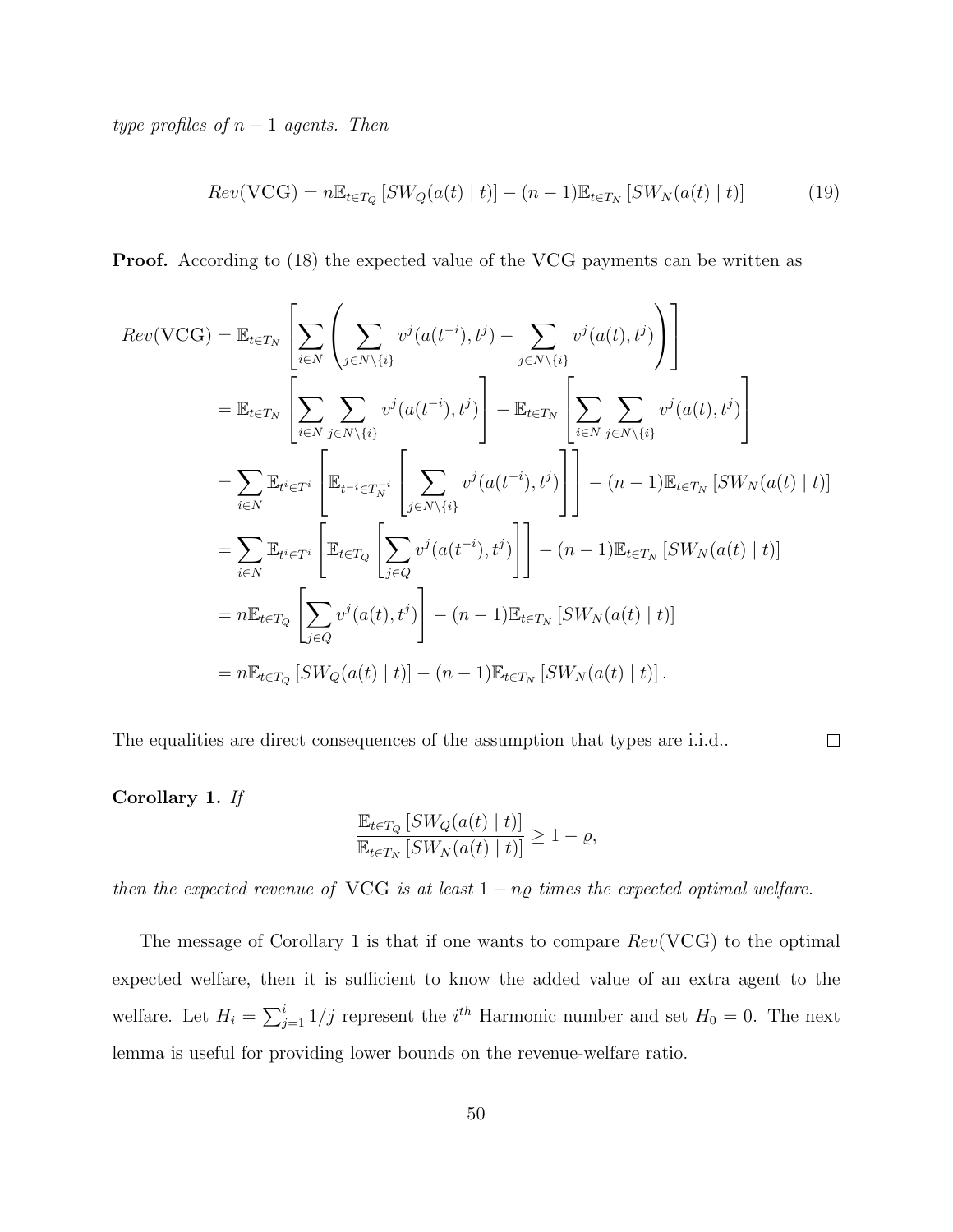Lemma 6 (Lemma 3 from Roughgarden and Sundararajan, 2007). Draw independently n times from an MHR distribution. Then the expected value of the  $l^{th}$  -largest value of n samples is at least  $(H_n - H_{l-1})/(H_{n+j} - H_{l-1})$  times that of the l<sup>th</sup>-largest value of  $n + j$ samples.

**Theorem 5.** Consider the single-item auction problem with  $n \geq 2$  agents who have unit demand and single-dimensional valuations i.i.d. according to an MHR distribution. Then VCG extracts at least  $1-1/H_n$  fraction of the optimal welfare in terms of expected revenue.

**Proof.** Let  $N = \{1, ..., n\}$  be the set of agents with i.i.d. types, and let  $Q = \{1, ..., n-1\}$ denote the same set of agents with one less member. Furthermore, denote the  $l^{th}$  largest value from *n* samples by  $v_{[l:n]}$ . Lemma 6 implies that

$$
\mathbb{E}\left[v_{[l:n-1]}\right] \geq (H_{n-1} - H_{l-1})/(H_n - H_{l-1})\mathbb{E}\left[v_{[l:n]}\right].
$$

Therefore we have that

$$
\frac{\mathbb{E}_{t \in T_Q} \left[ SW_Q(x(t) \mid t) \right]}{\mathbb{E}_{t \in T_N} \left[ SW_N(x(t) \mid t) \right]} = \frac{\mathbb{E} \left[ v_{[1:n-1]} \right]}{\mathbb{E} \left[ v_{[1:n]} \right]} \\
\geq \frac{\left( H_{n-1} / H_n \right) \mathbb{E} \left[ v_{[l:n]} \right]}{\mathbb{E} \left[ v_{[l:n]} \right]} \\
= 1 - \frac{1}{n H_n}.
$$

1 The proof is concluded by invoking Corollary 1 and letting  $\rho =$ .  $\Box$  $nH_n$ 

We note that according to Theorem 4 of Roughgarden and Sundararajan, 2007 the ratio of the VCG revenue to the optimal welfare is at least  $1 - 1/n$  for monotone hazard rate distributions. Their result is apparently not precise as our bound is tight for exponential distributions and  $1 - 1/H_n$  is generally lower than  $1 - 1/n$ .

Now we are ready to proof Theorem 4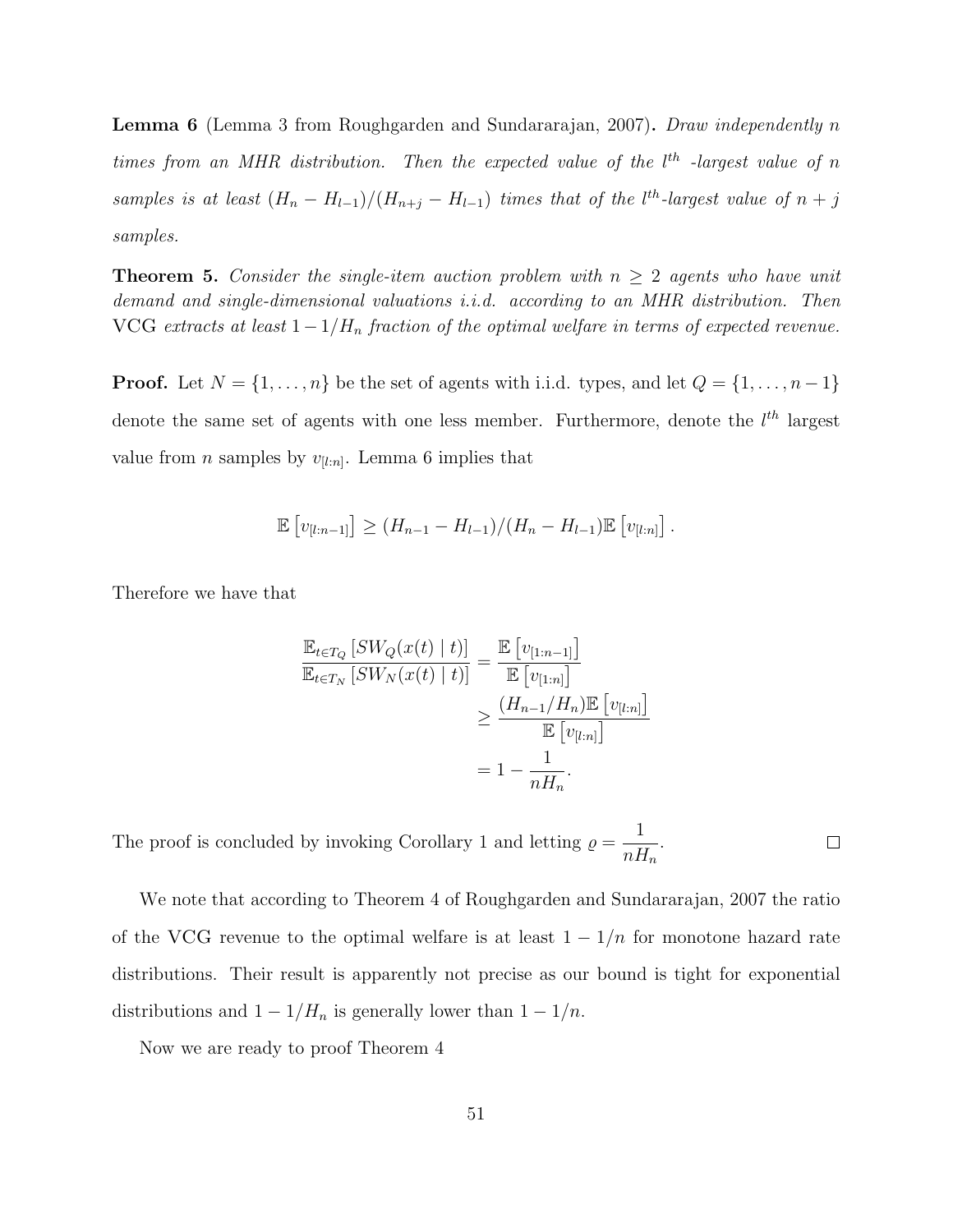According to Theorem 2  $Rev(UBM^*)$  is an upper bound on  $Rev(DSA^*)$ , therefore it is sufficient to show that  $Rev(MAXSIMPLE)$  approximates  $Rev(UBM^*)$ . Let  $x<sub>UBM^*</sub>$  represent the allocation rule of UBM<sup>\*</sup>. Define  $T_{\text{UBM}^*}^e = \{t \in T \mid \exists i : x_{\text{UBM}^*}^i(t) = 1, \forall j \neq i : x_{\text{UBM}^*}^j(t) = 1\}$ 0} and  $T_{\text{UBM}^*}^s = \{t \in T \mid \exists i, j \neq i : x_{\text{UBM}^*}^i(t) = x_{\text{UBM}^*}^j(t) = 1\}.$  Then according to Theorem 2 the revenue of UBM<sup>\*</sup> can be split such that  $Rev(UBM^*) = Rev(UBM^*)_s + Rev(UBM^*)_e$ , where

$$
Rev(UBM^*)_s = \mathbb{E}_{t \in T^s_{UBM^*}} \left[ \sum_i \phi_F(s^i) x^i_{UBM^*} \right]
$$
 (20)

and

$$
Rev(UBM^*)_e = \mathbb{E}_{t \in T^e_{UBM^*}} \left[ \sum_i \left( \phi_F(s^i) + m^i \right) x^i_{UBM^*} \right]. \tag{21}
$$

The idea of the proof is to bound the two terms separately. We start with  $Rev(UBM^*)_e$ .

As  $\phi_F(s^i) + m^i \leq s^i + m^i$  for all i, we have that  $Rev(UBM^*)_e$  is less than or equal to the optimal welfare of a single-item auction. Note that OE achieves at least as much expected revenue as VCG does for the single-item auction. Therefore due to Theorem 5  $Rev(OE)$ is at least  $1 - 1/H_n$  times the optimal welfare of a single-item auction. This leads to the conclusion that  $Rev(OE) \ge (1 - 1/H_n) Rev(UBM^*)_e$ .

To bound  $Rev(UBM^*)$ , observe that whenever  $UBM^*$  allocates shared for type report t, then  $x_{\text{UBM}^*}(t) = x_{OS}(t)$ . This is due to the fact  $a_s(t)$  is defined the same way for both